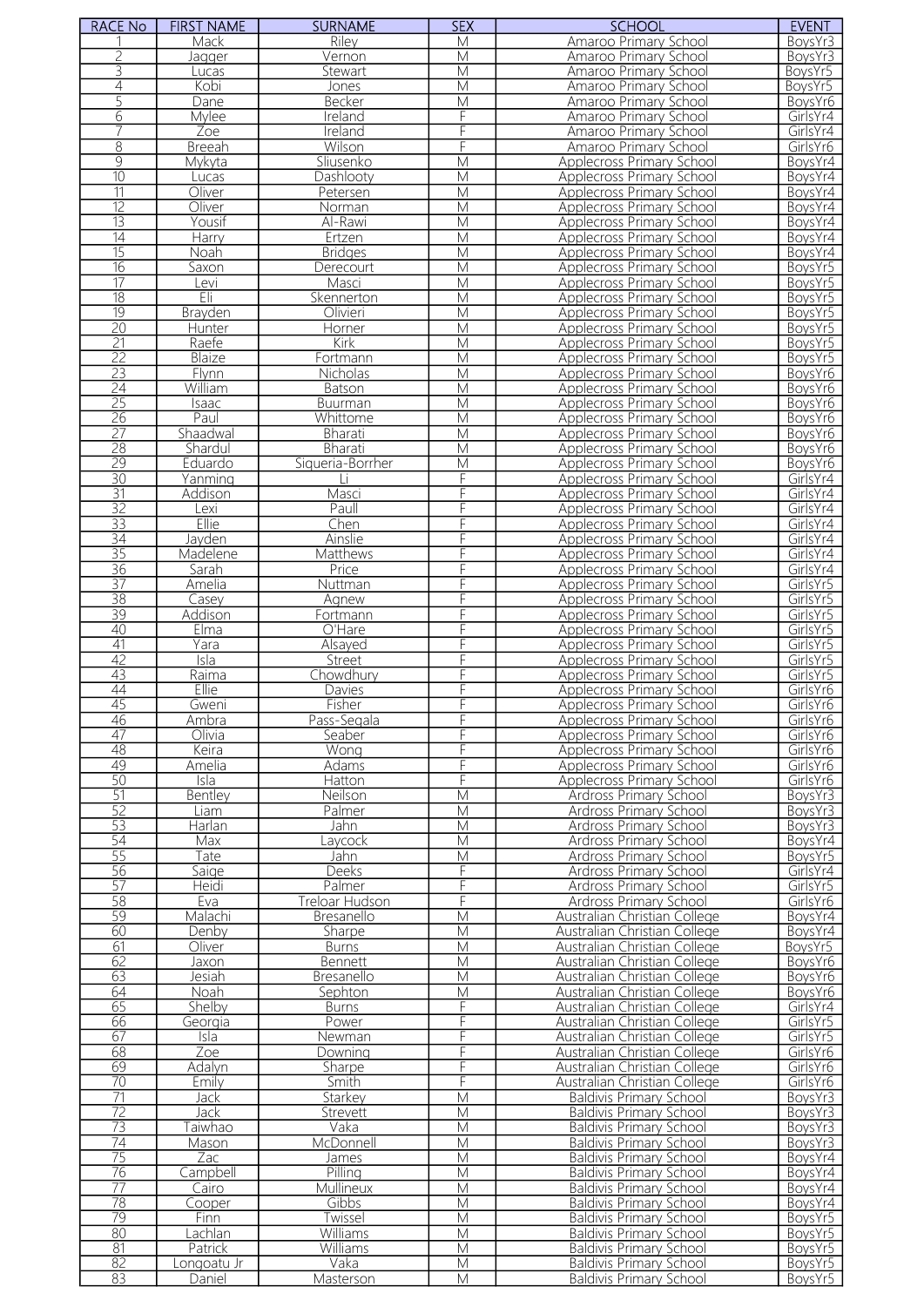| 84               | Aidan          | Edmondstone        | M                       | <b>Baldivis Primary School</b>                                     | BoysYr6  |
|------------------|----------------|--------------------|-------------------------|--------------------------------------------------------------------|----------|
| 85               | Kyan           | Pirihi             | M                       | <b>Baldivis Primary School</b>                                     | BoysYr6  |
| 86               | Tyler          | <b>Jenkins</b>     | M                       | <b>Baldivis Primary School</b>                                     | BoysYr6  |
| 87               | Elijah         | <b>Ballard</b>     | M                       | <b>Baldivis Primary School</b>                                     | BoysYr6  |
| 88               | Erin           | Fagan-Madigan      | F                       | <b>Baldivis Primary School</b>                                     | GirlsYr3 |
| 89               | Aurora         | Allen              | F                       | <b>Baldivis Primary School</b>                                     | GirlsYr3 |
| 90               | Matilda        | Smith              | F                       | <b>Baldivis Primary School</b>                                     | GirlsYr3 |
| 91               | Isabella       | Edmondstone        | F                       | <b>Baldivis Primary School</b>                                     | GirlsYr4 |
| 92               | Chanelle       | Howe               | F                       | <b>Baldivis Primary School</b>                                     | GirlsYr4 |
| 93               | <b>Bessie</b>  | Hollow             | F                       | <b>Baldivis Primary School</b>                                     | GirlsYr4 |
| 94               | Isabelle       | Cook               | F                       | <b>Baldivis Primary School</b>                                     | GirlsYr4 |
| 95               | Sophie         | Starkey            | F                       | <b>Baldivis Primary School</b>                                     | GirlsYr5 |
| 96               | Alliyah        | Mastor-Taylor      | F                       | <b>Baldivis Primary School</b>                                     | GirlsYr5 |
| $\overline{97}$  | Paige          | Jenkins            | F                       | <b>Baldivis Primary School</b>                                     | GirlsYr5 |
| 98               | Pearl          | Muggeridge         | F                       | <b>Baldivis Primary School</b>                                     | GirlsYr5 |
| 99               | Ilana          | Tomassi            | F                       | <b>Baldivis Primary School</b>                                     | GirlsYr6 |
| 100              | Layla          | Allen              | F                       | <b>Baldivis Primary School</b>                                     | GirlsYr6 |
| 101              |                | McDougall          | F                       |                                                                    | GirlsYr6 |
| 102              | Sophie<br>Ruby |                    | F                       | <b>Baldivis Primary School</b>                                     | GirlsYr6 |
| 103              |                | Peterson<br>Gallen | $\overline{M}$          | <b>Baldivis Primary School</b><br><b>Beaumaris Primary School</b>  | BoysYr3  |
| 104              | Atticus        |                    |                         |                                                                    |          |
| 105              | Leon           | <b>Brooks</b>      | M<br>$\overline{M}$     | <b>Beaumaris Primary School</b><br><b>Beaumaris Primary School</b> | BoysYr3  |
|                  | Stanley        | Milton             |                         |                                                                    | BoysYr3  |
| 106              | Sebastian      | Vanderhuesen       | M                       | Beaumaris Primary School                                           | BoysYr3  |
| 107              | Dylan          | Luton              | $\overline{\mathsf{M}}$ | Beaumaris Primary School                                           | BoysYr4  |
| 108              | Kai            | Spencer            | M                       | Beaumaris Primary School                                           | BoysYr4  |
| 109              | Saxon          | Pottinger          | M                       | Beaumaris Primary School                                           | BoysYr4  |
| $\overline{110}$ | Nash           | <b>Harrison</b>    | M                       | <b>Beaumaris Primary School</b>                                    | BoysYr4  |
| 111              | Ted            | <b>Bartlett</b>    | M                       | <b>Beaumaris Primary School</b>                                    | BoysYr4  |
| 112              | Harry          | Beesley            | M                       | Beaumaris Primary School                                           | BoysYr5  |
| $\overline{113}$ | Callum         | Kenney             | $\overline{\mathsf{M}}$ | Beaumaris Primary School                                           | BoysYr5  |
| 114              | James          | Wood               | M                       | Beaumaris Primary School                                           | BoysYr5  |
| $\overline{115}$ | Nathan         | Jaffery            | M                       | Beaumaris Primary School                                           | BoysYr5  |
| 116              | Koby           | Rotham             | M                       | <b>Beaumaris Primary School</b>                                    | BoysYr5  |
| 117              | Liam           | Courtney           | M                       | Beaumaris Primary School                                           | BoysYr6  |
| $\overline{118}$ | Spencer        | Milton             | M                       | <b>Beaumaris Primary School</b>                                    | BoysYr6  |
| 119              | Kyan           | Allen              | M                       | Beaumaris Primary School                                           | BoysYr6  |
| 120              | Lucas          | Cooper             | M                       | Beaumaris Primary School                                           | BoysYr6  |
| 121              | Henry          | Whiting            | $\overline{\mathsf{M}}$ | <b>Beaumaris Primary School</b>                                    | BoysYr6  |
| 122              | Skyla          | Boshoff            | F                       | Beaumaris Primary School                                           | GirlsYr3 |
| 123              | Ava            | Price              | F                       | <b>Beaumaris Primary School</b>                                    | GirlsYr3 |
| 124              | Ruby           | Beresford          | F                       | <b>Beaumaris Primary School</b>                                    | GirlsYr4 |
| 125              | <b>Bodhi</b>   | <b>Byrne</b>       | F                       | Beaumaris Primary School                                           | GirlsYr4 |
| 126              | Crystal        | <b>Bradshaw</b>    | F                       | Beaumaris Primary School                                           | GirlsYr4 |
| 127              | Charlotte      | <b>Bryant</b>      | F                       | Beaumaris Primary School                                           | GirlsYr4 |
| 128              | Elisabeth      | LeBouef            | F                       | Beaumaris Primary School                                           | GirlsYr4 |
| 129              | Tayla          | <b>Boshoff</b>     | F                       | <b>Beaumaris Primary School</b>                                    | GirlsYr5 |
| 130              | ∠ara           | <b>Berryman</b>    |                         | Beaumaris Primary School                                           | GirlsYr5 |
| 131              | Izzy           | O'Donnell          | F                       | Beaumaris Primary School                                           | GirlsYr5 |
| 132              | Acacia         | Gallen             | F                       | Beaumaris Primary School                                           | GirlsYr5 |
| 133              | Nagham         | Elmegharbel        | F                       | Beaumaris Primary School                                           | GirlsYr5 |
| 134              | Ava            | Berryman           | F                       | Beaumaris Primary School                                           | GirlsYr6 |
| 135              | Alexis         | Harvey             | F                       | Beaumaris Primary School                                           | GirlsYr6 |
| 136              | Audrey         | Elia               | F                       | Beaumaris Primary School                                           | GirlsYr6 |
| 137              | Lavla          | Montgomery         | F                       | Beaumaris Primary School                                           | GirlsYr6 |
| 138              | oqan           | Gilbert            | F                       | Beaumaris Primary School                                           | GirlsYr6 |
| 139              | Michael        | Keath              | M                       | Capel Primary School                                               | BoysYr3  |
| 140              | Charlie        | Swansbury          | $\overline{\mathsf{M}}$ | Capel Primary School                                               | BoysYr3  |
| 141              | George         | Aldridae           | M                       | Capel Primary School                                               | BoysYr3  |
| 142              | Nate           | Markham            | M                       | Capel Primary School                                               | BoysYr3  |
| 143              | Jaycob         | Clifford           | M                       | Capel Primary School                                               | BoysYr4  |
| 144              | Lincoln        | <b>Braley</b>      | M                       | Capel Primary School                                               | BoysYr4  |
| 145              | Josh           | Maasikas           | M                       | Capel Primary School                                               | BoysYr4  |
| 146              | Liam           | Camilleri          | M                       | Capel Primary School                                               | BoysYr4  |
| 147              | Spencer        | King               | M                       | Capel Primary School                                               | BoysYr5  |
| 148              | Tvler          | Clifford           | M                       | Capel Primary School                                               | BoysYr6  |
| 149              | Konrad         | Jacobs             | M                       | Capel Primary School                                               | BoysYr6  |
| 150              | Sebastian      | Fitz-Gerald        | M                       | Capel Primary School                                               | BoysYr6  |
| 151              | Myles          | Hutton             | M                       | Capel Primary School                                               | BoysYr6  |
| 152              | Rhys           | Maasikas           | M                       | Capel Primary School                                               | BoysYr6  |
| 153              | Pippa          | O'Neill            | F                       | Capel Primary School                                               | GirlsYr3 |
| 154              | Josie          | Couanon            | F                       | Capel Primary School                                               | GirlsYr3 |
| 155              | Kate           | Watkins            | F                       | Capel Primary School                                               | GirlsYr3 |
| 156              | Georgia        | McGovern           | F                       | Capel Primary School                                               | GirlsYr4 |
| 157              | Chloe          | Munro              | F                       | Capel Primary School                                               | GirlsYr4 |
| 158              | Alexis         | Hadley             | F                       | Capel Primary School                                               | GirlsYr4 |
| 159              | Гаmika         | Warren             | F                       | Capel Primary School                                               | GirlsYr4 |
| 160              | Jayla          | Pegoraro           | F                       | Capel Primary School                                               | GirlsYr5 |
| 161              | <b>Beatrix</b> | Webb               | F                       | Capel Primary School                                               | GirlsYr6 |
| 162              | Charli         | Hadley             | F                       | Capel Primary School                                               | GirlsYr6 |
| 163              | <b>Brydie</b>  | Sutcliffe          | F                       | Capel Primary School                                               | GirlsYr6 |
| 164              | Keirah         | Dolan              | F                       | Capel Primary School                                               | GirlsYr6 |
| 165              | Jake           | Murphy             | M                       | Carramar Primary School                                            | BoysYr 4 |
| 166              | Oska           | Bannister          | M                       | Carramar Primary School                                            | BoysYr3  |
| 167              | Hayden         | <b>Bowles</b>      | M                       | Carramar Primary School                                            | BoysYr3  |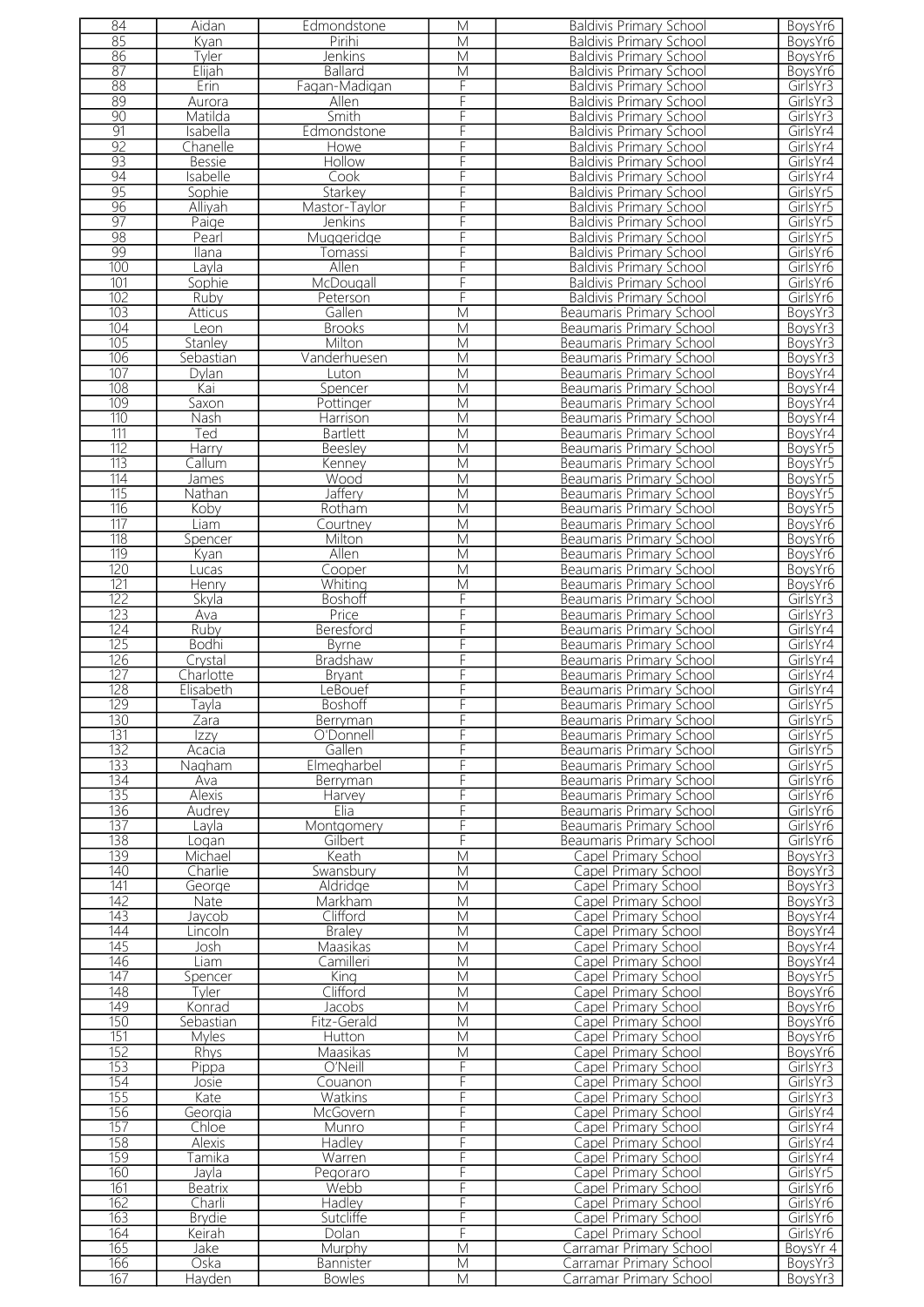| 168              | Hayden         | Brogden                | M                       | Carramar Primary School                          | BoysYr3              |
|------------------|----------------|------------------------|-------------------------|--------------------------------------------------|----------------------|
| 169              | Oliver         | Greenhow               | М                       | Carramar Primary School                          | BoysYr3              |
| 170              | Lukas          | Fernandes              | M                       | Carramar Primary School                          | BoysYr3              |
| 171              |                |                        |                         |                                                  |                      |
|                  | James          | Knoesen                | M                       | Carramar Primary School                          | BoysYr4              |
| 172              | Charlie        | Evans                  | M                       | Carramar Primary School                          | BoysYr4              |
| 173              | ucas           | Keyes                  | M                       | Carramar Primary School                          | BoysYr4              |
| 174              | Asa            | Leese                  | M                       | Carramar Primary School                          | BoysYr4              |
| 175              | Stanley        | Malcolm                | M                       | Carramar Primary School                          | BoysYr4              |
| 176              |                |                        | M                       | Carramar Primary School                          | BoysYr4              |
|                  | Harley         | Shaw                   |                         |                                                  |                      |
| 177              | Don            | Castillo               | M                       | Carramar Primary School                          | BoysYr4              |
| 178              | Matteus        | Fernandez              | M                       | Carramar Primary School                          | BoysYr5              |
| 179              | Aaron          | Cockburn               | $\overline{\mathsf{M}}$ | Carramar Primary School                          | BoysYr5              |
| 180              | Thomas         | Draper                 | M                       | Carramar Primary School                          | BoysYr5              |
|                  |                |                        |                         |                                                  |                      |
| $\overline{181}$ | Rian           | <b>Byrne</b>           | $\overline{M}$          | Carramar Primary School                          | BoysYr5              |
| 182              | Dean           | Skroza                 | M                       | Carramar Primary School                          | BoysYr5              |
| $\overline{183}$ | Coast          | <b>Hicks</b>           | $\overline{\mathsf{M}}$ | Carramar Primary School                          | BoysYr5              |
| 184              | Isaac          | Gardner                | $\overline{\mathsf{M}}$ | Carramar Primary School                          | BoysYr5              |
| 185              | <b>Riley</b>   | Smith                  | M                       | Carramar Primary School                          | BoysYr5              |
| 186              |                |                        | $\overline{M}$          |                                                  |                      |
|                  | <b>Rhys</b>    | Tyler                  |                         | Carramar Primary School                          | BoysYr6              |
| 187              | Zaine          | Callcot                | M                       | Carramar Primary School                          | BoysYr6              |
| 188              | Anson          | Thomas                 | M                       | Carramar Primary School                          | BoysYr6              |
| 189              | Oliver         | Woolley                | M                       | Carramar Primary School                          | BoysYr6              |
| 190              | Aiden          | Twigden                | M                       | Carramar Primary School                          | BoysYr6              |
|                  |                |                        |                         |                                                  |                      |
| 191              | Blake          | Hambrook               | $\overline{\mathsf{M}}$ | Carramar Primary School                          | BoysYr6              |
| 192              | Leo            | Hall                   | $\overline{\mathsf{M}}$ | Carramar Primary School                          | BoysYr6              |
| 193              | Louie          | <b>Bond</b>            | M                       | Carramar Primary School                          | BoysYr6              |
| 194              | Mini           | Embleton Hill          | F                       | Carramar Primary School                          | GirlsYr3             |
| 195              | Lavla          | Mceachen               | F                       | Carramar Primary School                          | GirlsYr3             |
|                  |                |                        |                         |                                                  |                      |
| 196              | Blair          | Van Ree                | F                       | Carramar Primary School                          | GirlsYr3             |
| 197              | eqan           | Jones                  | F                       | Carramar Primary School                          | GirlsYr3             |
| 198              | Indi           | Malone                 | F                       | Carramar Primary School                          | GirlsYr4             |
| 199              | Ellie          | Murphy                 | F                       | Carramar Primary School                          | GirlsYr4             |
| 200              |                |                        |                         |                                                  |                      |
|                  | Erin           | O'Hare                 | F                       | Carramar Primary School                          | GirlsYr4             |
| 201              | Tyla           | Carey                  | F                       | Carramar Primary School                          | GirlsYr4             |
| 202              | aurenda        | ee                     | F                       | Carramar Primary School                          | GirlsYr4             |
| 203              | Zoe            | Berry                  | F                       | Carramar Primary School                          | GirlsYr4             |
| 204              |                |                        | F                       | Carramar Primary School                          | GirlsYr4             |
|                  | Summer         | Stringer               |                         |                                                  |                      |
| 205              | Maddison       | Malone                 | F                       | Carramar Primary School                          | GirlsYr5             |
| 206              | Emma           | Callaghan              | F                       | Carramar Primary School                          | GirlsYr5             |
| 207              | Kate           | Sadler                 | F                       | Carramar Primary School                          | GirlsYr5             |
| 208              | Ashlee         | Gordon                 | F                       | Carramar Primary School                          | GirlsYr5             |
|                  | Isabelle       | Hill                   | F                       |                                                  |                      |
| 209              |                |                        |                         | Carramar Primary School                          | GirlsYr5             |
| 210              | Willow         | Bannister              | F                       | Carramar Primary School                          | GirlsYr5             |
| 211              | Huntar         | Schultz                | F                       | Carramar Primary School                          | GirlsYr5             |
| 212              | <b>Elliot</b>  | Daly                   | $\overline{\mathsf{M}}$ | Carramar Primary School                          | GirlsYr6             |
| 213              | Zara           | Downs                  | F                       | Carramar Primary School                          | GirlsYr6             |
|                  |                |                        |                         |                                                  |                      |
| 214              | Alexis         | Rodgers                | ⊦                       | Carramar Primary School                          | GirlsYr6             |
| 215              | Chloe          | Saunders               | F                       | Carramar Primary School                          | GirlsYr6             |
| 216              | Sophie         | O'Donnell              | F                       | Carramar Primary School                          | GirlsYr6             |
| 217              | Anna           | Asanta Nimako          | F                       | Carramar Primary School                          | GirlsYr6             |
| 218              | <b>Emilia</b>  | Reed                   | F                       | Carramar Primary School                          | GirlsYr6             |
|                  |                |                        |                         |                                                  |                      |
| 219              | Samantha       | Miles                  | F                       | Carramar Primary School                          | GirlsYr6             |
| 220              | Koby           | Dowsett                | F                       | Carramar Primary School                          | GirlsYr6             |
| 221              | Indy           | Spencer                | F                       | Carramar Primary School                          | GirlsYr6             |
| 222              | Declan         | Johnson                | M                       | Collier Primary School                           | BoysYr3              |
| 223              | Karl           | Edwards                | M                       | Collier Primary School                           | BoysYr3              |
|                  |                |                        |                         |                                                  |                      |
| 224              | Kamil          | Shoaib                 | M                       | Collier Primary School                           | BovsYr3              |
| 225              | Zachary        | Tan                    | M                       | Collier Primary School                           | BoysYr3              |
| 226              | Arva           | Moorthy                | M                       | <b>Collier Primary School</b>                    | BoysYr3              |
| 227              | Dylan          | Gregg                  | M                       | Collier Primary School                           | BoysYr4              |
| 228              | Riley          | Kavanagh               | M                       | Collier Primary School                           | BoysYr4              |
| 229              |                |                        |                         |                                                  |                      |
|                  | Thomas         | Chevalier              | M                       | Collier Primary School                           | BoysYr4              |
| 230              | <b>Brodie</b>  | Pettit                 | M                       | Collier Primary School                           | BoysYr4              |
| 231              | Sonny          | Allen                  | M                       | Collier Primary School                           | BoysYr4              |
| 232              | Sam            | Maughan                | M                       | Collier Primary School                           | BoysYr4              |
| 233              | <b>Brodie</b>  | Moir                   | $\overline{\mathsf{M}}$ | Collier Primary School                           | BoysYr5              |
|                  |                |                        |                         |                                                  |                      |
| 234              | Kilian         | Roberts                | M                       | Collier Primary School                           | BoysYr5              |
| 235              | Aiden          | Light                  | M                       | Collier Primary School                           | BoysYr5              |
| 236              | Julian         | Loscher                | M                       | Collier Primary School                           | BoysYr5              |
| 237              | Finn           | Gunton                 | $\overline{\mathsf{M}}$ | Collier Primary School                           | BoysYr6              |
| 238              | Zane           | Pettit                 | M                       | Collier Primary School                           | BoysYr6              |
|                  |                |                        |                         |                                                  |                      |
| 239              | Kale           | Gregg                  | M                       | Collier Primary School                           | BoysYr6              |
| 240              | Finn           | Kavanagh               | M                       | Collier Primary School                           | BoysYr6              |
| 241              | Christian      | Edwards                | M                       | <b>Collier Primary School</b>                    | BoysYr6              |
| 242              | Reece          | Miyamoto               | M                       | Collier Primary School                           | BoysYr6              |
| 243              | Sadie          | Allen                  | F                       | <b>Collier Primary School</b>                    | GirlsYr3             |
|                  |                |                        |                         |                                                  |                      |
| 244              | Ebony          | <b>Nye</b>             | F                       | <b>Collier Primary School</b>                    | GirlsYr3             |
| 245              | Jasmine        | van der Wilk           | F                       | Collier Primary School                           | GirlsYr3             |
| 246              | Lani           | Bangay                 | F                       | <b>Collier Primary School</b>                    | GirlsYr3             |
| 247              | Ruby           | Strapp                 | F                       | <b>Collier Primary School</b>                    | GirlsYr3             |
| 248              |                |                        |                         |                                                  |                      |
|                  | Macey          | Scoby-Smith            | F                       | Collier Primary School                           | GirlsYr3             |
|                  |                |                        |                         |                                                  |                      |
| 249              | Kiki           | Mourish                | F                       | Collier Primary School                           | GirlsYr4             |
| 250<br>251       | Kate<br>Kaylee | Brooks-Benden<br>Alley | F<br>F                  | Collier Primary School<br>Collier Primary School | GirlsYr4<br>GirlsYr4 |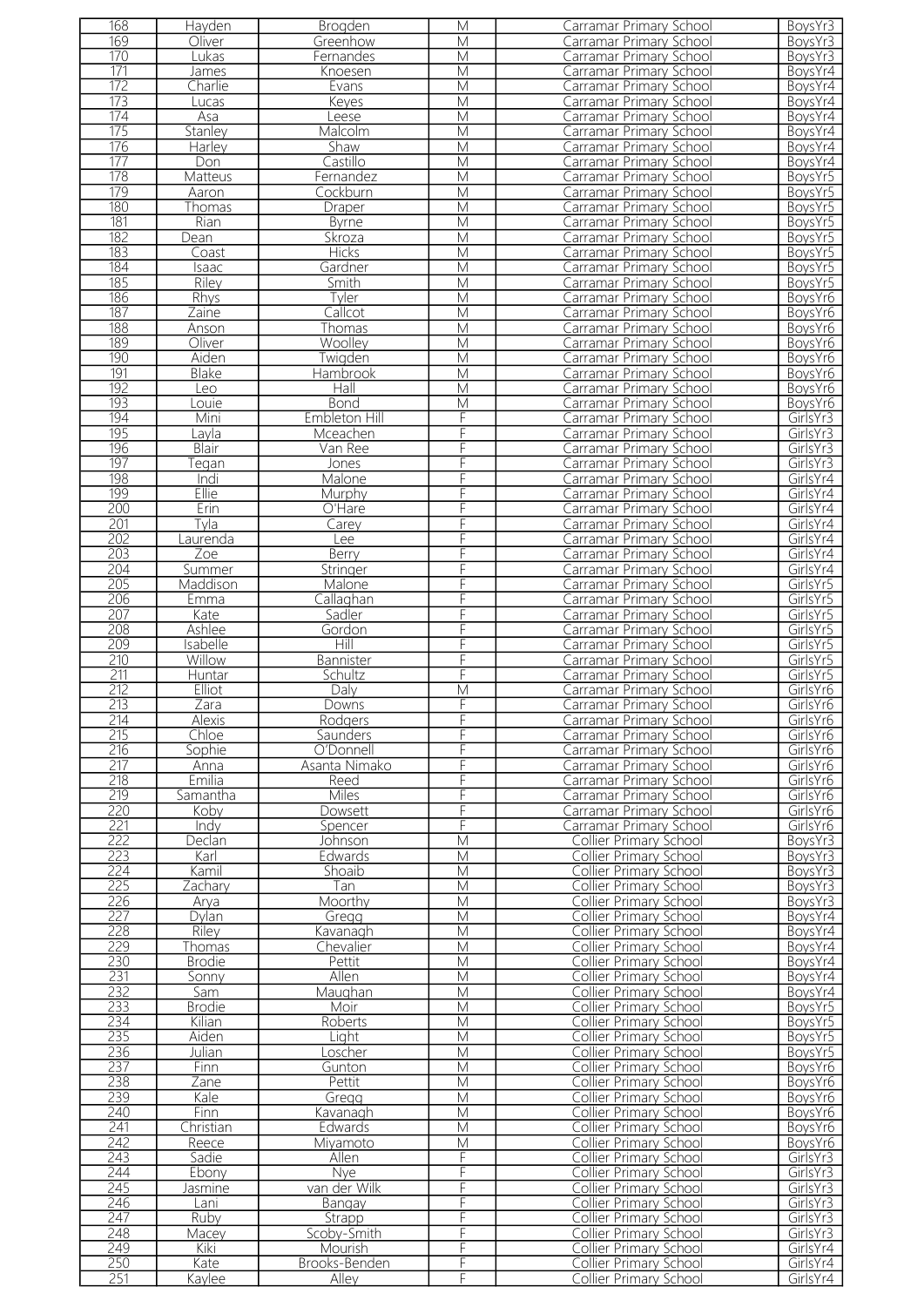| 252              | Isabella                    | Quance           | F                       | Collier Primary School         | GirlsYr4 |
|------------------|-----------------------------|------------------|-------------------------|--------------------------------|----------|
| 253              | Asha                        |                  | F                       | Collier Primary School         | GirlsYr4 |
|                  |                             | _emmey           |                         |                                |          |
| 254              | Poppy                       | <b>Biswas</b>    | F                       | Collier Primary School         | GirlsYr4 |
| 255              | Tia                         | Fairchild        | F                       | <b>Collier Primary School</b>  | GirlsYr5 |
| 256              | Tiffany                     |                  | F                       | Collier Primary School         | GirlsYr5 |
|                  |                             | Moore            |                         |                                |          |
| 257              | Jessica                     | Brown            | F                       | <b>Collier Primary School</b>  | GirlsYr5 |
| 258              | Scarlett                    | Sharp            | F                       | <b>Collier Primary School</b>  | GirlsYr5 |
| 259              | Prabhneet                   | Khangura         | F                       | Collier Primary School         | GirlsYr5 |
|                  |                             |                  |                         |                                |          |
| 260              | Sophia                      | Wells            | F                       | <b>Collier Primary School</b>  | GirlsYr5 |
| 261              | Eva                         | Quance           | F                       | Collier Primary School         | GirlsYr6 |
| 262              | Sisi                        | Wu               | F                       | <b>Collier Primary School</b>  | GirlsYr6 |
|                  |                             |                  |                         |                                |          |
| 263              | Maddie                      | Taylor           | F                       | <b>Collier Primary School</b>  | GirlsYr6 |
| 264              | Ruby                        | Cotton           | F                       | Collier Primary School         | GirlsYr6 |
| 265              | Rocky-Belle                 | Sumpter          | F                       | Collier Primary School         | GirlsYr6 |
|                  |                             |                  |                         |                                |          |
| 266              | Amelia                      | Wells            | F                       | Collier Primary School         | GirlsYr6 |
| 267              | Robert                      | Wade             | $\overline{\mathsf{M}}$ | Connolly Primary School        | BoysYr4  |
| 268              | Macauley                    | Stopp            | M                       | <b>Connolly Primary School</b> | BoysYr4  |
|                  |                             |                  |                         |                                |          |
| 269              | Samuel                      | Vine             | M                       | Connolly Primary School        | BoysYr4  |
| 270              | Billy                       | Jolliffe         | M                       | <b>Connolly Primary School</b> | BoysYr4  |
| 271              | Lucas                       | Fitzpatrick      | M                       | <b>Connolly Primary School</b> | BoysYr4  |
|                  |                             |                  |                         |                                |          |
| 272              | Daniel                      | Gorman           | M                       | Connolly Primary School        | BoysYr5  |
| 273              | James                       | Harris           | M                       | <b>Connolly Primary School</b> | BoysYr5  |
| 274              | <b>Bryce</b>                | Herbert          | M                       | Connolly Primary School        | BoysYr5  |
|                  |                             |                  |                         |                                |          |
| 275              | Freddie                     | <b>Willis</b>    | M                       | <b>Connolly Primary School</b> | BoysYr5  |
| 276              | Ryan                        | <b>Burnett</b>   | $\overline{\mathsf{M}}$ | Connolly Primary School        | BoysYr6  |
| 277              | Liam                        |                  | M                       |                                | BoysYr6  |
|                  |                             | <u>Johnson</u>   |                         | <b>Connolly Primary School</b> |          |
| 278              | Andrew                      | Smith            | $\overline{M}$          | <b>Connolly Primary School</b> | BoysYr6  |
| 279              | Sullivan                    | Stopp            | M                       | <b>Connolly Primary School</b> | BoysYr6  |
|                  |                             |                  | $\overline{\mathsf{M}}$ |                                |          |
| 280              | Andrew                      | Wade             |                         | <b>Connolly Primary School</b> | BoysYr6  |
| 281              | Louisa                      | Gilbert          | F                       | Connolly Primary School        | GirlsYr4 |
| 282              | Thea                        | King             | F                       | Connolly Primary School        | GirlsYr4 |
| 283              |                             |                  | F                       |                                |          |
|                  | <b>Ellaina</b>              | Pollock          |                         | <b>Connolly Primary School</b> | GirlsYr4 |
| 284              | Hana                        | Scott            | F                       | Connolly Primary School        | GirlsYr4 |
| 285              | Tyler                       | Dedman           | F                       | Connolly Primary School        | GirlsYr5 |
|                  |                             |                  | F                       |                                |          |
| 286              | Sakura                      | Findlay          |                         | Connolly Primary School        | GirlsYr5 |
| 287              | Olivia                      | Gerke            | F                       | <b>Connolly Primary School</b> | GirlsYr5 |
| 288              | Hallie                      | Singleton        | F                       | Connolly Primary School        | GirlsYr5 |
|                  |                             |                  |                         |                                |          |
| 289              | Meisa                       | Sleight          | F                       | Connolly Primary School        | GirlsYr5 |
| 290              | Sophie                      | Gilbert          | F                       | Connolly Primary School        | GirlsYr6 |
| 291              | Isla                        | Marsden          | F                       | Connolly Primary School        | GirlsYr6 |
|                  |                             |                  |                         |                                |          |
| 292              | Leyla                       | <b>McFarlane</b> | F                       | Connolly Primary School        | GirlsYr6 |
| 293              | Sophie                      | Overy            | F                       | <b>Connolly Primary School</b> | GirlsYr6 |
| 294              | Amber                       | Rocamora         | F                       | <b>Connolly Primary School</b> | GirlsYr6 |
| 295              | Madison                     |                  | F                       |                                | BoysYr4  |
|                  |                             | Campbell         |                         | Cooinda Primary School         |          |
| 296              | Charlie                     | Halkyard         | M                       | Cooinda Primary School         | BoysYr4  |
| 297              | Indiana                     | Palmer           | M                       | Cooinda Primary School         | BoysYr4  |
|                  |                             |                  |                         |                                |          |
| 298              | Aston                       | Heal             | М                       | Cooinda Primary School         | BoysYr5  |
| 299              | Mikah                       | Margraf          | M                       | Cooinda Primary School         | BoysYr6  |
| 300              | Dylan                       | Moore            | M                       | Cooinda Primary School         | BoysYr6  |
| 301              | Jordyn                      | <b>Byrne</b>     | F                       | Cooinda Primary School         | GirlsYr4 |
|                  |                             |                  |                         |                                |          |
| 302              | Noah                        | <b>B</b> vrne    | M                       | Cooinda Primary School         | GirlsYr5 |
| 303              | Brynn                       | Poole-Carruthers | M                       | Cooinda Primary School         | GirlsYr5 |
| 304              | Rayan                       | El Mostakim      | M                       | Cooinda Primary School         | GirlsYr6 |
|                  |                             |                  |                         |                                |          |
| 305              | Indie-Rose                  | Parke            | F                       | Cooinda Primary School         | GirlsYr6 |
| 306              | Tyler                       | Pigdon           | M                       | Court Grammar School           | BoysYr3  |
| 307              | Blake                       | Anderton         | M                       | Court Grammar School           | BoysYr3  |
|                  |                             |                  |                         |                                |          |
| 308              | $\overline{\text{Call}}$ um | Crossley         | M                       | Court Grammar School           |          |
| 309              | Jethro                      | Feast            |                         |                                | BoysYr3  |
| 310              | Jett                        |                  | M                       | Court Grammar School           |          |
|                  |                             |                  |                         |                                | BoysYr3  |
|                  |                             | King             | M                       | Court Grammar School           | BoysYr3  |
| 311              | Kemp                        | Martin           | M                       | Court Grammar School           | BoysYr4  |
| 312              | Tyler                       | Colley           | M                       | Court Grammar School           | BoysYr4  |
|                  |                             |                  |                         |                                |          |
| 313              | Chase                       | Wardle           | M                       | Court Grammar School           | BoysYr4  |
| $\overline{314}$ | Tommy                       | Martin           | M                       | Court Grammar School           | BoysYr4  |
| 315              | Riley                       | Cunnold          | M                       | Court Grammar School           | BoysYr4  |
|                  |                             |                  |                         |                                |          |
| 316              | Levi                        | Zanich           | M                       | Court Grammar School           | BoysYr5  |
| $\overline{317}$ | _achie                      | Tinsley          | M                       | Court Grammar School           | BoysYr5  |
| 318              | Tyler                       | Evans            | M                       | Court Grammar School           | BoysYr5  |
|                  |                             |                  |                         |                                |          |
| 319              | Nate                        | <b>Tingwell</b>  | M                       | Court Grammar School           | BoysYr5  |
| 320              | Kydan                       | anglands         | M                       | Court Grammar School           | BoysYr5  |
| 321              | Xavier                      | Allen            | M                       | Court Grammar School           | BoysYr6  |
|                  |                             |                  |                         |                                |          |
| 322              | Jacob                       | Waaka            | M                       | Court Grammar School           | BoysYr6  |
| 323              | Seth                        | Del Caro         | M                       | Court Grammar School           | BoysYr6  |
| 324              | Jye                         | Rowe             | M                       | Court Grammar School           | BoysYr6  |
|                  | Jed                         |                  |                         |                                |          |
| 325              |                             | Martin           | M                       | Court Grammar School           | BoysYr6  |
| 326              | Elsie                       | Moodie           | F                       | Court Grammar School           | GirlsYr3 |
| 327              | <b>Nevaeh</b>               | Artemis          | F                       | Court Grammar School           | GirlsYr3 |
| 328              | Suvi                        | White            | F                       | Court Grammar School           | GirlsYr3 |
|                  |                             |                  |                         |                                |          |
| 329              | Holly                       | Tipoki           | F                       | Court Grammar School           | GirlsYr3 |
| 330              | Charlotte                   | McLauren         | F                       | Court Grammar School           | GirlsYr3 |
|                  | Scarlett                    | <b>Nunn</b>      | F                       |                                |          |
| 331              |                             |                  |                         | Court Grammar School           | GirlsYr4 |
| 332              | Maddison                    | Lav              | F                       | Court Grammar School           | GirlsYr4 |
| 333              | Piper                       | Smith            | F                       | Court Grammar School           | GirlsYr4 |
| 334<br>335       | Zoe                         | Whittington      | F                       | Court Grammar School           | GirlsYr4 |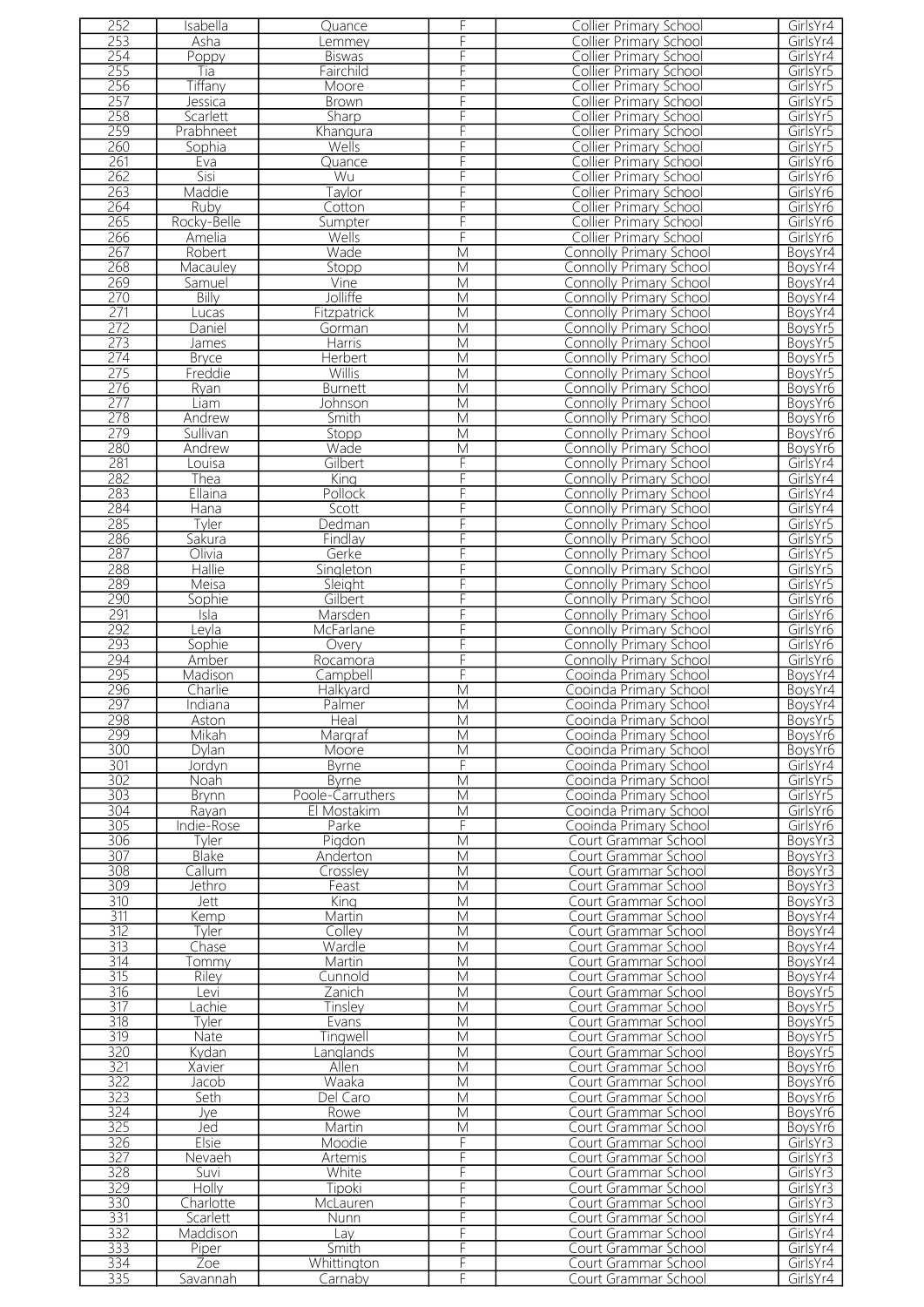| 336        | Sarah                 | Mladenovich                    | F                       | Court Grammar School                                           | GirlsYr5             |
|------------|-----------------------|--------------------------------|-------------------------|----------------------------------------------------------------|----------------------|
| 337        | Caitlin               | Green                          | F                       | Court Grammar School                                           | GirlsYr5             |
|            |                       |                                |                         |                                                                |                      |
| 338        | Molly                 | Caruso                         | F                       | Court Grammar School                                           | GirlsYr5             |
| 339        | Lola                  | Trout                          | F                       | Court Grammar School                                           | GirlsYr5             |
| 340        | Asha                  | Anderson                       | F                       | Court Grammar School                                           | GirlsYr5             |
|            |                       |                                |                         |                                                                |                      |
| 341        | Alyssah               | <b>Nunn</b>                    | F                       | Court Grammar School                                           | GirlsYr6             |
| 342        | Kaylee                | Campbell                       | F                       | Court Grammar School                                           | GirlsYr6             |
| 343        | Sophie                | Colley                         | F                       | Court Grammar School                                           | GirlsYr6             |
| 344        | Lillee                | Rowe                           | F                       | Court Grammar School                                           | GirlsYr6             |
|            |                       |                                |                         |                                                                |                      |
| 345        | Jelena                | Adamini                        | F                       | Court Grammar School                                           | GirlsYr6             |
| 346        | Austin                | Sutherland                     | $\overline{\mathsf{M}}$ | Dalkeith Primary School                                        | BoysYr3              |
| 347        | Noah                  | Ahmadi                         | M                       | Dalkeith Primary School                                        | BoysYr3              |
|            |                       |                                |                         |                                                                |                      |
| 348        | Jake                  | Leys                           | $\overline{\mathsf{M}}$ | Dalkeith Primary School                                        | BoysYr3              |
| 349        | Jai                   | Rogers                         | M                       | Dalkeith Primary School                                        | BoysYr4              |
| 350        | Julius                | De Roo                         | M                       | Dalkeith Primary School                                        | BoysYr5              |
| 351        | <b>Mats</b>           | Bell                           | M                       | Dalkeith Primary School                                        | BoysYr6              |
|            |                       |                                |                         |                                                                |                      |
| 352        | Sophie                | Tay                            | F                       | Dalkeith Primary School                                        | GirlsYr4             |
| 353        | Chelsea               | Robinson                       | F                       | Dalkeith Primary School                                        | GirlsYr5             |
| 354        | Sophia                | Chan                           | F                       | Dalkeith Primary School                                        | GirlsYr5             |
| 355        | Sara                  | <b>Browne</b>                  | F                       | Dalkeith Primary School                                        | GirlsYr5             |
|            |                       |                                |                         |                                                                |                      |
| 356        | Izzy                  | Baker                          | F                       | Dalkeith Primary School                                        | GirlsYr6             |
| 357        | Charlotte             | Khorshid                       | F                       | Dalkeith Primary School                                        | GirlsYr6             |
| 358        | Skye                  | McCaffrey                      | F                       | Dalkeith Primary School                                        | GirlsYr6             |
|            |                       |                                |                         |                                                                |                      |
| 359        | Lucy                  | Sutherland                     | F                       | Dalkeith Primary School                                        | GirlsYr6             |
| 360        | Lilv                  | Prosser                        | F                       | Dalkeith Primary School                                        | GirlsYr6             |
| 361        | Archie                | Gaerth                         | $\overline{\mathsf{M}}$ | Denmark Primary School                                         | BoysYr3              |
| 362        | Xavier                |                                | M                       | Denmark Primary School                                         | BoysYr4              |
|            |                       | Gooding                        |                         |                                                                |                      |
| 363        | Liam                  | Cybula                         | M                       | Denmark Primary School                                         | BoysYr5              |
| 364        | <b>Oscar</b>          | <b>Tonkin</b>                  | M                       | Denmark Primary School                                         | BoysYr5              |
| 365        | Ben                   | Judd                           | M                       | Denmark Primary School                                         | BoysYr6              |
|            |                       |                                |                         |                                                                |                      |
| 366        | Thea                  | Taylor                         | F                       | Denmark Primary School                                         | GirlsYr3             |
| 367        | <u>Ginger</u>         | Gleeson                        | F                       | Denmark Primary School                                         | GirlsYr5             |
| 368        | Leah                  | <b>Hughes</b>                  | F                       | Denmark Primary School                                         | GirlsYr5             |
| 369        | Esme                  | MacDonald                      | F                       | Denmark Primary School                                         | GirlsYr5             |
|            |                       |                                |                         |                                                                |                      |
| 370        | <b>Harry</b>          | Hills-Wright                   | M                       | East Fremantle Primary School                                  | BoysYr3              |
| 371        | Hugh                  | Wilkinson                      | M                       | East Fremantle Primary School                                  | BoysYr6              |
| 372        | Ava                   | Rodgers                        | F                       | East Fremantle Primary School                                  | GirlsYr6             |
|            |                       |                                |                         |                                                                |                      |
| 373        | Connor                | O'Loughlin                     | $\overline{\mathsf{M}}$ | Eden Hill Primary School                                       | BoysYr4              |
| 374        | Caerleon              | Selman-Toh                     | M                       | Eden Hill Primary School                                       | BoysYr5              |
| 375        | Yu-ki                 | Voo                            | M                       | Eden Hill Primary School                                       | BoysYr5              |
| 376        | Spencer               | Keynes                         | M                       | Eden Hill Primary School                                       | BoysYr5              |
|            |                       |                                |                         |                                                                |                      |
| 377        | Ebel                  | Vettiyadan Jayan               | $\overline{\mathsf{M}}$ | Eden Hill Primary School                                       | BoysYr5              |
| 378        | <b>Bodhi</b>          | Shanks                         | M                       | Eden Hill Primary School                                       | BoysYr5              |
| 379        | Connor                | Kirkby                         | M                       | Eden Hill Primary School                                       | BoysYr6              |
| 380        | Hassan                |                                | M                       | Eden Hill Primary School                                       | BoysYr6              |
|            |                       | <b>Batat</b>                   |                         |                                                                |                      |
| 381        | <b>Henry</b>          | Trevor                         | M                       | Eden Hill Primary School                                       | BoysYr6              |
| 382        | Callum                | <i>I</i> indal                 | M                       | Eden Hill Primary School                                       | Boys Yr 6            |
| 383        | Michael               | Makina                         | M                       | Eden Hill Primary School                                       | BoysYr6              |
|            |                       |                                |                         |                                                                |                      |
| 384        | Jordan                | Thomshin                       | M                       | Eden Hill Primary School                                       | BoysYr6              |
| 385        | Lina                  | Allen                          | F                       | Eden Hill Primary School                                       | GirlsYr5             |
| 386        | Addison               | Spencer                        | F                       | Eden Hill Primary School                                       | GirlsYr5             |
| 387        | Abbey                 | Farven                         | F                       | Eden Hill Primary School                                       | GirlsYr5             |
|            |                       |                                |                         |                                                                |                      |
| 388        | Zahra                 | Thomson                        | F                       | Eden Hill Primary School                                       | GirlsYr5             |
| 389        | Mia                   | Reichelt                       | F                       | Eden Hill Primary School                                       | GirlsYr5             |
| 390        | Meisha                | Sims                           | F                       | Eden Hill Primary School                                       | GirlsYr6             |
| 391        | Jasmine               | Melbin                         | F                       | Eden Hill Primary School                                       | GirlsYr6             |
|            |                       |                                |                         |                                                                |                      |
| 392        | Jemimah               | Jacques                        | F                       | Eden Hill Primary School                                       | GirlsYr6             |
| 393        | Amythest              | Francis                        | F                       | Eden Hill Primary School                                       | GirlsYr6             |
| 394        | James                 | Burston                        | M                       | Freshwater Bay Primary School                                  | BoysYr3              |
| 395        | Will                  | Fazekas                        | M                       | Freshwater Bay Primary School                                  | BoysYr3              |
|            |                       |                                |                         |                                                                |                      |
| 396        | Hunter                | Fulton                         | M                       | Freshwater Bay Primary School                                  | BoysYr3              |
| 397        | Alexander             | <b>Holmes</b>                  | M                       | Freshwater Bay Primary School                                  | BoysYr3              |
| 398        | Henry                 | Smart                          | M                       | Freshwater Bay Primary School                                  | BoysYr3              |
| 399        | Thomas                | Venn                           | M                       | Freshwater Bay Primary School                                  | BoysYr3              |
|            |                       |                                |                         |                                                                |                      |
| 400        | Henry                 | Young                          | M                       | Freshwater Bay Primary School                                  | BoysYr3              |
| 401        | Hudson                | Airey                          | M                       | Freshwater Bay Primary School                                  | BoysYr4              |
| 402        | Xander                | <b>Bennett</b>                 | M                       | Freshwater Bay Primary School                                  | BoysYr4              |
| 403        | Mathis                | Martinick                      | M                       | Freshwater Bay Primary School                                  | BoysYr4              |
|            |                       |                                |                         |                                                                |                      |
| 404        | Toby                  | <b>Myers</b>                   | M                       | Freshwater Bay Primary School                                  | BoysYr4              |
| 405        | Charlie               | Barr                           | M                       | Freshwater Bay Primary School                                  | BoysYr5              |
| 406        | Zachary               | Ciprian                        | M                       | Freshwater Bay Primary School                                  | BoysYr5              |
| 407        | Archer                | Dav                            | M                       | Freshwater Bay Primary School                                  | BoysYr5              |
|            |                       |                                |                         |                                                                |                      |
| 408        | Jackson               | <b>Hill</b>                    | M                       | Freshwater Bay Primary School                                  | BoysYr5              |
|            |                       |                                | M                       | Freshwater Bay Primary School                                  | BoysYr5              |
| 409        | William               | <b>Jeffrey</b>                 |                         |                                                                |                      |
|            |                       |                                |                         |                                                                |                      |
| 410        | Will                  | Roberts                        | M                       | Freshwater Bay Primary School                                  | BoysYr5              |
| 411        | Cooper                | Wauchope                       | M                       | Freshwater Bay Primary School                                  | BoysYr5              |
| 412        | Finnlay               | <b>Briggs</b>                  | M                       | Freshwater Bay Primary School                                  | BoysYr6              |
| 413        | Charlie               | <b>Burke</b>                   | M                       | Freshwater Bay Primary School                                  | BoysYr6              |
|            |                       |                                |                         |                                                                |                      |
| 414        | Aiyel                 | Ratnawibhushana                | M                       | Freshwater Bay Primary School                                  | BoysYr6              |
| 415        | Joshua                | Scatena                        | M                       | Freshwater Bay Primary School                                  | BoysYr6              |
| 416        | Scott                 | Stynes                         | M                       | Freshwater Bay Primary School                                  | BoysYr6              |
| 417        | Jack                  |                                | M                       | Freshwater Bay Primary School                                  |                      |
|            |                       | Kemp                           |                         |                                                                | BoysYr6              |
| 418<br>419 | Lilv<br><b>Hester</b> | <b>Baker</b><br><b>Bennett</b> | F<br>F                  | Freshwater Bay Primary School<br>Freshwater Bay Primary School | GirlsYr3<br>GirlsYr3 |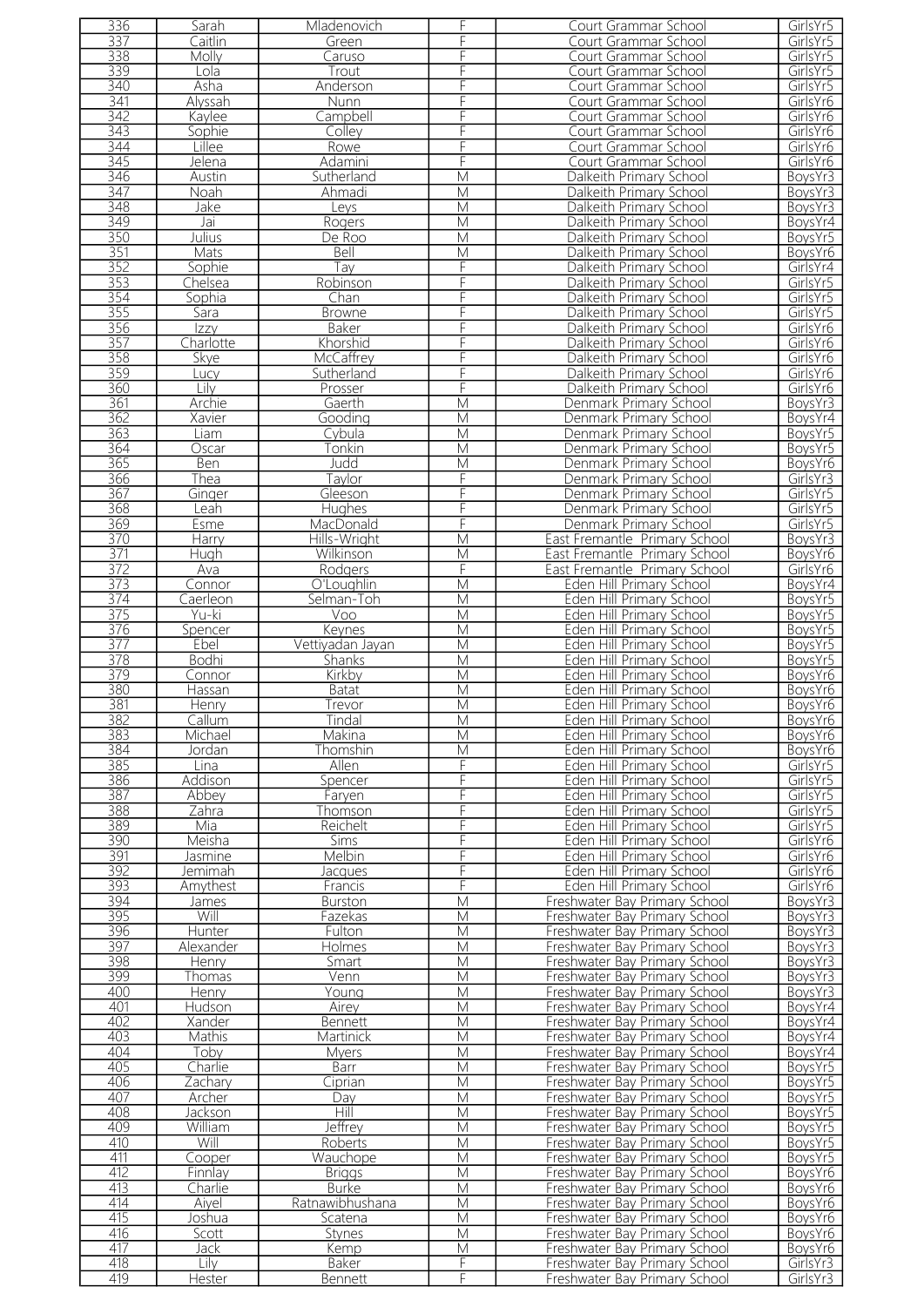| 420        | Rose                   | Evershed           | F                       | Freshwater Bay Primary School                    | GirlsYr3           |
|------------|------------------------|--------------------|-------------------------|--------------------------------------------------|--------------------|
| 421        | Rose                   | Lindsav            | F                       | Freshwater Bay Primary School                    | GirlsYr3           |
| 422        | Eleanor                | <b>Tilbrook</b>    | F                       | Freshwater Bay Primary School                    | GirlsYr3           |
| 423        |                        |                    | F                       |                                                  |                    |
|            | Sarita                 | Zhang              |                         | Freshwater Bay Primary School                    | GirlsYr3           |
| 424        | Gabriella              | Depisch            | F                       | Freshwater Bay Primary School                    | GirlsYr4           |
| 425        | Lexi                   | Farley             |                         | Freshwater Bay Primary School                    | GirlsYr4           |
| 426        | Ava                    | Haddon             |                         | Freshwater Bay Primary School                    | GirlsYr4           |
| 427        | Bella                  | Hill               | F                       | Freshwater Bay Primary School                    | GirlsYr4           |
| 428        | Adelaide               | Soo                | F                       | Freshwater Bay Primary School                    | GirlsYr4           |
| 429        | Isabelle               | Styles             | F                       | Freshwater Bay Primary School                    | GirlsYr4           |
|            |                        |                    |                         |                                                  |                    |
| 430        | Katie                  | <b>Stynes</b>      | F                       | Freshwater Bay Primary School                    | GirlsYr4           |
| 431        | Lachlan                | Wauchope           | $\overline{\mathsf{M}}$ | Freshwater Bay Primary School                    | GirlsYr4           |
| 432        | Amelia                 | Baker              | F                       | Freshwater Bay Primary School                    | GirlsYr5           |
| 433        | Livia                  | do Carmo           | F                       | Freshwater Bay Primary School                    | GirlsYr5           |
| 434        | Evie                   | Etheridge          | F                       | Freshwater Bay Primary School                    | GirlsYr5           |
| 435        | Ellie                  | Neervoort          | F                       | Freshwater Bay Primary School                    | GirlsYr5           |
| 436        | Imogen                 | Rawsthorne         | F                       | Freshwater Bay Primary School                    | GirlsYr5           |
| 437        | Sophie                 |                    | F                       |                                                  | GirlsYr6           |
|            |                        | Coveney            |                         | Freshwater Bay Primary School                    |                    |
| 438        | <b>Isabelle</b>        | Duarte             | F                       | Freshwater Bay Primary School                    | GirlsYr6           |
| 439        | Kate                   | Schipper           | F                       | Freshwater Bay Primary School                    | GirlsYr6           |
| 440        | Zara                   | Young              | F                       | Freshwater Bay Primary School                    | GirlsYr6           |
| 441        | Zara                   | Young              | F                       | Freshwater Bay Primary School                    | GirlsYr6           |
| 442        | Cillian                | Coady-Ryan         | $\overline{\mathsf{M}}$ | Good Shepherd Catholic School                    | BoysYr3            |
| 443        | Romeo                  | Vecchio            | $\overline{\mathsf{M}}$ | Good Shepherd Catholic School                    | BoysYr3            |
| 444        | Esbee                  | Kulver             | $\overline{\mathsf{M}}$ |                                                  | BoysYr3            |
|            |                        |                    |                         | Good Shepherd Catholic School                    |                    |
| 445        | Lewis                  | Aliphon            | M                       | Good Shepherd Catholic School                    | BoysYr4            |
| 446        | Seb                    | Scriva             | M                       | Good Shepherd Catholic School                    | BoysYr4            |
| 447        | Michael                | Ardent             | M                       | Good Shepherd Catholic School                    | BoysYr4            |
| 448        | Raoul                  | Vecchio            | M                       | Good Shepherd Catholic School                    | BoysYr5            |
| 449        | <b>Harper Roy</b>      | Abrahams           | M                       | Good Shepherd Catholic School                    | BoysYr5            |
| 450        | Che                    | Vecchio            | M                       | Good Shepherd Catholic School                    | BoysYr5            |
| 451        | Will                   | Beros              | M                       | Good Shepherd Catholic School                    | BoysYr6            |
| 452        | Hayden                 | ewis               | M                       | Good Shepherd Catholic School                    | BoysYr6            |
|            |                        |                    |                         |                                                  |                    |
| 453        | Rohan                  | Lusk               | M                       | Good Shepherd Catholic School                    | BoysYr6            |
| 454        | Emme                   | Fonseca            | F                       | Good Shepherd Catholic School                    | GirlsYr3           |
| 455        | Havana                 | Mosbergen-Smith    | F                       | Good Shepherd Catholic School                    | GirlsYr3           |
| 456        | Aimmerance             | Kombi              | F                       | Good Shepherd Catholic School                    | GirlsYr3           |
| 457        | Madison                | <b>Barlow</b>      | F                       | Good Shepherd Catholic School                    | GirlsYr4           |
| 458        | Kyra                   | Prunster           | F                       | Good Shepherd Catholic School                    | GirlsYr4           |
| 459        |                        | Du                 | F                       |                                                  |                    |
|            | Hayley                 |                    |                         | Good Shepherd Catholic School                    | GirlsYr4           |
| 460        | Coco                   | Fonseca            | F                       | Good Shepherd Catholic School                    | GirlsYr5           |
| 461        | Reanna                 | Bijadhur           | F                       | Good Shepherd Catholic School                    | GirlsYr5           |
| 462        | <u>Jasmine</u>         | Ani                | F                       | Good Shepherd Catholic School                    | GirlsYr5           |
| 463        | Ivana                  | D'Andrea           | F                       | Good Shepherd Catholic School                    | GirlsYr6           |
| 464        | Jaeda                  | Aliphon            | F                       | Good Shepherd Catholic School                    | GirlsYr6           |
| 465        | Sienna                 | Scriva             | F                       | Good Shepherd Catholic School                    | GirlsYr6           |
| 466        | Levi                   | Ashard             | M                       | Gooseberry Hill Primary School                   | BoysYr3            |
| 467        |                        |                    | M                       |                                                  |                    |
|            | Jack                   | Slattery           |                         | Gooseberry Hill Primary School                   | BoysYr3            |
| 468        | Lucius                 | Roberts            | M                       | Gooseberry Hill Primary School                   | BoysYr3            |
| 469        | <b>Noah</b>            | Parsons            | M                       | Gooseberry Hill Primary School                   | BoysYr3            |
| 470        | Thomas                 | Foster             | M                       | Gooseberry Hill Primary School                   | BoysYr3            |
| 471        | Sean                   | Potts              | M                       | Gooseberry Hill Primary School                   | BoysYr4            |
| 472        | Oliver                 | Cann               | M                       | Gooseberry Hill Primary School                   | BoysYr4            |
| 473        | Luca                   | Marciano           | M                       | Gooseberry Hill Primary School                   | BoysYr4            |
| 474        | Hayden                 | Johnson            | М                       | Gooseberry Hill Primary School                   | BoysYr4            |
| 475        |                        |                    | M                       |                                                  |                    |
|            | Mitchell               | Newton             |                         | Gooseberry Hill Primary School                   | BoysYr4            |
| 476        | Orson                  | <b>Bennett</b>     | M                       | Gooseberry Hill Primary School                   | BovsYr5            |
| 477        | Lachlan                | Flux               | M                       | Gooseberry Hill Primary School                   | BoysYr5            |
| 478        | Luke                   | <b>Hughes</b>      | M                       | Gooseberry Hill Primary School                   | BoysYr5            |
| 479        | Ben                    | de Klerk           | M                       | Gooseberry Hill Primary School                   | BoysYr5            |
| 480        | James                  | Colley             | M                       | Gooseberry Hill Primary School                   | BoysYr5            |
| 481        | Ebony                  | Jefferson          | F                       | Gooseberry Hill Primary School                   | GirlsYr3           |
| 482        | Mia                    | Splatt             | F                       | Gooseberry Hill Primary School                   | GirlsYr3           |
| 483        | Emily                  | Hedditch           | F                       | Gooseberry Hill Primary School                   | GirlsYr3           |
| 484        | Ellah                  | Farrier            | F                       | Gooseberry Hill Primary School                   | GirlsYr3           |
|            |                        |                    |                         |                                                  |                    |
| 485        | Samantha               | awson              | F                       | Gooseberry Hill Primary School                   | GirlsYr3           |
| 486        | Emily                  | Hahn               | F                       | Gooseberry Hill Primary School                   | GirlsYr4           |
| 487        | Macey                  | Johnson            | F                       | Gooseberry Hill Primary School                   | GirlsYr4           |
| 488        | Ava                    | Foster             | F                       | Gooseberry Hill Primary School                   | GirlsYr4           |
| 489        | Cassidy                | Buckingham         | F                       | Gooseberry Hill Primary School                   | GirlsYr4           |
| 490        | Lucy                   | Newland            | F                       | Gooseberry Hill Primary School                   | GirlsYr4           |
| 491        | Sienna                 | Riberi             | F                       | Gooseberry Hill Primary School                   | GirlsYr5           |
| 492        | Alyssa                 | Jordan             | F                       | Gooseberry Hill Primary School                   | GirlsYr5           |
| 493        | Lilv                   | Helm               | F                       |                                                  |                    |
|            |                        |                    |                         | Gooseberry Hill Primary School                   | GirlsYr5           |
|            |                        |                    |                         |                                                  |                    |
| 494        | Skye                   | Wiltshire          | F                       | Gooseberry Hill Primary School                   | GirlsYr5           |
| 495        | Paige                  | <b>Dutton</b>      | F                       | Gooseberry Hill Primary School                   | GirlsYr5           |
| 496        | ewis                   | Malkin             | M                       | Halidon Primary School                           | BoysYr3            |
| 497        | Charlie                | Cykowski           | M                       | Halidon Primary School                           | BoysYr3            |
|            |                        |                    |                         |                                                  |                    |
| 498        | Daniel                 | Vich               | M                       | Halidon Primary School                           | BoysYr3            |
| 499        | Preston                | Gow                | M                       | Halidon Primary School                           | BoysYr3            |
| 500        | Harley                 | Smith              | M                       | Halidon Primary School                           | BoysYr3            |
| 501        | Jack                   | Bisland            | M                       | Halidon Primary School                           | BoysYr4            |
| 502<br>503 | <b>Braedy</b><br>River | McKay<br>Skipworth | M<br>M                  | Halidon Primary School<br>Halidon Primary School | BoysYr4<br>BoysYr4 |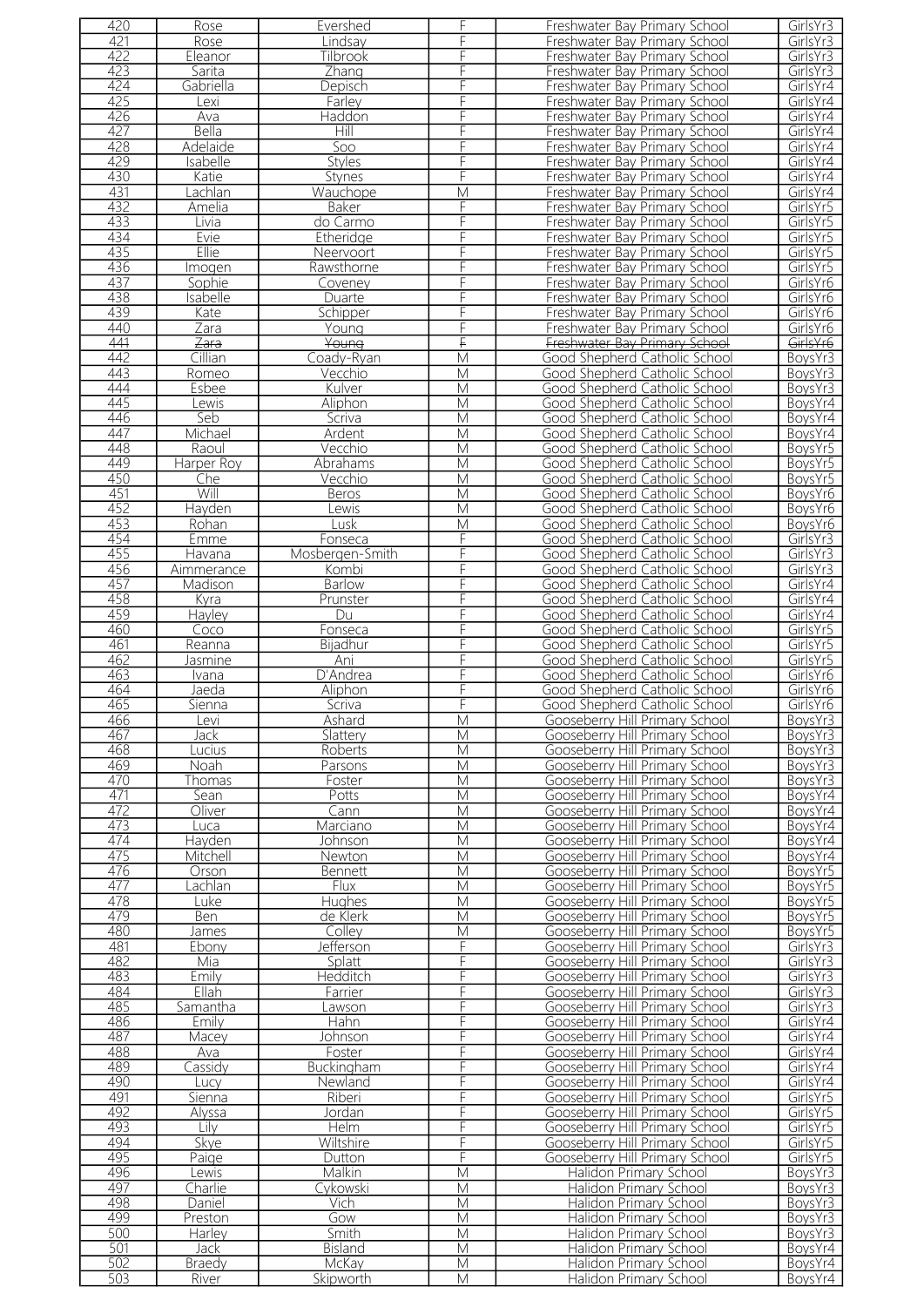| 504        | Oscar             | Batt               | M                       | Halidon Primary School                                   | BoysYr4              |
|------------|-------------------|--------------------|-------------------------|----------------------------------------------------------|----------------------|
|            |                   |                    |                         |                                                          |                      |
| 505        | Ashley            | Petrovski          | M                       | Halidon Primary School                                   | BoysYr4              |
| 506        | Jackson           | Voce               | M                       | Halidon Primary School                                   | BoysYr5              |
| 507        | Henry             | Malkin             | M                       | Halidon Primary School                                   | BoysYr5              |
| 508        |                   |                    | M                       | Halidon Primary School                                   | BoysYr5              |
|            | Jake              | Cameron            |                         |                                                          |                      |
| 509        | Will              | Leddin             | $\overline{M}$          | Halidon Primary School                                   | BoysYr5              |
| 510        | Tristan           | Balfour            | M                       | Halidon Primary School                                   | BoysYr5              |
| 511        | Koby              | Balfour            | $\overline{\mathsf{M}}$ | Halidon Primary School                                   | BoysYr6              |
|            |                   |                    |                         |                                                          |                      |
| 512        | Kai               | Connolly           | $\overline{\mathsf{M}}$ | Halidon Primary School                                   | BoysYr6              |
| 513        | Josh              | Vich               | M                       | Halidon Primary School                                   | BoysYr6              |
| 514        | <b>Alex</b>       | Kroger             | M                       | Halidon Primary School                                   | BoysYr6              |
|            |                   |                    |                         |                                                          |                      |
| 515        | Alex              | O'Sullivan         | $\overline{\mathsf{M}}$ | Halidon Primary School                                   | BoysYr6              |
| 516        | Luana             | da Silva           | F                       | Halidon Primary School                                   | GirlsYr3             |
| 517        | Claire            | Murphy             | F                       | Halidon Primary School                                   | GirlsYr3             |
| 518        | Allegra           |                    | F                       | <b>Halidon Primary School</b>                            | GirlsYr3             |
|            |                   | Voce               |                         |                                                          |                      |
| 519        | Isla              | Newton             | F                       | Halidon Primary School                                   | GirlsYr3             |
| 520        | Isabelle          | Dunkley            | F                       | Halidon Primary School                                   | GirlsYr3             |
| 521        | Erin              | Connolly           | F                       | Halidon Primary School                                   | GirlsYr4             |
|            |                   |                    |                         |                                                          |                      |
| 522        | Evie              | Payne              | F                       | Halidon Primary School                                   | GirlsYr4             |
| 523        | Charli            | Davies             | F                       | Halidon Primary School                                   | GirlsYr4             |
| 524        | Alexis            | Abbott             | F                       | Halidon Primary School                                   | GirlsYr4             |
|            |                   |                    |                         |                                                          |                      |
| 525        | Cara              | Brennan            | F                       | Halidon Primary School                                   | GirlsYr4             |
| 526        | Sophia            | <b>Barnes</b>      | F                       | Halidon Primary School                                   | GirlsYr5             |
| 527        | Maddison          | Dunkley            | F                       | Halidon Primary School                                   | GirlsYr5             |
| 528        |                   |                    |                         |                                                          |                      |
|            | Rosie             | Anderson           | F                       | Halidon Primary School                                   | GirlsYr5             |
| 529        | Olivia            | Lake               | F                       | Halidon Primary School                                   | GirlsYr5             |
| 530        | Grace             | Esschert           | F                       | <b>Halidon Primary School</b>                            | GirlsYr5             |
| 531        | Lila              |                    | F                       |                                                          | GirlsYr6             |
|            |                   | Doutch             |                         | Halidon Primary School                                   |                      |
| 532        | Nau               | S Khaung           | F                       | Halidon Primary School                                   | GirlsYr6             |
| 533        | Piper             | Sanigar            | F                       | Halidon Primary School                                   | GirlsYr6             |
| 534        | Evie              | Moore              | F                       | Halidon Primary School                                   | GirlsYr6             |
|            |                   |                    |                         |                                                          |                      |
| 535        | Ethan             | Meadowcroft        | $\overline{\mathsf{M}}$ | Harmony Primary School                                   | BoyrsYr3             |
| 536        | Kyden             | Angel              | $\overline{\mathsf{M}}$ | Harmony Primary School                                   | BoysYr3              |
| 537        | Harrison          | <b>Buderick</b>    | M                       | Harmony Primary School                                   | BoysYr3              |
|            |                   |                    |                         |                                                          |                      |
| 538        | Jonah             | Harwood            | $\overline{M}$          | Harmony Primary School                                   | BoysYr3              |
| 539        | Alexander         | Joseph             | M                       | Harmony Primary School                                   | BoysYr3              |
| 540        | Remy              | McNeil             | $\overline{\mathsf{M}}$ | Harmony Primary School                                   | BoysYr3              |
|            |                   |                    |                         |                                                          |                      |
| 541        | Liam              | Steele             | $\overline{\mathsf{M}}$ | Harmony Primary School                                   | BoysYr3              |
| 542        | Cooper            | Webb               | M                       | Harmony Primary School                                   | BoysYr3              |
| 543        | Corey             | Bell               | M                       | Harmony Primary School                                   | BoysYr4              |
| 544        | Lincoln           |                    | M                       | Harmony Primary School                                   | BoysYr4              |
|            |                   | Holmes             |                         |                                                          |                      |
| 545        | Aiden             | Lincoln            | M                       | Harmony Primary School                                   | BoysYr4              |
| 546        | Hayden            | <b>Nash</b>        | M                       | Harmony Primary School                                   | BoysYr4              |
| 547        | Oliver            | Pearce             | M                       | Harmony Primary School                                   | BoysYr4              |
|            |                   |                    |                         |                                                          |                      |
| 548        | Max               | Stribley           | M                       | Harmony Primary School                                   | BoysYr4              |
| 549        | Fynn              | Velzen             | M                       | Harmony Primary School                                   | BoysYr4              |
| 550        | Oakley            | Bain               | М                       | Harmony Primary School                                   | BoysYr5              |
|            |                   |                    |                         |                                                          |                      |
| 551        | Ruben             | Claessens          | M                       | Harmony Primary School                                   | BoysYr5              |
| 552        | Liam              | Cunningham         | M                       | Harmony Primary School                                   | BoysYr5              |
| 553        | Ben               | <b>Morris</b>      | M                       | Harmony Primary School                                   | BoysYr5              |
| 554        | Roman             | Muirson            | M                       | Harmony Primary School                                   | BoysYr5              |
|            |                   |                    |                         |                                                          |                      |
| 555        | Xavier            | Treeby             | M                       | Harmony Primary School                                   | BoysYr5              |
| 556        | Evan              | Woodford           | M                       | Harmony Primary School                                   | BoysYr5              |
| 557        | Jayden            | Hansen             | M                       | Harmony Primary School                                   | BoysYr6              |
|            |                   |                    |                         |                                                          |                      |
| 558        | Aiden             | Kelly              | M                       | Harmony Primary School                                   | BoysYr6              |
| 559        | Jackson           | <b>McQuade</b>     | M                       | Harmony Primary School                                   | BoysYr6              |
| 560        | Roman             | McOuade            | M                       | Harmony Primary School                                   | BoysYr6              |
|            |                   |                    |                         |                                                          |                      |
| 561        | Xavier            | Olsen              | M                       | Harmony Primary School                                   | BoysYr6              |
| 562        | Colby             | Salmon             | M                       | Harmony Primary School                                   | BoysYr6              |
| 563        | Lillv             | Darcy              | F                       | Harmony Primary School                                   | GirlsYr3             |
| 564        | sabelle           | Gerhard            | F                       | Harmony Primary School                                   | GirlsYr3             |
|            |                   |                    | F                       |                                                          |                      |
| 565        | Ella              | Johnston           |                         | Harmony Primary School                                   | GirlsYr3             |
| 566        | Isla              | Korosec            | F                       | Harmony Primary School                                   | GirlsYr3             |
| 567        | Ella              | McKay              | F                       | Harmony Primary School                                   | GirlsYr3             |
| 568        | Mya               | Ossey              | F                       | Harmony Primary School                                   | GirlsYr3             |
|            |                   |                    |                         |                                                          |                      |
| 569        | Indiana           |                    |                         |                                                          | GirlsYr4             |
| 570        |                   | Elrick             | F                       | Harmony Primary School                                   |                      |
|            | Hayley            | Yap                | F                       | Harmony Primary School                                   | GirlsYr4             |
|            |                   |                    |                         |                                                          |                      |
| 571        | Leila             | Cole               | F                       | Harmony Primary School                                   | GirlsYr5             |
| 572        | <b>Atrina</b>     | Ghasemian          | F                       | Harmony Primary School                                   | GirlsYr5             |
| 573        | Deveney           | Johnston           | F                       | Harmony Primary School                                   | GirlsYr5             |
|            |                   |                    |                         |                                                          |                      |
| 574        | Marlee            | Koch               | F                       | Harmony Primary School                                   | GirlsYr5             |
| 575        | Lilly             | McKay              | F                       | Harmony Primary School                                   | GirlsYr5             |
| 576        | <b>Ellira</b>     | Ramsdale           | F                       | Harmony Primary School                                   | GirlsYr5             |
|            |                   |                    |                         |                                                          |                      |
| 577        | Maya              | Coleman            | F                       | Harmony Primary School                                   | GirlsYr6             |
| 578        | Olyvia            | Elrick             | F                       | Harmony Primary School                                   | GirlsYr6             |
| 579        | Mia               | Korosec            | F                       | Harmony Primary School                                   | GirlsYr6             |
| 580        | Sarah             | egerstee           | F                       | Harmony Primary School                                   | GirlsYr6             |
|            |                   |                    |                         |                                                          |                      |
| 581        | Scarlett          | McNeil             | F                       | Harmony Primary School                                   | GirlsYr6             |
| 582        | Madison           | Mirabella          | F                       | Harmony Primary School                                   | GirlsYr6             |
| 583        | Ezra              | Siciliano          | M                       | Hawker Park Primary School                               | BoysYr3              |
|            |                   |                    |                         |                                                          |                      |
| 584        | evi               | Siciliano          | M                       | Hawker Park Primary School                               | BoysYr4              |
| 585        | Beau              | Hall               | M                       | Hawker Park Primary School                               | BoysYr4              |
| 586<br>587 | Jasmine<br>Tahlia | Regan<br>Larranaga | F<br>F                  | Hawker Park Primary School<br>Hawker Park Primary School | GirlsYr4<br>GirlsYr6 |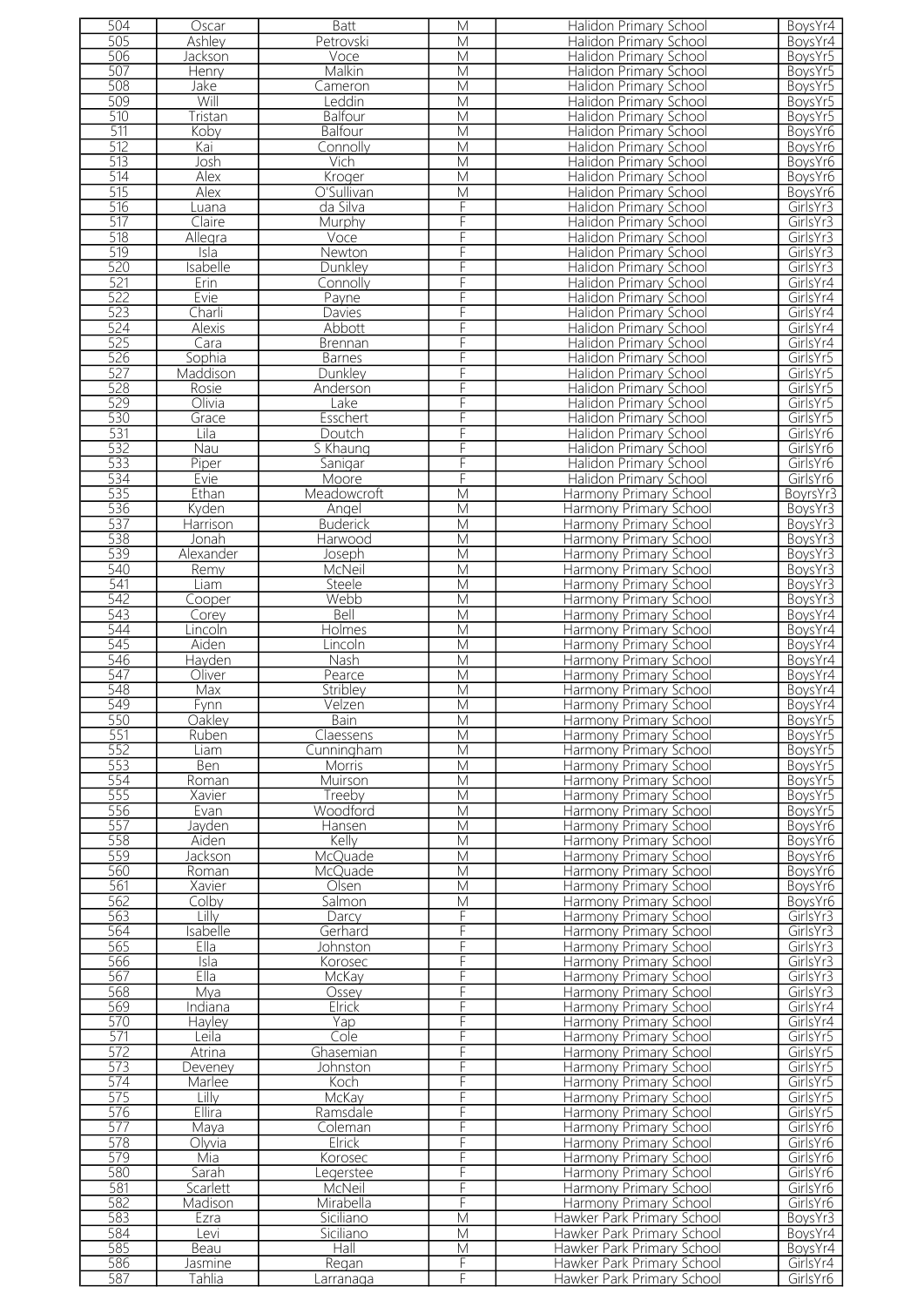| 588 | Niamh           | McHugh            | F                       | Hawker Park Primary School    | GirlsYr6             |
|-----|-----------------|-------------------|-------------------------|-------------------------------|----------------------|
| 589 | Djimon          | Hunter            | $\overline{\mathsf{M}}$ | Helena College                | BoysYr3              |
| 590 | Keegan          | Nicholls          | M                       | Helena College                | BoysYr3              |
| 591 | Tekoha          | Gallagher         | M                       | Helena College                | BoysYr3              |
|     |                 |                   |                         |                               |                      |
| 592 | Paul            | Weir              | M                       | Helena College                | BoysYr3              |
| 593 | Zane            | Rika              | M                       | Helena College                | BoysYr3              |
| 594 | Albie           | Gould             | M                       | Helena College                | BoysYr4              |
| 595 | Sandy           | Turley            | M                       | Helena College                | BoysYr4              |
| 596 | Arlo            | Flynn             | M                       | Helena College                | BoysYr4              |
| 597 | Ewan            | Cassidy           | M                       | Helena College                | BoysYr4              |
| 598 | <b>Brodee</b>   | Edwards           | $\overline{\mathsf{M}}$ | Helena College                | BoysYr5              |
| 599 | Harvey          | Bailey            | M                       | Helena College                | BoysYr5              |
|     |                 |                   |                         |                               |                      |
| 600 | Samuel          | Elliot-Smart      | $\overline{\mathsf{M}}$ | Helena College                | BoysYr5              |
| 601 | Cruz            | Lyon              | $\overline{\mathsf{M}}$ | Helena College                | BoysYr5              |
| 602 | Mika            | Lawrence          | F                       | Helena College                | GirlsYr3             |
| 603 | Chloe           | Millington        | F                       | Helena College                | GirlsYr3             |
| 604 | Amber           | Kapica            | F                       | Helena College                | GirlsYr3             |
| 605 | <b>Brianna</b>  | Watson            | F                       | Helena College                | GirlsYr3             |
| 606 | Penelope        | Fox               | F                       | Helena College                | GirlsYr4             |
|     |                 | Bill              | F                       |                               |                      |
| 607 | Eloise          |                   |                         | Helena College                | GirlsYr4             |
| 608 | Ruby            | Czerw             | F                       | Helena College                | GirlsYr4             |
| 609 | Charlotte       | Hayward           | F                       | Helena College                | GirlsYr5             |
| 610 | Sian            | Turley            | F                       | Helena College                | GirlsYr5             |
| 611 | Finlay          | Edwards           | F                       | Helena College                | GirlsYr5             |
| 612 | Darcy           | Dinka             | F                       | Helena College                | GirlsYr5             |
| 613 | Luke            | Palmer            | $\overline{\mathsf{M}}$ | <b>Hocking Primary School</b> | BoysYr3              |
| 614 | Nicholas        | Sgambelluri       | M                       | <b>Hocking Primary School</b> | BoysYr3              |
| 615 |                 |                   |                         |                               |                      |
|     | Kade            | Blackbeard        | M                       | Hocking Primary School        | BoysYr3              |
| 616 | <b>Brookton</b> | Wright            | $\overline{\mathsf{M}}$ | Hocking Primary School        | BoysYr3              |
| 617 | Coby            | Robson            | M                       | Hocking Primary School        | BoysYr3              |
| 618 | Jaye            | Feist             | M                       | Hocking Primary School        | BoysYr3              |
| 619 | Ace             | Birchall          | $\overline{\mathsf{M}}$ | <b>Hocking Primary School</b> | BoysYr3              |
| 620 | Alex            | Tsapazi           | M                       | Hocking Primary School        | BoysYr3              |
| 621 | David           | <b>Bolta</b>      | $\overline{\mathsf{M}}$ | Hocking Primary School        | BoysYr4              |
| 622 | Hunter          | <b>Njo</b>        | M                       | Hocking Primary School        | BoysYr4              |
| 623 | Flynn           | Walding           | M                       | <b>Hocking Primary School</b> | BoysYr4              |
| 624 | Jaxon           | Orr Jones         | $\overline{\mathsf{M}}$ | <b>Hocking Primary School</b> | BoysYr4              |
| 625 | Aiden           | Marshall          | $\overline{\mathsf{M}}$ | Hocking Primary School        | BoysYr4              |
| 626 | Vans            | Gibbs             | M                       | Hocking Primary School        | BoysYr4              |
| 627 |                 |                   |                         | <b>Hocking Primary School</b> |                      |
|     | Logan           | Fox               | M                       |                               | BoysYr4              |
| 628 | Kyle            | Nicol             | M                       | Hocking Primary School        | BoysYr5              |
| 629 | Logan           | <b>Ruse</b>       | $\overline{\mathsf{M}}$ | <b>Hocking Primary School</b> | BoysYr5              |
| 630 | Oakley          | Gould             | $\overline{\mathsf{M}}$ | Hocking Primary School        | BoysYr5              |
| 631 | Xavier          | Gloux             | M                       | Hocking Primary School        | BoysYr5              |
| 632 | Nate            | Chitty            | M                       | Hocking Primary School        | BoysYr5              |
| 633 | James           | Trim              | M                       | <b>Hocking Primary School</b> | BoysYr5              |
| 634 | l yler          | <b>Niblett</b>    | M                       | Hocking Primary School        | BOYSYr5              |
| 635 | Tai             | Munroe            | M                       | <b>Hocking Primary School</b> | BoysYr5              |
| 636 | Samuel          | Sissay            | М                       | Hocking Primary School        | BoysYr6              |
| 637 | oqan            | Wynne             | M                       | Hocking Primary School        | BoysYr6              |
| 638 | Riley           | <b>Devilliers</b> | $\overline{\mathsf{M}}$ | Hocking Primary School        | BoysYr6              |
| 639 | Javden          | Riches            | M                       | <b>Hocking Primary School</b> | BoysYr6              |
| 640 |                 | Birchall          | $\overline{M}$          |                               |                      |
|     | Jett            |                   |                         | <b>Hocking Primary School</b> | BoysYr6              |
| 641 | Cooper          | Sheperbottom      | M                       | Hocking Primary School        | BoysYr6              |
| 642 | Zac             | Topping           | $\overline{\mathsf{M}}$ | <b>Hocking Primary School</b> | BoysYr6              |
| 643 | Jack            | Calutti           | M                       | <b>Hocking Primary School</b> | BoysYr6              |
| 644 | Chase           | Donnelly          | M                       | Hocking Primary School        | BoysYr6              |
| 645 | Mackenzie       | Lee               | F                       | <b>Hocking Primary School</b> | GirlsYr3             |
| 646 | Holly           | Jones             | F                       | <b>Hocking Primary School</b> | GirlsYr3             |
| 647 | Emily           | Van               | F                       | Hocking Primary School        | GirlsYr3             |
| 648 | Kasey           | Nicols            | F                       | <b>Hocking Primary School</b> | GirlsYr3             |
| 649 | Olivia          | Warburton         | F                       | Hocking Primary School        | GirlsYr3             |
| 650 | Nylah           | McIntyre          | F                       | <b>Hocking Primary School</b> | GirlsYr3             |
|     |                 |                   |                         |                               |                      |
| 651 | Eryn            | <b>Tomkins</b>    | F                       | <b>Hocking Primary School</b> | GirlsYr4             |
| 652 | Isla            | Rowbottom         | F                       | <b>Hocking Primary School</b> | GirlsYr4             |
| 653 | Abi             | Warburton         | F                       | <b>Hocking Primary School</b> | GirlsYr4             |
| 654 | Rachel          | Kelly             | F                       | <b>Hocking Primary School</b> | GirlsYr4             |
| 655 | Keela           | Purcell           | F                       | <b>Hocking Primary School</b> | GirlsYr4             |
| 656 | Chloe           | Taylor            | F                       | Hocking Primary School        | GirlsYr4             |
| 657 | Trista          | Smoker            | F                       | Hocking Primary School        | GirlsYr5             |
| 658 | Scarlett        | Zoccalli          | F                       | <b>Hocking Primary School</b> | GirlsYr5             |
| 659 | Ariel           | Saucier           | F                       | <b>Hocking Primary School</b> | GirlsYr5             |
| 660 | Aleria          | Willmott          | F                       | Hocking Primary School        | GirlsYr5             |
| 661 | Ryley           | Wanless           | F                       | <b>Hocking Primary School</b> | GirlsYr5             |
| 662 | Willow          | Wright            | F                       | Hocking Primary School        | GirlsYr5             |
| 663 | Indi            | Wanless           | F                       | <b>Hocking Primary School</b> | GirlsYr5             |
| 664 | Audrey          | Cowan             | F                       | <b>Hocking Primary School</b> | GirlsYr5             |
| 665 | Chloe           | Befumo            | F                       | Hocking Primary School        | GirlsYr5             |
| 666 | <b>Molly</b>    | Brayshaw          | F                       | Hocking Primary School        | GirlsYr6             |
| 667 |                 | <b>Bailey</b>     | F                       | Hocking Primary School        |                      |
|     | Georgie         |                   |                         |                               | GirlsYr6             |
| 668 | Samuela         | Antwi             | F                       | <b>Hocking Primary School</b> | GirlsYr <sub>6</sub> |
| 669 | Phobe           | Hill              | F                       | Hocking Primary School        | GirlsYr6             |
| 670 | Ariah           | Morton            | F                       | <b>Hocking Primary School</b> | GirlsYr6             |
| 671 | Gracie          | Wheeler           | F                       | <b>Hocking Primary School</b> | GirlsYr6             |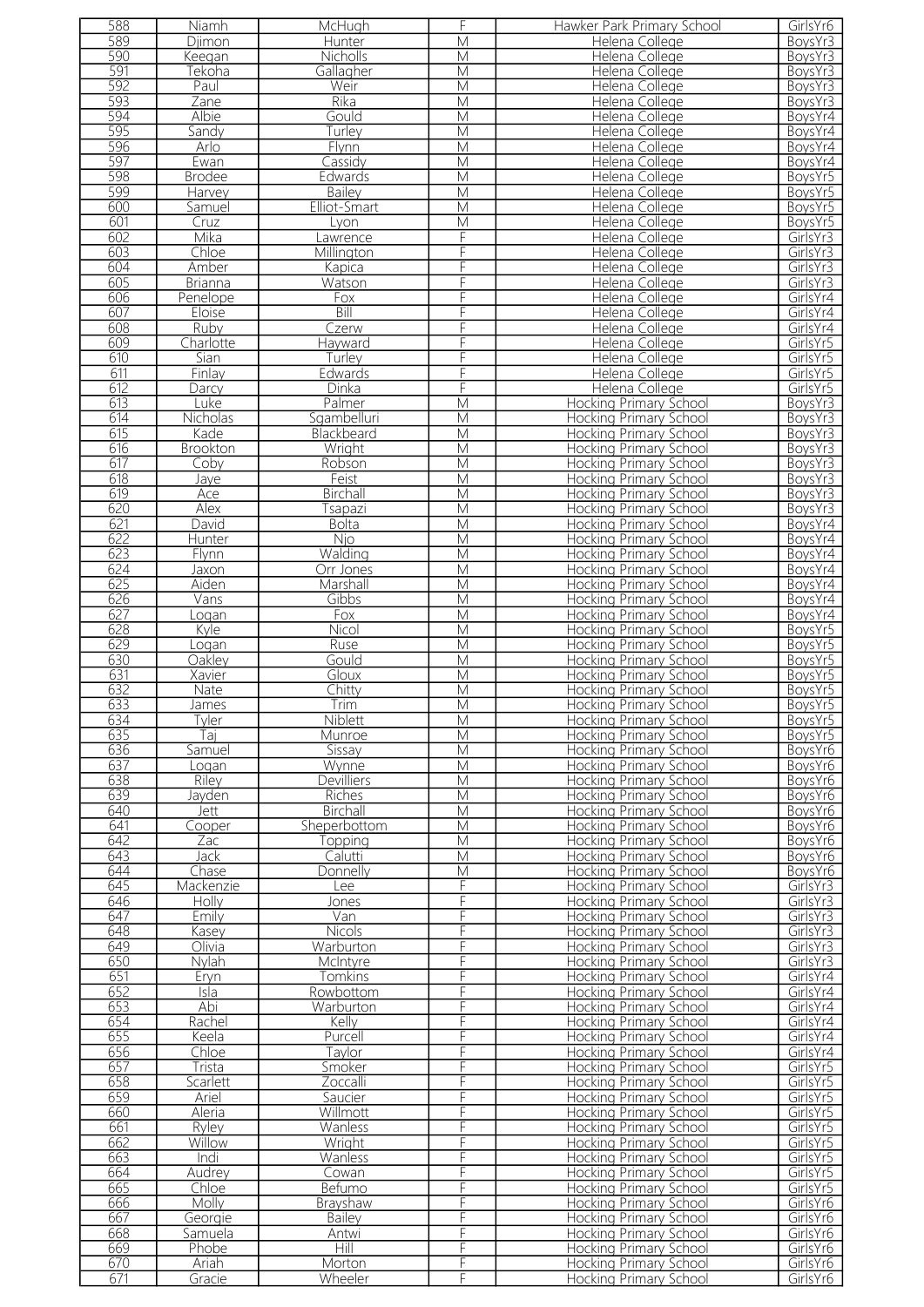| 672 | Lexi-Rose                | Chapman        | F                       | <b>Hocking Primary School</b>           | GirlsYr6 |
|-----|--------------------------|----------------|-------------------------|-----------------------------------------|----------|
| 673 | Elaine                   | Yong           | F                       | <b>Hocking Primary School</b>           | GirlsYr6 |
| 674 | Sophie                   | Silvestro      | F                       | <b>Hocking Primary School</b>           | GirlsYr6 |
| 675 |                          |                | F                       |                                         |          |
|     | Lucie                    | Forster        |                         | <b>Hocking Primary School</b>           | GirlsYr6 |
| 676 | Tayte                    | Miller         | M                       | Holy Rosary Primary School              | BoysYr3  |
| 677 | <b>Ben</b>               | Ferguson       | $\overline{M}$          | Holy Rosary Primary School              | BoysYr3  |
| 678 | Pieter                   | Kruger         | M                       | <b>Holy Rosary Primary School</b>       | BoysYr3  |
| 679 | Alex                     | Cosentino      | $\overline{\mathsf{M}}$ | Holy Rosary Primary School              | BoysYr3  |
|     |                          |                |                         |                                         |          |
| 680 | Hugo                     | Boekhoorn      | M                       | Holy Rosary Primary School              | BoysYr3  |
| 681 | Campbell                 | Mclure         | M                       | <b>Holy Rosary Primary School</b>       | BoysYr3  |
| 682 | Luke                     | <b>Barnes</b>  | $\overline{M}$          | Holy Rosary Primary School              | BoysYr4  |
| 683 | Noah                     | Summers        | $\overline{\mathsf{M}}$ | Holy Rosary Primary School              | BoysYr4  |
| 684 | Harry                    | Starsevich     | M                       | Holy Rosary Primary School              | BoysYr4  |
|     |                          |                |                         |                                         |          |
| 685 | Oliver                   | Robbins        | M                       | Holy Rosary Primary School              | BoysYr4  |
| 686 | Miguel                   | de Freitas     | M                       | Holy Rosary Primary School              | BoysYr4  |
| 687 | Montgomery               | Rafferty       | M                       | Holy Rosary Primary School              | BoysYr4  |
| 688 | Baxter                   | Zubak          | M                       | Holy Rosary Primary School              | BoysYr5  |
| 689 |                          |                | M                       |                                         | BoysYr5  |
|     | Sam                      | Gardener       |                         | Holy Rosary Primary School              |          |
| 690 | Felix                    | Blackaby       | M                       | Holy Rosary Primary School              | BoysYr5  |
| 691 | Noah                     | Woolfrey       | M                       | Holy Rosary Primary School              | BoysYr5  |
| 692 | Matthew                  | Lindsay        | M                       | Holy Rosary Primary School              | BoysYr5  |
| 693 | James                    | Xanthis        | M                       | Holy Rosary Primary School              | BoysYr5  |
|     |                          |                |                         |                                         |          |
| 694 | Keagan                   | Dos Santos     | M                       | Holy Rosary Primary School              | BoysYr6  |
| 695 | Edward                   | McLean         | $\overline{\mathsf{M}}$ | Holy Rosary Primary School              | BoysYr6  |
| 696 | Oliver                   | Summers        | $\overline{\mathsf{M}}$ | Holy Rosary Primary School              | BoysYr6  |
| 697 | Patrick                  | <b>Borgas</b>  | M                       | Holy Rosary Primary School              | BoysYr6  |
| 698 |                          |                | $\overline{M}$          | <b>Holy Rosary Primary School</b>       |          |
|     | Thomas                   | <b>Barnard</b> |                         |                                         | BoysYr6  |
| 699 | Leo                      | Wisniewski     | M                       | Holy Rosary Primary School              | BoysYr6  |
| 700 | Frankie                  | Julian         | $\overline{F}$          | Holy Rosary Primary School              | GirlsYr3 |
| 701 | Mia                      | Wisniewski     | F                       | Holy Rosary Primary School              | GirlsYr3 |
| 702 | Mia                      | Chiappini      | F                       | Holy Rosary Primary School              | GirlsYr3 |
|     |                          |                |                         |                                         |          |
| 703 | Amelia                   | Thorpe         | F                       | Holy Rosary Primary School              | GirlsYr3 |
| 704 | Izzie F                  | Fitzpatrick    | F                       | Holy Rosary Primary School              | GirlsYr3 |
| 705 | Alicia P                 | Papalia        | F                       | Holy Rosary Primary School              | GirlsYr3 |
| 706 | Milla                    | Grieve         | F                       | Holy Rosary Primary School              | GirlsYr4 |
| 707 |                          |                | F                       | Holy Rosary Primary School              | GirlsYr4 |
|     | Monique                  | Miraudo        |                         |                                         |          |
| 708 | Halle                    | Elphick        | F                       | Holy Rosary Primary School              | GirlsYr4 |
| 709 | Lilv                     | Lynch          | F                       | Holy Rosary Primary School              | GirlsYr4 |
| 710 | Grace                    | Purves         | F                       | Holy Rosary Primary School              | GirlsYr4 |
| 711 | aylor C                  | Chiappini      | F                       | Holy Rosary Primary School              | GirlsYr4 |
|     |                          |                |                         |                                         |          |
| 712 | Amy                      | Griffin        | F                       | Holy Rosary Primary School              | GirlsYr5 |
| 713 | Ashlee                   | Kluger         | F                       | Holy Rosary Primary School              | GirlsYr5 |
| 714 | $\overline{\text{Isla}}$ | Robothom       | F                       | Holy Rosary Primary School              | GirlsYr5 |
| 715 | Alicia                   | Guirguis       | F                       | Holy Rosary Primary School              | GirlsYr5 |
| 716 |                          |                | F                       | Holy Rosary Primary School              | GirlsYr5 |
|     | Lucy                     | Farmer         |                         |                                         |          |
| 717 | Penelope                 | Hill           | F                       | Holy Rosary Primary School              | GirlsYr5 |
| 718 | <b>Bridget</b>           | Tranter        | F                       | Holy Rosary Primary School              | GirlsYr6 |
| 719 | Stella                   | Ferguson       | F                       | Holy Rosary Primary School              | GirlsYr6 |
| 720 | Lilv                     | Distante       | F                       | Holy Rosary Primary School              | GirlsYr6 |
|     |                          |                |                         |                                         |          |
| 721 | Trier                    | Foster         | F                       | Holy Rosary Primary School              | GirlsYr6 |
| 722 | Isla                     | Maisey         | F                       | Holy Rosary Primary School              | GirlsYr6 |
| 723 | Jasmine                  | ove            | F                       | Holy Rosary Primary School              | GirlsYr6 |
| 724 | Miranda                  | Twaddle        | F                       | Iona Presentation College Junior School | GirlsYr3 |
| 725 | Isobel                   | Lake           | F                       | Iona Presentation College Junior School | GirlsYr3 |
|     |                          |                |                         |                                         |          |
| 726 | Esther                   | Gregorevic     | F                       | Iona Presentation College Junior School | GirlsYr3 |
| 727 | Willa                    | Johnston       | F                       | Iona Presentation College Junior School | GirlsYr3 |
| 728 | Isla                     | Hoj-Hansen     | F                       | Iona Presentation College Junior School | GirlsYr3 |
| 729 | Heather                  | Morgan         | F                       | Iona Presentation College Junior School | GirlsYr4 |
| 730 |                          |                |                         |                                         |          |
|     | Grace                    | Chantler       | F                       | Iona Presentation College Junior School | GirlsYr4 |
| 731 | Emily                    | Currie         | F                       | Iona Presentation College Junior School | GirlsYr4 |
| 732 | Aiko                     | Walker         | F                       | Iona Presentation College Junior School | GirlsYr4 |
| 733 | Molly                    | Froud          | F                       | Iona Presentation College Junior School | GirlsYr4 |
| 734 | Violet                   | Davies         | F                       | Iona Presentation College Junior School | GirlsYr5 |
|     |                          |                | F                       |                                         |          |
| 735 | Jorja                    | Donnan         |                         | Iona Presentation College Junior School | GirlsYr5 |
| 736 | Maggie                   | Gregorevic     | F                       | Iona Presentation College Junior School | GirlsYr5 |
| 737 | Alia                     | Begg           | F                       | Iona Presentation College Junior School | GirlsYr5 |
| 738 | Anais                    | Proessler      | F                       | Iona Presentation College Junior School | GirlsYr5 |
| 739 | Allegra                  | Howard         | F                       | Iona Presentation College Junior School | GirlsYr5 |
|     |                          |                |                         |                                         |          |
| 740 | <b>Isabella</b>          | Neervroot      | F                       | Iona Presentation College Junior School | GirlsYr6 |
| 741 | Asha                     | Steinkrug      | F                       | Iona Presentation College Junior School | GirlsYr6 |
| 742 | Dolcie                   | Slieker        | F                       | Iona Presentation College Junior School | GirlsYr6 |
| 743 | Carys                    | Dewar          | F                       | Iona Presentation College Junior School | GirlsYr6 |
| 744 | Isabella                 |                | F                       |                                         | GirlsYr6 |
|     |                          | Neervoort      |                         | Iona Presentation College Junior School |          |
| 745 | Livia                    | Pritchard      | F                       | Iona Presentation College Junior School | GirlsYr6 |
| 746 | David                    | Milic          | Male                    | Kapinara Primary School                 | BoysYr3  |
| 747 | Elliot                   | Malesic        | Male                    | Kapinara Primary School                 | BoysYr4  |
| 748 | Xavier                   | Mollica        | Male                    | Kapinara Primary School                 | BoysYr4  |
|     |                          |                |                         |                                         |          |
| 749 | Riley                    | Wade           | Male                    | Kapinara Primary School                 | BoysYr4  |
| 750 | Arki                     | Eygelaar       | Male                    | Kapinara Primary School                 | BoysYr5  |
| 751 | Arata                    | Samukawa       | Male                    | Kapinara Primary School                 | BoysYr5  |
| 752 | Daniel                   | Porter         | Male                    | Kapinara Primary School                 | BoysYr5  |
| 753 | Christopher              | Drury          | Male                    |                                         |          |
|     |                          |                |                         | Kapinara Primary School                 | BoysYr6  |
| 754 | Jeremy                   | Flavel         | Male                    | Kapinara Primary School                 | BoysYr6  |
| 755 | Annabel                  | Tresise        | Female                  | Kapinara Primary School                 | GirlsYr3 |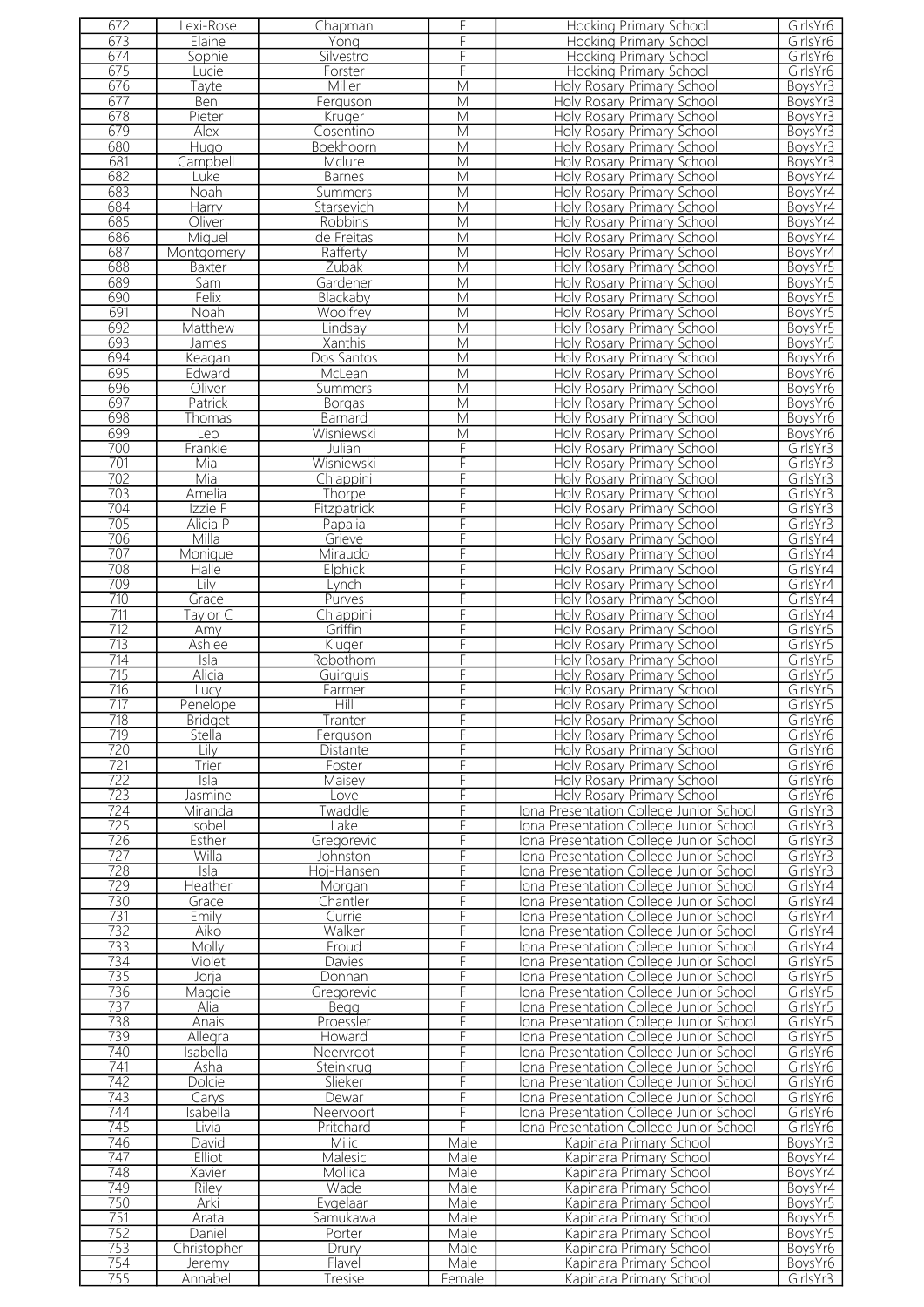| 756              | <b>Billie</b>   | McHenry          | Female                  | Kapinara Primary School        | GirlsYr3 |
|------------------|-----------------|------------------|-------------------------|--------------------------------|----------|
| 757              | <b>Billie</b>   | <b>McHenry</b>   | Female                  | Kapinara Primary School        | GirlsYr3 |
| 758              | <b>Harper</b>   | Tan              | Female                  | Kapinara Primary School        | GirlsYr4 |
| 759              | Meg             | White            | Female                  | Kapinara Primary School        | GirlsYr5 |
| 760              | <b>Hope</b>     | McHenry          | Female                  | Kapinara Primary School        | GirlsYr5 |
| 761              | Arabella        | Taylor           | Female                  | Kapinara Primary School        | GirlsYr5 |
| 762              | Hope            | McHenry          | Female                  | Kapinara Primary School        | GirlsYr5 |
| 763              | Mackenzie       | Daws             | Female                  | Kapinara Primary School        | GirlsYr6 |
| 764              | Mila            | Glass            | Female                  | Kapinara Primary School        | GirlsYr6 |
| 765              | Milla           | Tan              | Female                  | Kapinara Primary School        | GirlsYr6 |
| 766              | Chelsea         | Harris           | Female                  | Kapinara Primary School        | GirlsYr6 |
| 767              | Frederick       | Schaper          | Male                    | Kensington Primary School      | BoysYr3  |
| 768              | Ted             | Jarlett          | Male                    | Kensington Primary School      | BoysYr3  |
| 769              | David           | Hogben           | Male                    | Kensington Primary School      | BoysYr4  |
| 770              | James           | Bourn            | Male                    | Kensington Primary School      | BoysYr4  |
| $\overline{771}$ | Zakaria         | Southern         | Male                    | Kensington Primary School      | BoysYr5  |
| 772              | awson           | Straw            | Male                    | Kensington Primary School      | BoysYr5  |
| 773              | Hector          | Schaper          | Male                    | Kensington Primary School      | BoysYr6  |
| 774              | Jackson         | Purves           | Male                    | Kensington Primary School      | BoysYr6  |
| 775              | Ethan           | Smith            | Male                    | Kensington Primary School      | BoysYr6  |
| 776              | Isabel          |                  | Female                  | Kensington Primary School      | GirlsYr3 |
| 777              | Ella            | Young            |                         | Kensington Primary School      | GirlsYr3 |
| 778              |                 | Taylor<br>Martin | Female                  |                                | GirlsYr4 |
|                  | Sara            |                  | Female                  | Kensington Primary School      |          |
| 779              | Kenzie          | McCulloch        | Female                  | Kensington Primary School      | GirlsYr4 |
| 780              | Charlotte       | Nicholls         | Female                  | Kensington Primary School      | GirlsYr4 |
| 781              | Katya           | Horrocks         | Female                  | Kensington Primary School      | GirlsYr5 |
| 782              | Ava             | Fisher           | <u>Female</u>           | Kensington Primary School      | GirlsYr5 |
| 783              | Matilda         | Young            | Female                  | Kensington Primary School      | GirlsYr6 |
| 784              | Ava             | Ramsay           | Female                  | Kensington Primary School      | GirlsYr6 |
| 785              | Isla            | Daily            | Female                  | Kensington Primary School      | GirlsYr6 |
| 786              | <b>Bridget</b>  | McCulloch        | Female                  | Kensington Primary School      | GirlsYr6 |
| 787              | <b>Nicholas</b> | Jones            | M                       | Kyilla Primary School          | BoysYr3  |
| 788              | Benji           | <b>Halley</b>    | $\overline{\mathsf{M}}$ | Kyilla Primary School          | BoysYr3  |
| 789              | Fletcher        | Taylor           | M                       | Kyilla Primary School          | BoysYr3  |
| 790              | enny            | <b>Brown</b>     | M                       | Kyilla Primary School          | BoysYr3  |
| 791              | James           | Price            | M                       | Kyilla Primary School          | BoysYr3  |
| 792              | Patrick         | Jones            | M                       | Kyilla Primary School          | BoysYr3  |
| 793              | Oliver          | Moy              | M                       | Kyilla Primary School          | BoysYr4  |
| 794              | Flynn           | Munro            | M                       | Kyilla Primary School          | BoysYr4  |
| 795              | Tucker          | Harrington       | M                       | Kyilla Primary School          | BoysYr4  |
| 796              | Ravi            | Chopra           | $\overline{\mathsf{M}}$ | Kyilla Primary School          | BoysYr4  |
| 797              | <b>Austin</b>   | Parry            | M                       | Kyilla Primary School          | BoysYr4  |
| 798              | Harrison        | Smith            | M                       | Kyilla Primary School          | BoysYr5  |
| 799              | Walter          | Tassone          | M                       | Kyilla Primary School          | BoysYr5  |
| 800              | William         | Skinner          | M                       | Kyilla Primary School          | BoysYr5  |
| 801              | Josh            | Cassisi          | M                       | Kyilla Primary School          | BoysYr5  |
| 802              | Lucas           | Hill             | М                       | Kyilla Primary School          | BoysYr5  |
| 803              | Jett            | Mison            | M                       | Kyilla Primary School          | BoysYr6  |
| 804              | Felix           | _ocker-Waugh     | M                       | Kyilla Primary School          | BoysYr6  |
| 805              | Richard         | Jones            | M                       | Kyilla Primary School          | BoysYr6  |
| 806              | Leon            | James            | M                       | Kyilla Primary School          | BoysYr6  |
| 807              | Xavier          | Linto            | M                       | Kyilla Primary School          | BoysYr6  |
| 808              | Heidi           | <b>Henville</b>  | F                       | Kyilla Primary School          | GirlsYr3 |
| 809              | Violet          | Kazim            | F                       | Kyilla Primary School          | GirlsYr3 |
| 810              | Katelyn         | Naicker          | F                       | Kyilla Primary School          | GirlsYr3 |
| 811              | Abbey           | Pavlos           | F                       | Kyilla Primary School          | GirlsYr3 |
| 812              | Eva             | <b>Blyth</b>     | F                       | Kvilla Primary School          | GirlsYr4 |
| 813              | Sophie          | Chamberlain      | F                       | Kyilla Primary School          | GirlsYr4 |
| 814              | Charlize        | Gianoli          | F                       | Kyilla Primary School          | GirlsYr4 |
| 815              | Anna            | Vojkovich        | F                       | Kyilla Primary School          | GirlsYr4 |
| 816              | Lucy            | <b>Henville</b>  | F                       | Kyilla Primary School          | GirlsYr5 |
| 817              | Ruby            | <b>Brown</b>     | F                       | Kyilla Primary School          | GirlsYr5 |
| 818              | Lucinda         | Rea              | F                       | Kyilla Primary School          | GirlsYr5 |
| 819              | Stella          | Perrin           | F                       | Kyilla Primary School          | GirlsYr5 |
| 820              | Stella          | Flavel           | F                       | Kyilla Primary School          | GirlsYr5 |
| 821              | Xziva           | <b>Wiles</b>     | F                       | Kyilla Primary School          | GirlsYr6 |
| 822              | Chloe           | <b>Doyle</b>     | F                       | Kyilla Primary School          | GirlsYr6 |
| 823              | Kaylee          | Pawelec-Hay      | F                       | Kyilla Primary School          | GirlsYr6 |
| 824              | lla             | Hanley           | F                       | Kyilla Primary School          | GirlsYr6 |
| 825              | Corey           | <b>McKinlay</b>  | M                       | ake Joondalup Baptist College  | BoysYr3  |
| 826              | Finn            | Mitchell         | M                       | Lake Joondalup Baptist College | BoysYr3  |
| 827              | <b>Neville</b>  | Kannemeyer       | M                       | Lake Joondalup Baptist College | BoysYr3  |
| 828              | Lee             | Talbot           | M                       | Lake Joondalup Baptist College | BoysYr4  |
| 829              | Jake            | Krysiak          | M                       | Lake Joondalup Baptist College | BoysYr4  |
| 830              | Zane            | Dearden          | M                       | Lake Joondalup Baptist College | BoysYr4  |
| 831              | Charlie         | Harvey           | М                       | Lake Joondalup Baptist College | BoysYr5  |
| 832              | Kai             | McKinlay         | M                       | Lake Joondalup Baptist College | BoysYr5  |
| 833              | Munashe         | Madziva          | M                       | Lake Joondalup Baptist College | BoysYr5  |
| 834              | Lee             | Von Bargen       | M                       | Lake Joondalup Baptist College | BoysYr5  |
| 835              | Zac             | Scrivens         | M                       | Lake Joondalup Baptist College | BoysYr6  |
| 836              | .achlan         | Carrico          | M                       | Lake Joondalup Baptist College | BoysYr6  |
| 837              | Noah            | Lowden           | M                       | Lake Joondalup Baptist College | BoysYr6  |
| 838              | Enzo            | Rancatore        | M                       | Lake Joondalup Baptist College | BoysYr6  |
| 839              | Zac             | Last             | M                       | Lake Joondalup Baptist College | BoysYr6  |
|                  |                 |                  |                         |                                |          |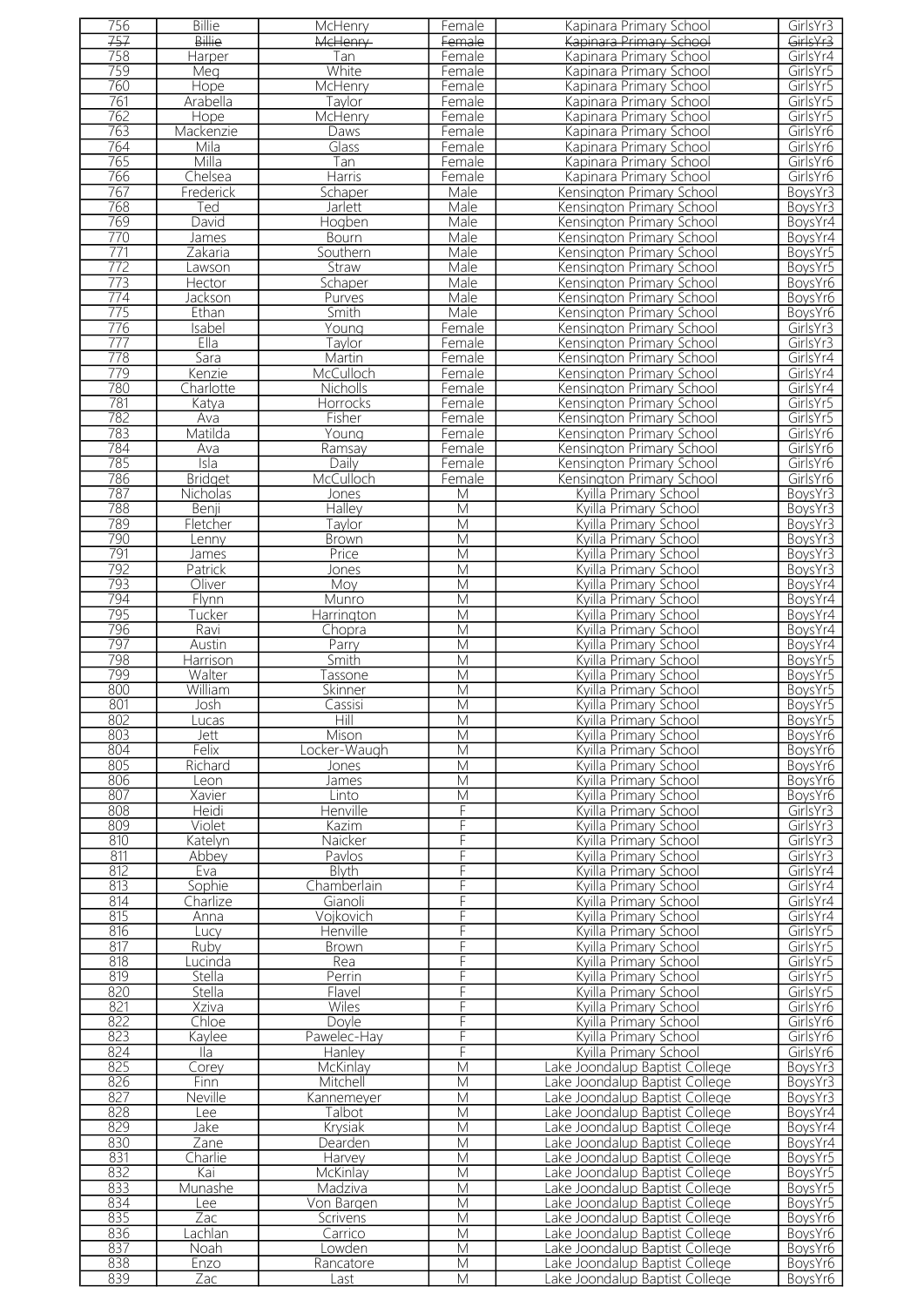| 840 | Kiera        | Meegahage          | F                       | Lake Joondalup Baptist College | GirlsYr3 |
|-----|--------------|--------------------|-------------------------|--------------------------------|----------|
| 841 | Ruby         | Patten             | F                       | Lake Joondalup Baptist College | GirlsYr3 |
| 842 | Holly        | Cooper             | F                       | Lake Joondalup Baptist College | GirlsYr3 |
| 843 |              |                    | F                       |                                |          |
|     | Madison      | Navias             |                         | Lake Joondalup Baptist College | GirlsYr4 |
| 844 | Shaye        | Van-Lelyveld       | F                       | Lake Joondalup Baptist College | GirlsYr4 |
| 845 | Ruvarashe    | Mtabeni            |                         | Lake Joondalup Baptist College | GirlsYr4 |
| 846 | Isla         | Loan               | F                       | Lake Joondalup Baptist College | GirlsYr5 |
| 847 | Summer       | Smith              | F                       | Lake Joondalup Baptist College | GirlsYr5 |
| 848 | Sienna       | Wyke               | F                       | Lake Joondalup Baptist College | GirlsYr5 |
| 849 | Ella         | Foster             | F                       | Lake Joondalup Baptist College | GirlsYr5 |
| 850 |              |                    |                         |                                |          |
|     | Daisy        | Snowden            | F                       | Lake Joondalup Baptist College | GirlsYr6 |
| 851 | Savannah     | Jameson            | F                       | Lake Joondalup Baptist College | GirlsYr6 |
| 852 | Taya         | Reay               | F                       | Lake Joondalup Baptist College | GirlsYr6 |
| 853 | Shalee       | Panting            | F                       | Lake Joondalup Baptist College | GirlsYr6 |
| 854 | Caitlyn      | Hart               | F                       | Lake Joondalup Baptist College | GirlsYr6 |
| 855 | Nathaniel    | Gregory            | $\overline{\mathsf{M}}$ | Lake Monger Primary School     | BoysYr3  |
| 856 | Zachary      | Morris             | M                       | Lake Monger Primary School     | BoysYr3  |
| 857 |              |                    | M                       |                                | BoysYr4  |
|     | Harley       | Debari             |                         | Lake Monger Primary School     |          |
| 858 | Vedanth      | Chhetri            | $\overline{\mathsf{M}}$ | ake Monger Primary School      | BoysYr4  |
| 859 | Ahmed        | Janjua             | $\overline{M}$          | Lake Monger Primary School     | BoysYr5  |
| 860 | Vrund        | Patel              | M                       | ake Monger Primary School      | BoysYr5  |
| 861 | Sami         | Hunter             | $\overline{M}$          | Lake Monger Primary School     | BoysYr5  |
| 862 | Madden       | Kenzle             | M                       | Lake Monger Primary School     | BoysYr6  |
| 863 | Ilya         | Muhamad Hishamudin | F                       | ake Monger Primary School      | GirlsYr3 |
| 864 | Zoe          | Kenzle             | F                       | Lake Monger Primary School     | GirlsYr4 |
|     |              |                    |                         |                                |          |
| 865 | Catheryn     | Mok                | F                       | ake Monger Primary School      | GirlsYr4 |
| 866 | Lekzin       | Tshomo             | F                       | ake Monger Primary School      | GirlsYr5 |
| 867 | Kezang       | Choeki             | F                       | ake Monger Primary School      | GirlsYr5 |
| 868 | Caroline     | Mok                | F                       | ake Monger Primary School      | GirlsYr6 |
| 869 | Mitch        | Nikiza             | M                       | Landsdale Christian School     | BoysYr3  |
| 870 | Carlos       | <u>Samaan</u>      | M                       | andsdale Christian School      | BoysYr3  |
| 871 | Danny        | Aspill             | $\overline{\mathsf{M}}$ | andsdale Christian School      | BoysYr3  |
|     |              |                    |                         |                                |          |
| 872 | Noah         | <b>Adams</b>       | $\overline{M}$          | andsdale Christian School      | BoysYr5  |
| 873 | Ruby         | <b>Aspill</b>      | F                       | andsdale Christian School      | GirlsYr5 |
| 874 | Summer       | Adams              | F                       | andsdale Christian School      | GirlsYr6 |
| 875 | <b>Noah</b>  | Flint              | M                       | andsdale Primary School        | BoysYr3  |
| 876 | Luca         | Chang              | $\overline{\mathsf{M}}$ | andsdale Primary School        | BoysYr3  |
| 877 | Kaizen       | Farrell            | $\overline{\mathsf{M}}$ | andsdale Primary School        | BoysYr3  |
| 878 | Mason        | Peter              | $\overline{\mathsf{M}}$ | andsdale Primary School        | BoysYr3  |
|     |              |                    |                         |                                |          |
| 879 | Jett         | Smith              | $\overline{\mathsf{M}}$ | andsdale Primary School        | BoysYr3  |
| 880 | Evan         | Ware               | $\overline{\mathsf{M}}$ | andsdale Primary School        | BoysYr4  |
| 881 | Tyler        | Bernasconi         | M                       | andsdale Primary School        | BoysYr4  |
| 882 | Samuel       | Hampton            | $\overline{\mathsf{M}}$ | andsdale Primary School        | BoysYr4  |
| 883 | Jamal        | Mohamud            | M                       | andsdale Primary School        | BoysYr4  |
| 884 | Preston      | Stone              | $\overline{\mathsf{M}}$ | andsdale Primary School        | BoysYr4  |
| 885 | Nathaniel    | Reid               | M                       | andsdale Primary School        | BoysYr5  |
|     |              |                    |                         |                                |          |
| 886 | Ethan        | Carroll            | M                       | andsdale Primary School        | BoysYr5  |
| 887 | Zac          | Italiano           | M                       | andsdale Primary School        | BoysYr5  |
| 888 | Stefan       | lovanovic          | M                       | andsdale Primary School        | BovsYr5  |
| 889 | Levi         | Lopez              | M                       | andsdale Primary School        | BoysYr5  |
| 890 | Leon         | Atkin              | $\overline{M}$          | andsdale Primary School        | BoysYr6  |
| 891 | Ollie        | Tsuro              | M                       | andsdale Primary School        | BoysYr6  |
| 892 | Alexander    | lovanovic          | $\overline{\mathsf{M}}$ | andsdale Primary School        | BoysYr6  |
| 893 | Jawad        | Mohaseli           | M                       | andsdale Primary School        | BoysYr6  |
|     |              |                    |                         |                                |          |
| 894 | Jake         | Burnaby            | M                       | andsdale Primary School        | BoysYr6  |
| 895 | sabella      | Pickles            | F                       | andsdale Primary School        | GirlsYr3 |
| 896 | Natalie      | Tan                | F                       | andsdale Primary School        | GirlsYr3 |
| 897 | Renae        | Evangelista        | F                       | andsdale Primary School        | GirlsYr3 |
| 898 | Jacinta      | Kennedy            | F                       | andsdale Primary School        | GirlsYr3 |
| 899 | Israa        | Awad               | F                       | andsdale Primary School        | GirlsYr3 |
| 900 | Chanelle     | Wai                | F                       | andsdale Primary School        | GirlsYr4 |
| 901 | Mia          | Cumalkovs          | F                       | andsdale Primary School        | GirlsYr4 |
| 902 | Codi         | Labuschaigne       | F                       | andsdale Primary School        | GirlsYr4 |
|     |              |                    |                         |                                |          |
| 903 | Ishika       | Malik              | F                       | andsdale Primary School        | GirlsYr4 |
| 904 | Isla         | Kazemi             | F                       | andsdale Primary School        | GirlsYr4 |
| 905 | Michelle     | Tan                | F                       | andsdale Primary School        | GirlsYr5 |
| 906 | Olivia       | Coote              | F                       | andsdale Primary School        | GirlsYr5 |
| 907 | Femi         | Patel              | F                       | andsdale Primary School        | GirlsYr5 |
| 908 | Olivia       | March              | F                       | andsdale Primary School        | GirlsYr5 |
| 909 | Kavlei       | D'Costa            | F                       | andsdale Primary School        | GirlsYr5 |
| 910 | Angeline     | Filardi            | F                       | andsdale Primary School        | GirlsYr6 |
| 911 |              |                    | F                       |                                |          |
|     | Sophie       | Schwartz           |                         | andsdale Primary School        | GirlsYr6 |
| 912 | Ebony        | Oldfield           | F                       | andsdale Primary School        | GirlsYr6 |
| 913 | Clare        | <b>Bolton</b>      | F                       | andsdale Primary School        | GirlsYr6 |
| 914 | Sienna       | Isaac              | F                       | andsdale Primary School        | GirlsYr6 |
| 915 | Rohan        | <b>Braid</b>       | M                       | Leeming Primary School         | BoysYr5  |
| 916 | Ellis        | Dawson             | M                       | eeming Primary School          | BoysYr5  |
| 917 | Jayce        | Smoult             | M                       | eeming Primary School          | BoysYr5  |
| 918 | <b>Brett</b> | Carlton            | M                       | eeming Primary School          | BoysYr6  |
|     |              |                    |                         |                                |          |
| 919 | Zavier       | Argent             | M                       | eeming Primary School          | BoysYr6  |
| 920 | Luca         | <b>Sims</b>        | М                       | eeming Primary School          | BoysYr6  |
| 921 | Sarah        | Cartwright         | F                       | eeming Primary School          | GirlsYr5 |
| 922 | Temperance   | Wischki            | F                       | eeming Primary School          | GirlsYr5 |
| 923 | Melody       | Razavi             | F                       | eeming Primary School          | GirlsYr5 |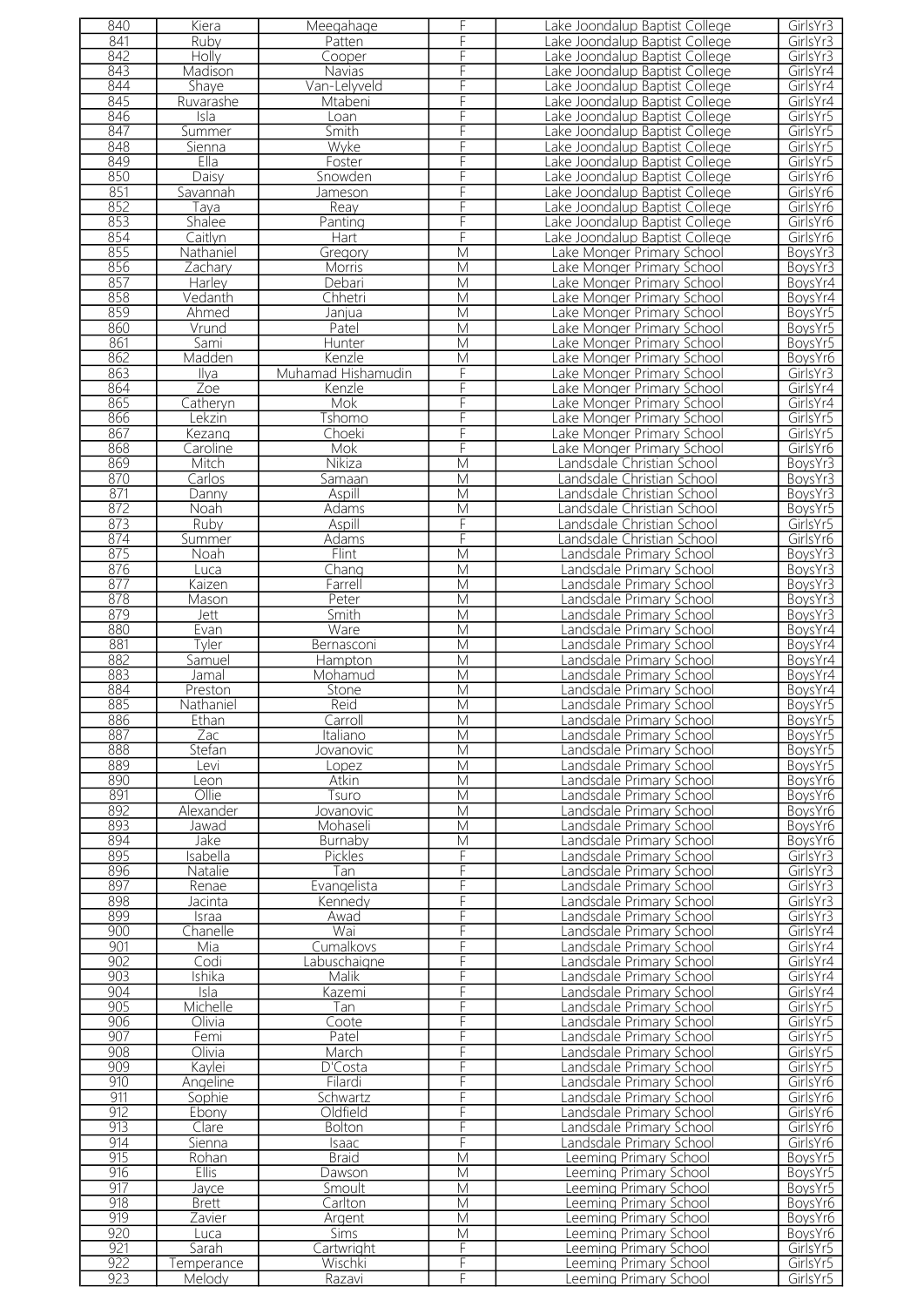| 924  | Yeseul         | Kim            | F                       | Leeming Primary School        | GirlsYr6 |
|------|----------------|----------------|-------------------------|-------------------------------|----------|
| 925  | Alice          | Cosmelli       | F                       | eeming Primary School         | GirlsYr6 |
| 926  | Emily          | Wilson         | F                       | eeming Primary School         | GirlsYr6 |
| 927  | Alison         | Astrup         | $\overline{F}$          | Leeming Primary School        | GirlsYr6 |
| 928  | Thomas         | Armstrong      | M                       | Makybe Rise Primary School    | BoysYr3  |
| 929  | Ethan          |                | M                       |                               | BoysYr4  |
|      |                | Symmons        |                         | Makybe Rise Primary School    |          |
| 930  | Harvey         | Littlebov      | M                       | Makybe Rise Primary School    | BoysYr4  |
| 931  | Romeo          | Ngo            | $\overline{M}$          | Makybe Rise Primary School    | BoysYr4  |
| 932  | Ben            | Metcalfe       | M                       | Makybe Rise Primary School    | BoysYr5  |
| 933  | Oliver         | Bondar-Langley | $\overline{\mathsf{M}}$ | Makybe Rise Primary School    | BoysYr5  |
| 934  | Rory           | Robinson       | $\overline{\mathsf{M}}$ | Makybe Rise Primary School    | BoysYr5  |
| 935  | Kirill         | Ashchepkov     | $\overline{\mathsf{M}}$ | Makybe Rise Primary School    | BoysYr5  |
| 936  | Peter          | Maisano        | M                       | Makybe Rise Primary School    | BoysYr6  |
| 937  |                |                | $\overline{\mathsf{M}}$ |                               |          |
|      | <b>Thomas</b>  | Hollingworth   |                         | Makybe Rise Primary School    | BoysYr6  |
| 938  | Casey          | Birney         | M                       | Makybe Rise Primary School    | BoysYr6  |
| 939  | Rohan          | <b>Buckley</b> | $\overline{\mathsf{M}}$ | Makybe Rise Primary School    | BoysYr6  |
| 940  | Nicholas       | Morgan         | M                       | Makybe Rise Primary School    | BoysYr6  |
| 941  | Chase          | Dale           | M                       | Makybe Rise Primary School    | BoysYr6  |
| 942  | Billy          | Donovan        | M                       | Makybe Rise Primary School    | BoysYr6  |
| 943  | Saxon          | Carr           | M                       | Makybe Rise Primary School    | BoysYr6  |
| 944  | Avery          | Ballantyne     | F                       | Makybe Rise Primary School    | GirlsYr3 |
| 945  |                |                | F                       |                               | GirlsYr3 |
|      | Indee          | Owen           |                         | Makybe Rise Primary School    |          |
| 946  | Darcie         | Driscoll       | F                       | Makybe Rise Primary School    | GirlsYr3 |
| 947  | Imogen         | George         | F                       | Makybe Rise Primary School    | GirlsYr3 |
| 948  | Nia            | Jones          | F                       | Makybe Rise Primary School    | GirlsYr3 |
| 949  | Zoe            | Reynolds       | F                       | Makybe Rise Primary School    | GirlsYr3 |
| 950  | <u>lasmine</u> | Weeks          | F                       | Makybe Rise Primary School    | GirlsYr4 |
| 951  | Ava            | Reeve          | F                       | Makybe Rise Primary School    | GirlsYr4 |
| 952  | Faith          | Williams       | F                       | Makybe Rise Primary School    | GirlsYr4 |
| 953  |                |                | F                       |                               |          |
|      | Ayva           | Taylor         |                         | Makybe Rise Primary School    | GirlsYr5 |
| 954  | <u>Sienna</u>  | Gortat         | F                       | Makybe Rise Primary School    | GirlsYr5 |
| 955  | Piper          | Blomeley       | F                       | Makybe Rise Primary School    | GirlsYr5 |
| 956  | Indy           | Stanley        | F                       | Makybe Rise Primary School    | GirlsYr5 |
| 957  | <b>Bonnie</b>  | Mooney         | F                       | Makybe Rise Primary School    | GirlsYr5 |
| 958  | Giada          | Albores-Boyeff | F                       | Makybe Rise Primary School    | GirlsYr6 |
| 959  | Lilly          | Primrose       | F                       | Makybe Rise Primary School    | GirlsYr6 |
| 960  | Aoife          | Masters        | F                       | Makybe Rise Primary School    | GirlsYr6 |
|      |                |                |                         |                               |          |
| 961  | Lexi           | Robinson       | F                       | Makybe Rise Primary School    | GirlsYr6 |
| 962  | Madison        | Mulcahy        | F                       | Makybe Rise Primary School    | GirlsYr6 |
| 963  | Kyle           | Jehring        | $\overline{\mathsf{M}}$ | Mandurah Baptist College      | BoysY5   |
| 964  | Cooper         | Clune          | $\overline{\mathsf{M}}$ | Mandurah Baptist College      | BoysY5   |
| 965  | Ellie          | Lovell         | F                       | Mandurah Baptist College      | GirlsY5  |
| 966  | Madeleine      | McCrow         | $\overline{F}$          | Mandurah Baptist College      | GirlsY6  |
| 967  | Georgia        | Dale           | F                       | Mandurah Baptist College      | GirlsYr4 |
| 968  | Chase          | Fussell        | $\overline{\mathsf{M}}$ | Marmion Primary School        | BoysYr4  |
| 969  |                |                | M                       |                               |          |
|      | <b>Nick</b>    | Stoyanov       |                         | Marmion Primary School        | BoysYr4  |
| 970  | Cole           | Areke          | M                       | Marmion Primary School        | BoysYr4  |
| 971  | Thomas         | Hawley         | M                       | Marmion Primary School        | BoysYr4  |
| 972  | Michael        | Cox            | M                       | Marmion Primary School        | BoysYr4  |
| 973  | Griffen        | Hollier        | M                       | Marmion Primary School        | BoysYr4  |
| 974  | Ezra           | Alamangos      | $\overline{M}$          | Marmion Primary School        | BoysYr5  |
| 975  | Hunter         | Youna          | M                       | Marmion Primary School        | BoysYr5  |
| 976  | Luca           | Wallace        | $\overline{\mathsf{M}}$ | Marmion Primary School        | BoysYr5  |
| 977  | <b>Jack</b>    | Sharma         | M                       | Marmion Primary School        | BoysYr5  |
|      |                |                |                         |                               |          |
| 978  | Daniel         | Stankov        | M                       | Marmion Primary School        | BoysYr5  |
| 979  | Chase          | Povey          | M                       | Marmion Primary School        | BoysYr5  |
| 980  | Noli           | VanDerWerf     | M                       | Marmion Primary School        | BoysYr5  |
| 981  | Bo             | Watters        | M                       | Marmion Primary School        | BoysYr6  |
| 982  | Khye           | Reid           | M                       | Marmion Primary School        | BoysYr6  |
| 983  | <b>Brodie</b>  | LOWITY         | M                       | Marmion Primary School        | BoysYr6  |
| 984  | Jack           | Johnson        | M                       | Marmion Primary School        | BoysYr6  |
| 985  | Cooper         | Jambu          | M                       | Marmion Primary School        | BoysYr6  |
| 986  | Luke           | Williams       | М                       | Marmion Primary School        | BoysYr6  |
| 987  | Shore          | Povey          | M                       | Marmion Primary School        | BoysYr6  |
|      |                |                |                         |                               |          |
| 988  | Mia            | Watters        | F                       | Marmion Primary School        | GirlsYr4 |
| 989  | Drew           | Gibbs          | F                       | Marmion Primary School        | GirlsYr4 |
| 990  | Ava            | Thomson        | F                       | Marmion Primary School        | GirlsYr4 |
| 991  | Maddie         | Hribar         | F                       | Marmion Primary School        | GirlsYr4 |
| 992  | Bethany        | Moore          | F                       | <b>Marmion Primary School</b> | GirlsYr4 |
| 993  | Caylee         | <b>Butler</b>  | F                       | Marmion Primary School        | GirlsYr4 |
| 994  | Zoe            | Doyle          | F                       | Marmion Primary School        | GirlsYr5 |
| 995  | India          | <b>Burnes</b>  | F                       | Marmion Primary School        | GirlsYr5 |
| 996  |                |                |                         |                               |          |
|      | Zariya         | Yearn          | F                       | Marmion Primary School        | GirlsYr5 |
| 997  | Ailey          | Robertson      | F                       | Marmion Primary School        | GirlsYr5 |
| 998  | Hannah         | Lewis          | F                       | Marmion Primary School        | GirlsYr5 |
| 999  | Sienna         | Thomson        | F                       | Marmion Primary School        | GirlsYr5 |
| 1000 | Blaise         | Warren         | F                       | Marmion Primary School        | GirlsYr5 |
| 1001 | Jade           | Bavin          | F                       | Marmion Primary School        | GirlsYr6 |
| 1002 | <b>Brooke</b>  | <b>Burns</b>   | F                       | Marmion Primary School        | GirlsYr6 |
| 1003 | Emily          | <b>Ellis</b>   | F                       | Marmion Primary School        | GirlsYr6 |
| 1004 | Abigail        | Lovell         | F                       | Marmion Primary School        | GirlsYr6 |
| 1005 | Lotti          |                | F                       | Marmion Primary School        |          |
|      |                | <u>Saraga</u>  |                         |                               | GirlsYr6 |
| 1006 | Gabrielle      | Dawe           | F                       | Marmion Primary School        | GirlsYr6 |
| 1007 | Logan          | Jones          | $\overline{\mathsf{M}}$ | Mercy College                 | BoysYr3  |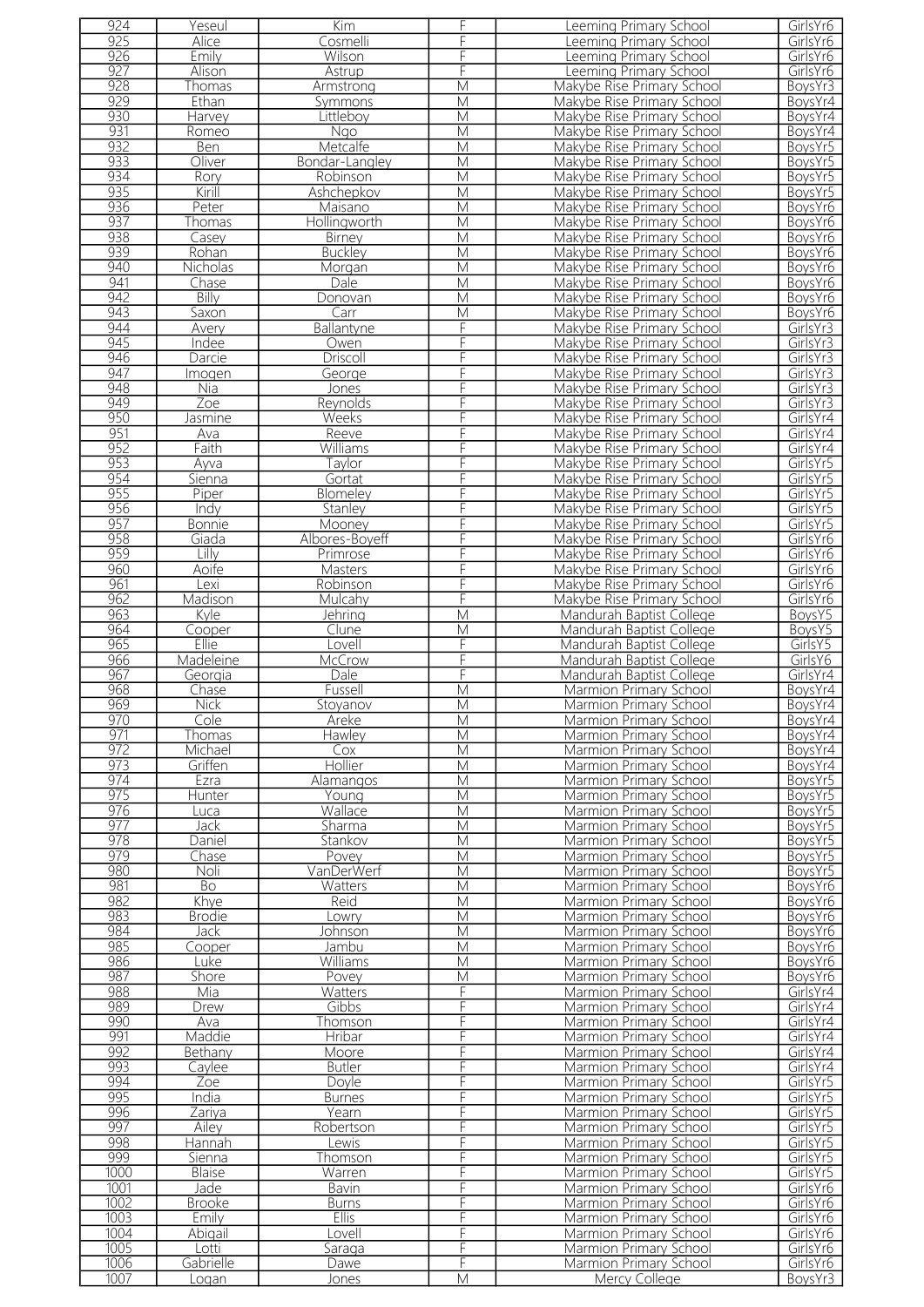| 1008              | Elias          | O'brien            | M              | <b>Mercy College</b>      | BoysYr3  |
|-------------------|----------------|--------------------|----------------|---------------------------|----------|
| 1009              | Hadley         | Clifford           | $\overline{M}$ | Mercy College             | BoysYr3  |
| 1010              | Yoiel          | Desta              | $\overline{M}$ | Mercy College             | BoysYr3  |
| 1011              |                |                    | M              |                           |          |
|                   | Davide         | Arace              |                | Mercy College             | BoysYr3  |
| 1012              | Jude           | <b>Britton</b>     | M              | Mercy College             | BoysYr4  |
| 1013              | Raquan         | <b>Herft</b>       | $\overline{M}$ | Mercy College             | BoysYr4  |
| 1014              | Yayah          | Jalloh             | M              | Mercy College             | BoysYr4  |
| 1015              | Anthony        | Nguyen             | $\overline{M}$ | Mercy College             | BoysYr4  |
| 1016              | <b>Braxton</b> | Fonceca            | $\overline{M}$ | Mercy College             | BoysYr4  |
| 1017              | Lucas          | <b>Holdway</b>     | M              | Mercy College             | BoysYr4  |
| 1018              |                |                    |                |                           |          |
|                   | Daniel         | Scott              | M              | Mercy College             | BoysYr5  |
| 1019              | Nixon          | Howard             | $\overline{M}$ | Mercy College             | BoysYr5  |
| 1020              | Youel          | <b>Haile</b>       | M              | Mercy College             | BoysYr5  |
| 1021              | Alexander      | Wood               | M              | Mercy College             | BoysYr5  |
| $\overline{1022}$ | Matheson       | Khuu               | M              | Mercy College             | BoysYr5  |
| 1023              | Giordano       | Paolino            | M              | Mercy College             | BoysYr5  |
| 1024              | Yonas          | <b>Haile</b>       | $\overline{M}$ | Mercy College             | BoysYr6  |
| 1025              | Jobe           | <b>Britton</b>     | M              | Mercy College             | BoysYr6  |
|                   |                |                    |                |                           |          |
| 1026              | Mahir          | Pindolia           | M              | Mercy College             | BoysYr6  |
| 1027              | Keiyon         | Billy              | M              | Mercy College             | BoysYr6  |
| 1028              | Ethan          | Cleary             | M              | Mercy College             | BoysYr6  |
| 1029              | Jason          | Saldanah           | M              | Mercy College             | BoysYr6  |
| 1030              | Cadence        | Mcleod             | F              | Mercy College             | GirlsYr3 |
| 1031              | Asiah          | Calton             | F              | Mercy College             | GirlsYr3 |
| 1032              | Indvanna       | Wigg               | F              |                           | GirlsYr3 |
|                   |                |                    | F              | Mercy College             | GirlsYr3 |
| 1033              | Ophelia        | Wee                |                | Mercy College             |          |
| 1034              | Priscilla      | <b>Hlawn Ching</b> | F              | <b>Mercy College</b>      | GirlsYr3 |
| 1035              | Heelai         | Fageerzada         |                | Mercy College             | GirlsYr3 |
| 1036              | Helen          | Nguyen             | F              | Mercy College             | GirlsYr4 |
| 1037              | Leila          | Kiiyukia           | F              | Mercy College             | GirlsYr4 |
| 1038              | Marina         | Hussein            | F              | Mercy College             | GirlsYr4 |
| 1039              | Charlotte      | Tshongo            | F              | Mercy College             | GirlsYr4 |
| 1040              | <b>Nuenue</b>  | Aung               | F              | Mercy College             | GirlsYr4 |
|                   |                |                    |                |                           |          |
| 1041              | Jamie-Lee      | Nguyen             | F              | Mercy College             | GirlsYr4 |
| 1042              | Savanna        | Glavovic           | F              | Mercy College             | GirlsYr5 |
| 1043              | Alyssa         | Pleitner           | F              | Mercy College             | GirlsYr5 |
| 1044              | Harmony        | McLeod             | F              | Mercy College             | GirlsYr5 |
| 1045              | Benedetta      | Arace              | F              | Mercy College             | GirlsYr5 |
| 1046              | Grace          | <b>Norris</b>      | F              | Mercy College             | GirlsYr5 |
| 1047              | Victoria       | Bloomfield         | F              | Mercy College             | GirlsYr5 |
| 1048              |                |                    | F              | Mercy College             | GirlsYr6 |
|                   | Sharon         | Tshongo            |                |                           |          |
| 1049              | Anna           | Soka               | F              | Mercy College             | GirlsYr6 |
| 1050              | Marley         | Duggan             | F              | Mercy College             | GirlsYr6 |
| 1051              | <b>Britta</b>  | Lowane             | F              | Mercy College             | GirlsYr6 |
| 1052              | Penelope       | Siyonibo           |                | Mercy College             | GirlsYr6 |
| 1053              | Olive          | Scott              | F              | Methodist Ladies' College | GirlsYr3 |
| 1054              | Indiana        | Sulley             |                | Methodist Ladies' College | GirlsYr3 |
| 1055              | Chelsea        | Gilbert            |                | Methodist Ladies' College | GirlsYr4 |
| 1056              | Annabel        | Atkinson           |                | Methodist Ladies' College | GirlsYr4 |
|                   |                |                    |                |                           |          |
| 1057              | Reina          | Oda                | F              | Methodist Ladies' College | GirlsYr4 |
| 1058              | Saffron        | Bond               |                | Methodist Ladies' College | GirlsYr4 |
| 1059              | Poppy          | McGie              |                | Methodist Ladies' College | GirlsYr4 |
| 1060              | Lucv           | Carmichael         |                | Methodist Ladies' College | GirlsYr4 |
| 1061              | Ella           | Garratt            | F              | Methodist Ladies' College | GirlsYr4 |
| 1062              | Clara          | Overmeire          | F              | Methodist Ladies' College | GirlsYr4 |
| 1063              | Ivah           | Morgan             | F              | Methodist Ladies' College | GirlsYr4 |
| 1064              | <b>Chloe</b>   | Zhang              |                | Methodist Ladies' College | GirlsYr4 |
| 1065              | Ronika         | Kianpour           | F              | Methodist Ladies' College | GirlsYr4 |
|                   |                |                    |                |                           |          |
| 1066              | Laura          | Wood               | F              | Methodist Ladies' College | GirlsYr4 |
| 1067              | Sophie         | Russell            | F              | Methodist Ladies' College | GirlsYr4 |
| 1068              | Claudia        | angsford           | F              | Methodist Ladies' College | GirlsYr4 |
| 1069              | Abigail        | Cooper             | F              | Methodist Ladies' College | GirlsYr5 |
| 1070              | Ale            | Di Martino         | F              | Methodist Ladies' College | GirlsYr5 |
| 1071              | Vivian         | Gardiner           | F              | Methodist Ladies' College | GirlsYr5 |
| 1072              | Jacqueline     | <b>Bult</b>        | F              | Methodist Ladies' College | GirlsYr5 |
| 1073              | Tiana          | Trench             | F              | Methodist Ladies' College | GirlsYr5 |
| 1074              | Zetta          | <b>Hutchins</b>    | F              | Methodist Ladies' College | GirlsYr5 |
|                   |                |                    | F              |                           |          |
| 1075              | Summer         | Mendum             |                | Methodist Ladies' College | GirlsYr5 |
| 1076              | Grace          | Lewis              | F              | Methodist Ladies' College | GirlsYr5 |
| 1077              | Amaya          | Mitchelmore        | F              | Methodist Ladies' College | GirlsYr5 |
| 1078              | Fiona          | Hao                | F              | Methodist Ladies' College | GirlsYr5 |
| 1079              | Izzie          | <b>Burton</b>      | F              | Methodist Ladies' College | GirlsYr5 |
| 1080              | Harper         | Scott              |                | Methodist Ladies' College | GirlsYr5 |
| 1081              | Elle           | Stati              |                | Methodist Ladies' College | GirlsYr5 |
| 1082              | Jennifer       | Duan               | F              | Methodist Ladies' College | GirlsYr5 |
| $\overline{1083}$ | Aurelia        | Teo                | F              | Methodist Ladies' College | GirlsYr5 |
|                   |                |                    |                |                           |          |
| 1084              | Scarlett       | Sulley             |                | Methodist Ladies' College | GirlsYr5 |
| 1085              | Olivia         | <b>Berg</b>        |                | Methodist Ladies' College | GirlsYr6 |
| 1086              | Abigail        | Wallis             | F              | Methodist Ladies' College | GirlsYr6 |
| 1087              | Isabella       | Stellenberg        | F              | Methodist Ladies' College | GirlsYr6 |
| 1088              | Amelie         | England            | F              | Methodist Ladies' College | GirlsYr6 |
| 1089              | Isabella       | Love               | F              | Methodist Ladies' College | GirlsYr6 |
| 1090              | <b>Summer</b>  | Chalder            | F              | Methodist Ladies' College | GirlsYr6 |
| 1091              | Isabelle       | Cooper             | F              | Methodist Ladies' College | GirlsYr6 |
|                   |                |                    |                |                           |          |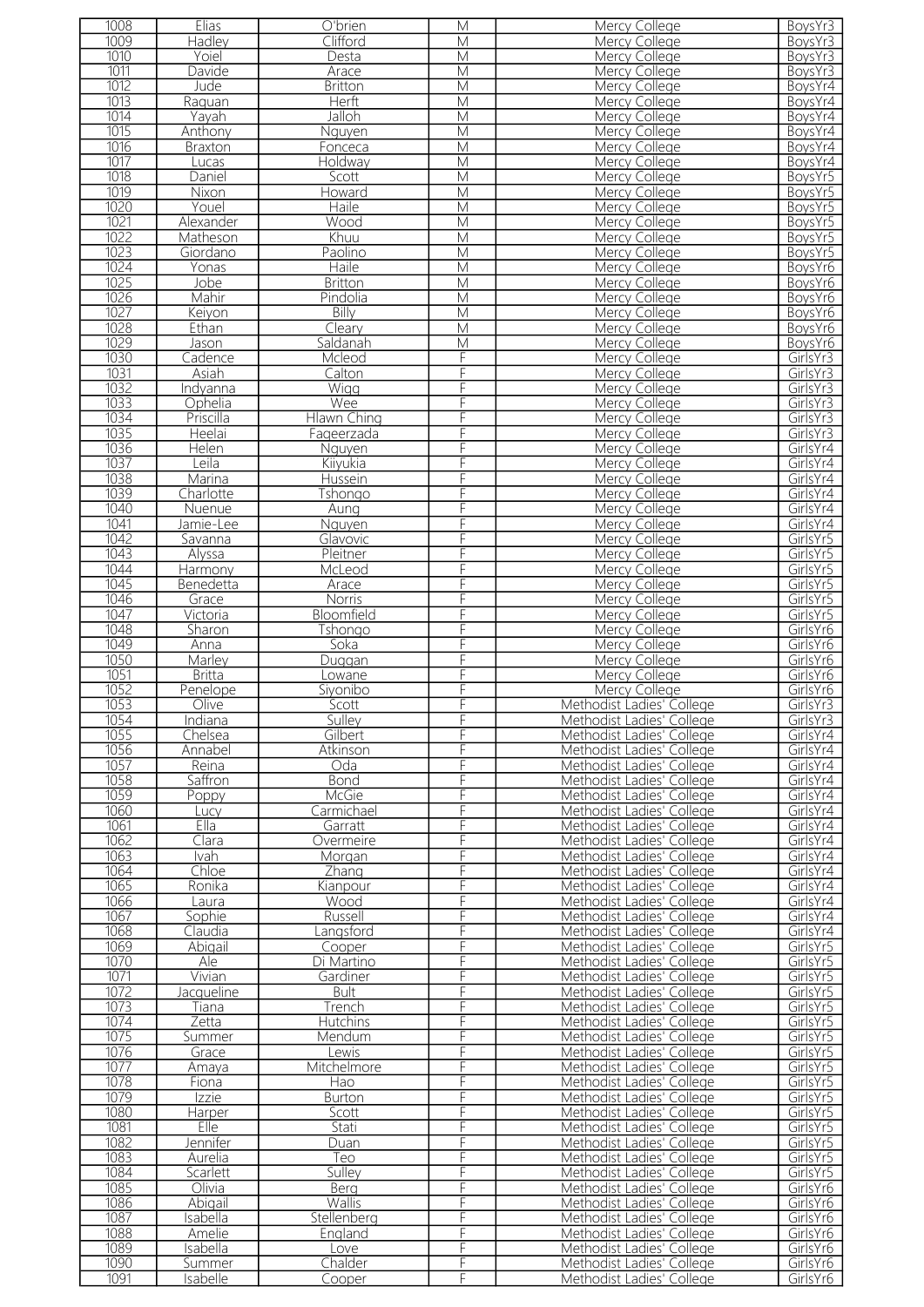| 1092         | Emmy               | Wei              | F                       | Methodist Ladies' College                                          | GirlsYr6             |
|--------------|--------------------|------------------|-------------------------|--------------------------------------------------------------------|----------------------|
| 1093         | Kaitlyn            | Ng               | F                       | Methodist Ladies' College                                          | GirlsYr6             |
|              |                    |                  |                         |                                                                    |                      |
| 1094         | Tara               | Sceney           | F                       | Methodist Ladies' College                                          | GirlsYr6             |
| 1095         | Camilla            | Selman           | F                       | Methodist Ladies' College                                          | GirlsYr6             |
| 1096         | Amelia             | Shymko           | F                       | Methodist Ladies' College                                          | GirlsYr6             |
| 1097         |                    |                  | F                       |                                                                    | GirlsYr6             |
|              | Clarise            | van Niekerk      |                         | Methodist Ladies' College                                          |                      |
| 1098         | Yolanda            | Wang             | F                       | Methodist Ladies' College                                          | GirlsYr6             |
| 1099         | Jessica            | Woodward         | F                       | Methodist Ladies' College                                          | GirlsYr6             |
| 1100         | Grace              | Ratneser         | F                       | Methodist Ladies' College                                          | GirlsYr6             |
|              |                    |                  |                         |                                                                    |                      |
| 1101         | Jack               | Cairns           | $\overline{\mathsf{M}}$ | North Perth Primary School                                         | BoysYr3              |
| 1102         | Fletcher           | Wylie            | $\overline{M}$          | North Perth Primary School                                         | BoysYr3              |
| 1103         | Billy              | Robinson         | $\overline{\mathsf{M}}$ | North Perth Primary School                                         | BoysYr3              |
| 1104         | Hudson             | Ainsworth        | $\overline{\mathsf{M}}$ | North Perth Primary School                                         | BoysYr3              |
|              |                    |                  |                         |                                                                    |                      |
| 1105         | Francis            | Ford             | M                       | North Perth Primary School                                         | BoysYr3              |
| 1106         | Sam                | Harrison         | M                       | North Perth Primary School                                         | BoysYr4              |
| 1107         | Odin               | Solumsmoen       | M                       | North Perth Primary School                                         | BoysYr4              |
| 1108         | Eli                |                  | $\overline{\mathsf{M}}$ |                                                                    |                      |
|              |                    | Wirrpanda        |                         | North Perth Primary School                                         | BoysYr5              |
| 1109         | Jack               | Johnson          | M                       | North Perth Primary School                                         | BoysYr5              |
| 1110         | Mitchell           | Thompson         | $\overline{M}$          | North Perth Primary School                                         | BoysYr5              |
| 1111         | Archer             | O'Dell           | M                       | North Perth Primary School                                         | BoysYr5              |
| 1112         |                    |                  |                         |                                                                    |                      |
|              | Callum             | Wallace          | $\overline{M}$          | North Perth Primary School                                         | BoysYr6              |
| 1113         | Anda               | Sneddon          | M                       | North Perth Primary School                                         | BoysYr6              |
| 1114         | Mila               | Wyld             | F                       | North Perth Primary School                                         | GirlsYr4             |
| 1115         |                    | Booth            | F                       |                                                                    | GirlsYr5             |
|              | lasmine            |                  |                         | North Perth Primary School                                         |                      |
| 1116         | Nell               | Denny            | F                       | North Perth Primary School                                         | GirlsYr5             |
| 1117         | Juliette           | achoires         | F                       | North Perth Primary School                                         | GirlsYr5             |
| 1118         | Beth               | Cairns           | F                       | North Perth Primary School                                         | GirlsYr6             |
|              |                    |                  |                         |                                                                    |                      |
| 1119         | Jasmine            | Duff             | F                       | North Perth Primary School                                         | GirlsYr6             |
| 1120         | Abigail            | McCarthy         | F                       | North Perth Primary School                                         | GirlsYr6             |
| 1121         | Cody               | Thomas           | $\overline{\mathsf{M}}$ | Padbury Catholic Primary School                                    | BoysYr3              |
| 1122         | Harry              | Sorgiovanni      | M                       | Padbury Catholic Primary School                                    | BoysYr3              |
|              |                    |                  |                         |                                                                    |                      |
| 1123         | Gabe               | Marpole          | M                       | Padbury Catholic Primary School                                    | BoysYr3              |
| 1124         | Conor              | Griffiths        | M                       | Padbury Catholic Primary School                                    | BoysYr3              |
| 1125         | Matteo             | Darui            | M                       | Padbury Catholic Primary School                                    | BoysYr3              |
| 1126         |                    |                  | M                       |                                                                    |                      |
|              | Dylan              | Farrell          |                         | Padbury Catholic Primary School                                    | BoysYr3              |
| 1127         | Ethan              | Kamau            | M                       | Padbury Catholic Primary School                                    | BoysYr3              |
| 1128         | achlan             | Cornwall         | $\overline{\mathsf{M}}$ | Padbury Catholic Primary School                                    | BoysYr4              |
| 1129         | Angus              | Rudd             | $\overline{\mathsf{M}}$ | Padbury Catholic Primary School                                    | BoysYr4              |
|              |                    |                  |                         |                                                                    |                      |
| 1130         | Kevin              | Tan              | M                       | Padbury Catholic Primary School                                    | BoysYr4              |
| 1131         | Antoni             | Bury             | $\overline{M}$          | Padbury Catholic Primary School                                    | BoysYr4              |
| 1132         | Ashton             | Stott            | M                       | Padbury Catholic Primary School                                    | BoysYr4              |
| 1133         | Caleb              | Daynes           | $\overline{\mathsf{M}}$ | Padbury Catholic Primary School                                    | BoysYr4              |
|              |                    |                  |                         |                                                                    |                      |
| 1134         | Malachy            | Hesford          | M                       | Padbury Catholic Primary School                                    | BoysYr4              |
| 1135         | Braxten            | James            | M                       | Padbury Catholic Primary School                                    | BoysYr4              |
| 1136         | Eli                | Staltari         | M                       | Padbury Catholic Primary School                                    | BoysYr4              |
|              |                    |                  | M                       |                                                                    |                      |
| 1137         | Joseph             | Cangelosi        |                         | Padbury Catholic Primary School                                    | BoysYr4              |
| 1138         | Elijah             | Grittiths        | M                       | Padbury Catholic Primary School                                    | BoysYr5              |
| 1139         | Jack               | Pearce           | M                       | Padbury Catholic Primary School                                    | BoysYr5              |
| 1140         | Levi               | Kadak            | M                       | Padbury Catholic Primary School                                    | BoysYr5              |
|              |                    |                  |                         |                                                                    |                      |
| 1141         | Sol                | Pellicano        | M                       | Padbury Catholic Primary School                                    | BoysYr5              |
| 1142         | Aiden              | Geneff           | M                       | Padbury Catholic Primary School                                    | BoysYr5              |
| 1143         | Kuku               | Chibiliti        | М                       | Padbury Catholic Primary School                                    | BoysYr5              |
| 1144         | Charlie            | Muir             | M                       | Padbury Catholic Primary School                                    | BoysYr5              |
|              |                    |                  |                         |                                                                    |                      |
| 1145         | David              | Young            | M                       | Padbury Catholic Primary School                                    | BoysYr6              |
| 1146         | <b>Brady</b>       | Mcentee          | M                       | Padbury Catholic Primary School                                    | BoysYr6              |
| 1147         | Eamon              | Stott            | M                       | Padbury Catholic Primary School                                    | BoysYr6              |
| 1148         | <b>Finn</b>        | O'grady          | M                       | Padbury Catholic Primary School                                    | BoysYr6              |
|              |                    |                  |                         |                                                                    |                      |
| 1149         | Caolan             | Allen            | M                       | Padbury Catholic Primary School                                    | BoysYr6              |
| 1150         | Conor              | Coulthard        | M                       | Padbury Catholic Primary School                                    | BoysYr6              |
| 1151         | <b>Blaine</b>      | Carlyon          | М                       | Padbury Catholic Primary School                                    | BoysYr6              |
| 1152         | Campbell           | Russell          | M                       | Padbury Catholic Primary School                                    | BoysYr6              |
| 1153         |                    |                  | F                       | Padbury Catholic Primary School                                    | GirlsYr3             |
|              | Sienna             | Musca            |                         |                                                                    |                      |
| 1154         | Lilv               | Bury             | F                       | Padbury Catholic Primary School                                    | GirlsYr3             |
| 1155         | Mollie-Mae         | Davies           | F                       | Padbury Catholic Primary School                                    | GirlsYr3             |
| 1156         | Isla               | Pearce           | F                       | Padbury Catholic Primary School                                    | GirlsYr3             |
| 1157         |                    |                  | F                       |                                                                    |                      |
|              | Alishya            | <b>Boston</b>    |                         | Padbury Catholic Primary School                                    | GirlsYr3             |
| 1158         | Milan              | Aloi             | F                       | Padbury Catholic Primary School                                    | GirlsYr4             |
| 1159         | exie               | Lewis            | F                       | Padbury Catholic Primary School                                    | GirlsYr4             |
| 1160         | Rubika             | Johnson          | F                       | Padbury Catholic Primary School                                    | GirlsYr4             |
| 1161         |                    |                  |                         |                                                                    |                      |
|              | Ava                | Walker           | F                       | Padbury Catholic Primary School                                    | GirlsYr4             |
| 1162         | Katie              | Giles            | F                       | Padbury Catholic Primary School                                    | GirlsYr4             |
| 1163         | Katie              | Schenk           | F                       | Padbury Catholic Primary School                                    | GirlsYr4             |
| 1164         | Sienna             | Sita             | F                       | Padbury Catholic Primary School                                    | GirlsYr4             |
| 1165         |                    |                  | F                       |                                                                    |                      |
|              | Lila               | Swadling         |                         | Padbury Catholic Primary School                                    | GirlsYr4             |
| 1166         | Mya                | Gardiner         | F                       | Padbury Catholic Primary School                                    | GirlsYr4             |
| 1167         | Taya               | <b>Bird</b>      | F                       | Padbury Catholic Primary School                                    | GirlsYr4             |
| 1168         | Charlotte          | Willey           | F                       | Padbury Catholic Primary School                                    | GirlsYr5             |
|              |                    |                  |                         |                                                                    |                      |
| 1169         | Sadhbh             | Gollan           | F                       | Padbury Catholic Primary School                                    | GirlsYr5             |
| 1170         | Harper             | Rudd             | F                       | Padbury Catholic Primary School                                    | GirlsYr5             |
|              |                    |                  |                         | Padbury Catholic Primary School                                    |                      |
| 1171         | Olivia             | Zencich          | F                       |                                                                    | GirlsYr5             |
|              |                    |                  |                         |                                                                    |                      |
| 1172         | Alexa              | Saju             | F                       | Padbury Catholic Primary School                                    | GirlsYr5             |
| 1173         | Aspen              | Aloi             | F                       | Padbury Catholic Primary School                                    | GirlsYr5             |
| 1174<br>1175 | Vienna<br>Isabella | Matera<br>Elliot | F<br>F                  | Padbury Catholic Primary School<br>Padbury Catholic Primary School | GirlsYr6<br>GirlsYr6 |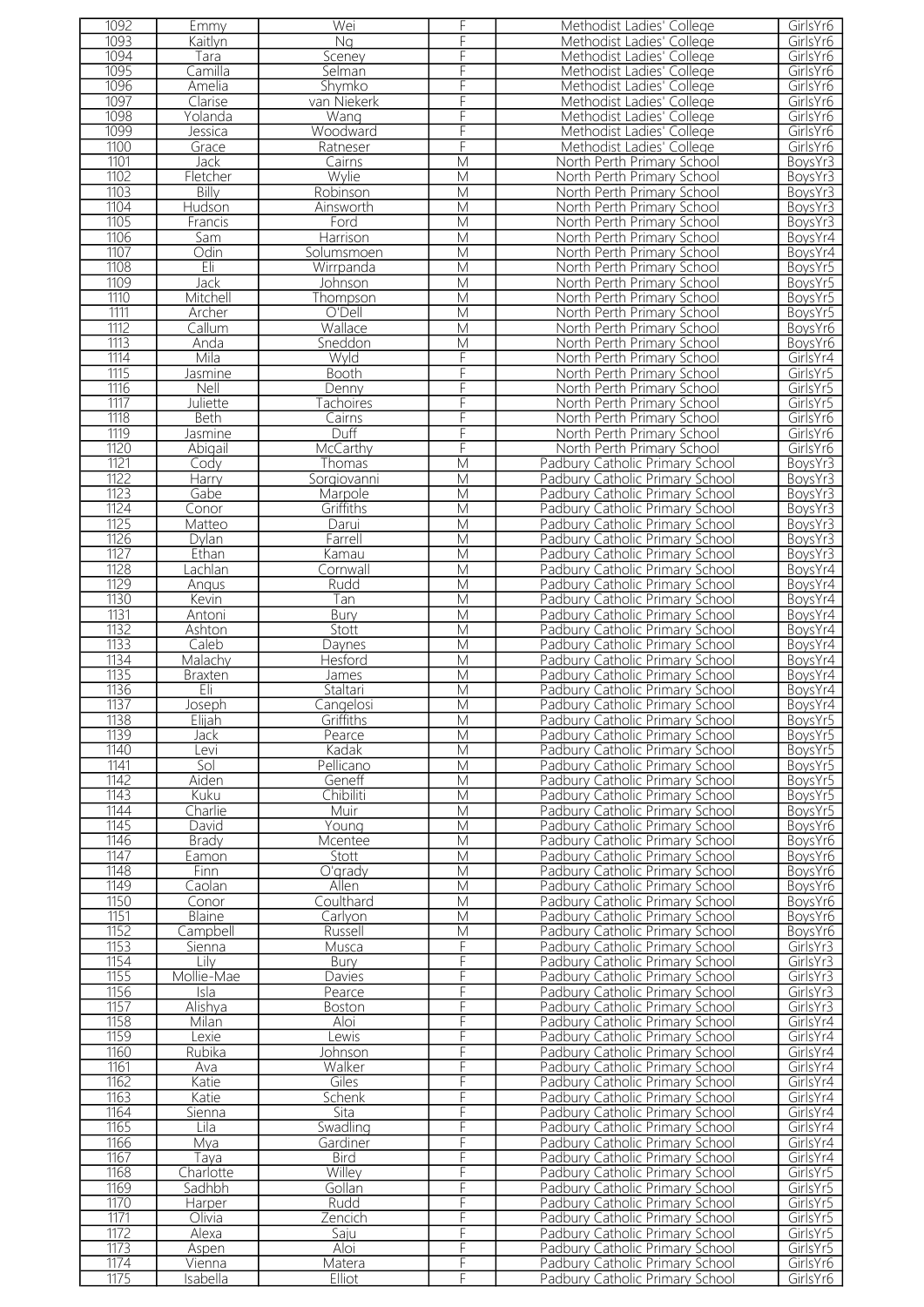| 1176 | Adela           | Howard           | F | Padbury Catholic Primary School       | GirlsYr6 |
|------|-----------------|------------------|---|---------------------------------------|----------|
| 1177 | Jasmine         | Giles            | F | Padbury Catholic Primary School       | GirlsYr6 |
|      |                 |                  |   |                                       |          |
| 1178 | Elizabeth       | Young            | F | Padbury Catholic Primary School       | GirlsYr6 |
| 1179 | Ellie           | O'Grady          | F | Padbury Catholic Primary School       | GirlsYr6 |
| 1180 | <b>Bobby</b>    | Coldrick-Jones   | M | Pearsall Primary School               | BoysYr3  |
|      |                 |                  |   |                                       |          |
| 1181 | Ryley           | Hunter           | M | Pearsall Primary School               | BoysYr3  |
| 1182 | Matthew         | <b>Tickle</b>    | M | Pearsall Primary School               | BoysYr3  |
| 1183 | Chase           | Healey           | M | Pearsall Primary School               | BoysYr3  |
| 1184 | Akio            | Bermundo         | M | Pearsall Primary School               | BoysYr3  |
|      |                 |                  |   |                                       |          |
| 1185 | Connor          | O'Donnell        | М | Pearsall Primary School               | BoysYr4  |
| 1186 | Flynn           | Swift            | M | Pearsall Primary School               | BoysYr4  |
| 1187 | <b>Nicholas</b> | Crust            | M | Pearsall Primary School               | BoysYr4  |
|      |                 |                  |   |                                       |          |
| 1188 | Joel            | Healey           | M | Pearsall Primary School               | BoysYr4  |
| 1189 | Nathaniel       | Leeks            | M | Pearsall Primary School               | BoysYr4  |
| 1190 | Aiden           | Jones            | М | Pearsall Primary School               | BoysYr5  |
| 1191 | achlan          | Cass             | M | Pearsall Primary School               | BoysYr5  |
| 1192 |                 |                  |   |                                       |          |
|      | Adam            | <b>Byrne</b>     | M | Pearsall Primary School               | BoysYr5  |
| 1193 | Jack            | Thomas           | М | Pearsall Primary School               | BoysYr5  |
| 1194 | Harrison        | Coldrick-Jones   | M | Pearsall Primary School               | BoysYr5  |
| 1195 | Harvey          | Swift            | М | Pearsall Primary School               | BoysYr5  |
|      |                 |                  |   |                                       |          |
| 1196 | Jax             | <b>Holbrook</b>  | M | Pearsall Primary School               | BoysYr6  |
| 1197 | Cooper          | Carmichael       | M | Pearsall Primary School               | BoysYr6  |
| 1198 | Thomas          | Vines            | M | Pearsall Primary School               | BoysYr6  |
| 1199 | Jono            | Williams         | M | Pearsall Primary School               | BoysYr6  |
|      |                 |                  |   |                                       |          |
| 1200 | Ethan           | Watkins          | M | Pearsall Primary School               | BoysYr6  |
| 1201 | <b>Alexis</b>   | Medrano          | F | Pearsall Primary School               | GirlsYr3 |
| 1202 | Cadence         | Parker           | F | Pearsall Primary School               | GirlsYr3 |
| 1203 | Tahlia          |                  | F | Pearsall Primary School               | GirlsYr3 |
|      |                 | <b>Elliss</b>    |   |                                       |          |
| 1204 | Aeisha          | ee               | F | Pearsall Primary School               | GirlsYr3 |
| 1205 | Anieka          | Chhana           | F | Pearsall Primary School               | GirlsYr3 |
| 1206 | Lilv            | Parker           | F | Pearsall Primary School               | GirlsYr4 |
|      |                 |                  |   |                                       |          |
| 1207 | Niouk Leen      | Miao Foh         | F | Pearsall Primary School               | GirlsYr4 |
| 1208 | Darcie          | Bennett          | F | Pearsall Primary School               | GirlsYr4 |
| 1209 | Maegan          | Sharpe           | F | Pearsall Primary School               | GirlsYr4 |
| 1210 | Kwee Leen       | Miao Foh         | F | Pearsall Primary School               | GirlsYr5 |
|      |                 |                  |   |                                       |          |
| 1211 | Liana           | Slater           | F | Pearsall Primary School               | GirlsYr5 |
| 1212 | Emily           | Poppas           | F | Pearsall Primary School               | GirlsYr5 |
| 1213 | Ebony           | Gouges           | F | Pearsall Primary School               | GirlsYr5 |
| 1214 | Charli          | O'Donnell        | F | Pearsall Primary School               | GirlsYr6 |
|      |                 |                  |   |                                       |          |
| 1215 | Ashlyn          | Hall             | F | Pearsall Primary School               | GirlsYr6 |
| 1216 | <u>Amber</u>    | Medrano          | F | Pearsall Primary School               | GirlsYr6 |
| 1217 | Ava             | <b>Broderick</b> | F | Pearsall Primary School               | GirlsYr6 |
| 1218 | Neave           | Fitzpatrick      | F | Pearsall Primary School               | GirlsYr6 |
|      |                 |                  |   |                                       |          |
| 1219 | Cayn            | Fowler           | M | Peter Moyes Anglican Community School | BoysYr3  |
| 1220 | Connor          | Dyer             | M | Peter Moyes Anglican Community School | BoysYr3  |
| 1221 | Edward          | McCartney        | M | Peter Moyes Anglican Community School | BoysYr3  |
| 1222 |                 |                  |   |                                       |          |
|      | Emerson         | Wheeler          | M | Peter Moyes Anglican Community School | BoysYr3  |
| 1223 | Mason           | Wade             | М | Peter Moyes Anglican Community School | BoysYr3  |
| 1224 | Zac             | <b>Britten</b>   | M | Peter Moyes Anglican Community School | BoysYr3  |
| 1225 | Connor          | Young            | M | Peter Moyes Anglican Community School | BoysYr4  |
| 1226 | Joshua          | Whelan           | M | Peter Moyes Anglican Community School | BoysYr4  |
|      |                 |                  |   |                                       |          |
| 1227 | Thomas          | Fallan           | M | Peter Moyes Anglican Community School | BoysYr4  |
| 1228 | Bailey          | White            | M | Peter Moyes Anglican Community School | BoysYr4  |
| 1229 | Javden          | Evans            | M | Peter Moyes Anglican Community School | BoysYr4  |
| 1230 | Thomas          | Ashurst          | М | Peter Moyes Anglican Community School | BoysYr4  |
|      |                 |                  |   |                                       |          |
| 1231 | <b>Harry</b>    | Ducket           | M | Peter Moyes Anglican Community School | BoysYr4  |
| 1232 | Finn            | Houlahan         | M | Peter Moyes Anglican Community School | BoysYr4  |
| 1233 | Spencer         | <b>Norris</b>    | M | Peter Moyes Anglican Community School | BoysYr5  |
| 1234 | Connor          | Fernback         | M | Peter Moyes Anglican Community School | BoysYr5  |
| 1235 | Lewis           |                  | М |                                       |          |
|      |                 | Wagstaff         |   | Peter Moyes Anglican Community School | BoysYr5  |
| 1236 | Oliver          | Smith            | M | Peter Moyes Anglican Community School | BoysYr5  |
| 1237 | Alessandro      | Agostini         | M | Peter Moyes Anglican Community School | BoysYr5  |
| 1238 | Ash             | anglands         | M | Peter Moyes Anglican Community School | BoysYr5  |
| 1239 | Phoenix         | Martin           | M | Peter Moyes Anglican Community School | BoysYr5  |
|      |                 |                  |   |                                       |          |
| 1240 | Cameron         | Williamson       | M | Peter Moyes Anglican Community School | BoysYr6  |
| 1241 | Jack            | Owens            | M | Peter Moyes Anglican Community School | BoysYr6  |
| 1242 | Corey           | Harrison         | M | Peter Moyes Anglican Community School | BoysYr6  |
| 1243 | Dvlan           | James            | М | Peter Moyes Anglican Community School | BoysYr6  |
|      |                 |                  |   |                                       |          |
| 1244 | <b>Nicholas</b> | Blizard          | M | Peter Moyes Anglican Community School | BoysYr6  |
| 1245 | Ethan           | Oberholzer       | M | Peter Moyes Anglican Community School | BoysYr6  |
| 1246 | <b>Brady</b>    | Fulcher          | M | Peter Moyes Anglican Community School | BoysYr6  |
| 1247 | Fletcher        | <b>Brett</b>     | М | Peter Moyes Anglican Community School | BoysYr6  |
|      |                 |                  |   |                                       |          |
| 1248 | Niam            | Patel            | M | Peter Moyes Anglican Community School | BoysYr6  |
| 1249 | Akuany          | Dengyaak         | F | Peter Moyes Anglican Community School | GirlsYr3 |
| 1250 | Cloe            | Siemens          | F | Peter Moyes Anglican Community School | GirlsYr3 |
| 1251 | Annah           | Chapman          | F | Peter Moyes Anglican Community School | GirlsYr3 |
| 1252 |                 |                  | F |                                       |          |
|      | Indianna        | King             |   | Peter Moyes Anglican Community School | GirlsYr4 |
| 1253 | Geneva          | Vearing          | F | Peter Moyes Anglican Community School | GirlsYr4 |
| 1254 | Nakita          | Grant            | F | Peter Moyes Anglican Community School | GirlsYr4 |
| 1255 | Lara            | <b>Branford</b>  | F | Peter Moyes Anglican Community School | GirlsYr4 |
|      |                 |                  |   |                                       |          |
| 1256 | Erin            | Oberholzer       | F | Peter Moyes Anglican Community School | GirlsYr4 |
| 1257 | Adela           | James            | F | Peter Moyes Anglican Community School | GirlsYr4 |
| 1258 | Neve            | Arthy            | F | Peter Moyes Anglican Community School | GirlsYr4 |
| 1259 | Mia             | Cahill           | F | Peter Moyes Anglican Community School | GirlsYr4 |
|      |                 |                  |   |                                       |          |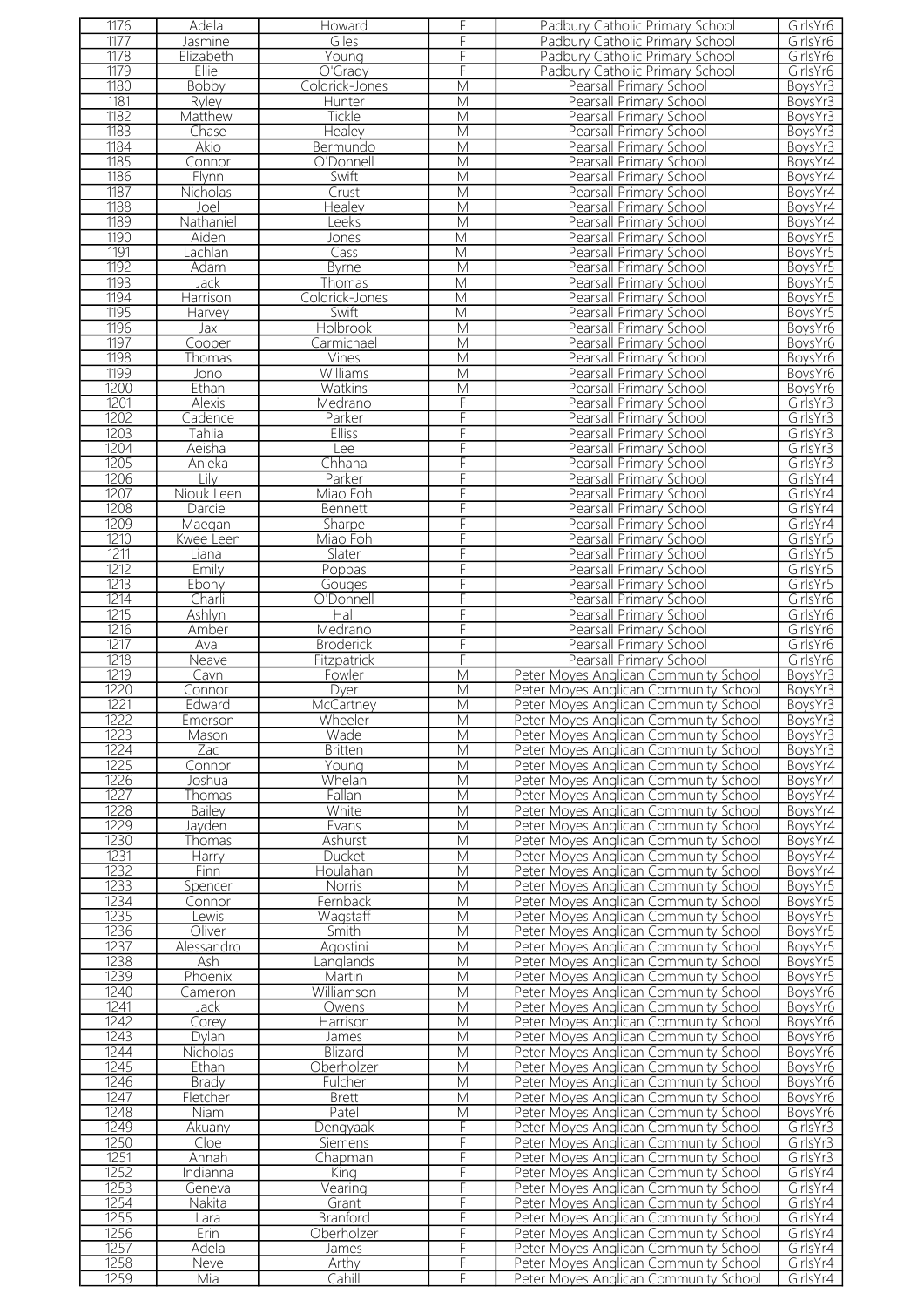| 1260         | Adau            | Deng                 |                | Peter Moyes Anglican Community School                      | GirlsYr5            |
|--------------|-----------------|----------------------|----------------|------------------------------------------------------------|---------------------|
| 1261         | Cassie          | Joyce                |                | Peter Moyes Anglican Community School                      | GirlsYr5            |
| 1262         | Payton          | Wade                 |                | Peter Moyes Anglican Community School                      | GirlsYr5            |
|              |                 |                      |                |                                                            |                     |
| 1263         | Ava             | Kennedy              |                | Peter Moyes Anglican Community School                      | GirlsYr5            |
| 1264         | Shannon         | Dyer                 |                | Peter Moyes Anglican Community School                      | GirlsYr5            |
| 1265         | Annabelle       | McNamara             |                | Peter Moyes Anglican Community School                      | GirlsYr5            |
| 1266         | Amelia          | Lissett              |                | Peter Moyes Anglican Community School                      | GirlsYr5            |
| 1267         | Elizabeth       | Crombie              |                | Peter Moyes Anglican Community School                      | GirlsYr5            |
| 1268         |                 | Wheeler              |                |                                                            | GirlsYr6            |
|              | Rose            |                      |                | Peter Moyes Anglican Community School                      |                     |
| 1269         | Olivia          | <b>Britten</b>       |                | Peter Moyes Anglican Community School                      | GirlsYr6            |
| 1270         | Imogen          | Richardson           |                | Peter Moyes Anglican Community School                      | GirlsYr6            |
| 1271         | Nyijur          | Deng                 |                | Peter Moyes Anglican Community School                      | GirlsYr6            |
| 1272         | Emma            | <b>Branford</b>      |                | Peter Moyes Anglican Community School                      | GirlsYr6            |
| 1273         | Chloe           | Jakovcevic           |                | Peter Moyes Anglican Community School                      | GirlsYr6            |
| 1274         | Tullah          | Driver               |                | Peter Moyes Anglican Community School                      | GirlsYr6            |
|              |                 |                      |                |                                                            |                     |
| 1275         | Scarlett        | Sekulov              | F              | Presbyterian Ladies' College                               | GirlsYr4            |
| 1276         | Nellie          | <b>Bostock</b>       | F              | Presbyterian Ladies' College                               | GirlsYr4            |
| 1277         | Florence        | Johnson              |                | Presbyterian Ladies' College                               | GirlsYr4            |
| 1278         | Sophie          | <b>Baker</b>         | F              | Presbyterian Ladies' College                               | GirlsYr4            |
| 1279         | Isabel          | Youmg                | F              | Presbyterian Ladies' College                               | GirlsYr4            |
| 1280         | Aaradhana       | Rao                  | F              | Presbyterian Ladies' College                               | GirlsYr4            |
| 1281         | Erica           | Van Niekerk          | F              | Presbyterian Ladies' College                               | GirlsYr4            |
|              |                 |                      |                |                                                            |                     |
| 1282         | Sophia          | McGee                | F              | Presbyterian Ladies' College                               | GirlsYr4            |
| 1283         | Sophia          | Caratti              | F              | Presbyterian Ladies' College                               | GirlsYr4            |
| 1284         | Sophia          | Lambo                | F              | Presbyterian Ladies' College                               | GirlsYr4            |
| 1285         | Millie          | Meredith-Humphry     |                | Presbyterian Ladies' College                               | GirlsYr4            |
| 1286         | Sienna          | Hurst                | F              | Presbyterian Ladies' College                               | GirlsYr4            |
| 1287         | Olivia          | Weaver               | F              | Presbyterian Ladies' College                               | GirlsYr4            |
|              |                 |                      |                |                                                            |                     |
| 1288         | Eliza           | Collinson            | F              | Presbyterian Ladies' College                               | GirlsYr4            |
| 1289         | Charlotte       | Gilmour              |                | Presbyterian Ladies' College                               | GirlsYr4            |
| 1290         | <b>Ivy</b>      | Natta                |                | Presbyterian Ladies' College                               | GirlsYr5            |
| 1291         | Lvla            | Kirman               | F              | Presbyterian Ladies' College                               | GirlsYr5            |
| 1292         | Sophia          | McManus              |                | Presbyterian Ladies' College                               | GirlsYr5            |
| 1293         | Madeleine       | Mahony               |                | Presbyterian Ladies' College                               | GirlsYr5            |
| 1294         |                 |                      |                |                                                            |                     |
|              | Tyra            | Stofberg             |                | Presbyterian Ladies' College                               | GirlsYr5            |
| 1295         | Mia             | Paino                |                | Presbyterian Ladies' College                               | GirlsYr5            |
| 1296         | Samantha        | Chee                 |                | Presbyterian Ladies' College                               | GirlsYr5            |
| 1297         | Mila            | van den Berg         |                | Presbyterian Ladies' College                               | GirlsYr5            |
| 1298         | Ariana          | Norman               |                | Presbyterian Ladies' College                               | GirlsYr5            |
| 1299         | Alina           | McKellar             | F              | Presbyterian Ladies' College                               | GirlsYr5            |
| 1300         | Amberly         | Osborne              |                | Presbyterian Ladies' College                               | GirlsYr6            |
|              |                 |                      |                |                                                            |                     |
| 1301         | Sara            | Kestell              | F              | Presbyterian Ladies' College                               | GirlsYr6            |
| 1302         | <b>Stevie</b>   | Dyson                | F              | Presbyterian Ladies' College                               | GirlsYr6            |
| 1303         | <b>Britney</b>  | Savill               |                |                                                            |                     |
|              |                 |                      |                | Presbyterian Ladies' College                               | GirlsYr6            |
|              | Saskia          |                      | F              | Presbyterian Ladies' College                               | GirlsYr6            |
| 1304         |                 | <u>Lehmann</u>       |                |                                                            |                     |
| 1305         | Phoebe          | Salom                | F              | Presbyterian Ladies' College                               | GirlsYr6            |
| 1306         | Piper           | <b>Bostock</b>       |                | Presbyterian Ladies' College                               | GirlsYr6            |
| 1307         | Claudia         | McKay                | F              | Presbyterian Ladies' College                               | GirlsYr6            |
| 1308         | Mimi            | Nordstrom-Macdougall | F              | Presbyterian Ladies' College                               | GirlsYr6            |
| 1309         | Charlotte       | Kingdon              | F              | Presbyterian Ladies' College                               | GirlsYr6            |
| 1310         | Mia             | Liveris              | F              | Presbyterian Ladies' College                               | GirlsYr6            |
|              |                 |                      | F              | Presbyterian Ladies' College                               |                     |
| 1311         | Mollie          | Brown                |                |                                                            | GirlsYr6            |
| 1312         | Samantha        | Yang                 | F              | Presbyterian Ladies' College                               | GirlsYr6            |
| 1313         | Ameline         | Na                   | F              | Presbyterian Ladies' College                               | GirlsYr6            |
| 1314         | Gisele          | O'Byrne              | F              | Presbyterian Ladies' College                               | GirlsYr6            |
| 1315         | Zahra           | vanden Driesen       | F              | Presbyterian Ladies' College                               | GirlsYr6            |
| 1316         | Bijou           | <b>Bird</b>          | F              | Presbyterian Ladies' College                               | GirlsYr6            |
| 1317         | Leo             | Von Kruger           | M              | Quinns Beach Primary School                                | BoysY6              |
| 1318         | Jayden          | Johnson              | M              | Quinns Beach Primary School                                | BoysY6              |
|              | Andre           | Jury                 |                |                                                            |                     |
| 1319         |                 |                      | M              | Quinns Beach Primary School                                | BoysY6              |
| 1320         | Oscar           | <b>Bond</b>          | M              | Quinns Beach Primary School                                | BoysY6              |
| 1321         | .achlan         | Wood                 | M              | Quinns Beach Primary School                                | BoysY6              |
| 1322         | Jack            | Walsh Water          | M              | Quinns Beach Primary School                                | BoysY6              |
| 1323         | Janeen          | Mahoney              | F              | Quinns Beach Primary School                                | GirlsY6             |
| 1324         | <b>Bailey</b>   | Coxhill              | F              | Quinns Beach Primary School                                | GirlsY6             |
| 1325         | Tiahna          | Wickett              | F              | Quinns Beach Primary School                                | GirlsY6             |
|              |                 |                      | F              |                                                            |                     |
| 1326         | Skyla           | Auty                 |                | Quinns Beach Primary School                                | GirlsY6             |
| 1327         | Sienna          | <b>MCCulloch</b>     | F              | Quinns Beach Primary School                                | GirlsY <sub>6</sub> |
| 1328         | Olivia          | Leeman               | F              | Quinns Beach Primary School                                | GirlsY6             |
| 1329         | Archie          | <b>Hicks</b>         | M              | Quinns Rocks Primary School                                | BoysYr4             |
| 1330         | Aiden           | <b>Johns</b>         | M              | Quinns Rocks Primary School                                | BoysYr4             |
| 1331         | Eli             | Stratfold            | M              | Quinns Rocks Primary School                                | BoysYr4             |
| 1332         | James           | Washer               | M              | Quinns Rocks Primary School                                | BoysYr4             |
|              | Aura            |                      |                |                                                            |                     |
| 1333         |                 | <b>Byleveld</b>      | M              | Quinns Rocks Primary School                                | BoysYr4             |
| 1334         | Ripley          | Scaife               | $\overline{M}$ | Quinns Rocks Primary School                                | BoysYr5             |
| 1335         | Matthew         | Brownrigg            | M              | Quinns Rocks Primary School                                | BoysYr5             |
| 1336         | Chase           | Hyde                 | $\overline{M}$ | Quinns Rocks Primary School                                | BoysYr5             |
| 1337         | Xavier          | Woodley              | M              | Quinns Rocks Primary School                                | BoysYr5             |
| 1338         | Joel            | Nicholson            | M              | Quinns Rocks Primary School                                | BoysYr5             |
| 1339         | Ryley           | Schwerdt             | $\overline{M}$ | Quinns Rocks Primary School                                | BoysYr6             |
|              |                 |                      |                |                                                            |                     |
| 1340         | Javden          | Pearce               | M              | Quinns Rocks Primary School                                | BoysYr6             |
| 1341         | Jack            | English              | M              | Quinns Rocks Primary School                                | BoysYr6             |
| 1342<br>1343 | Eddie<br>Connor | Olive<br>Donnelly    | M<br>M         | Quinns Rocks Primary School<br>Quinns Rocks Primary School | BoysYr6<br>BoysYr6  |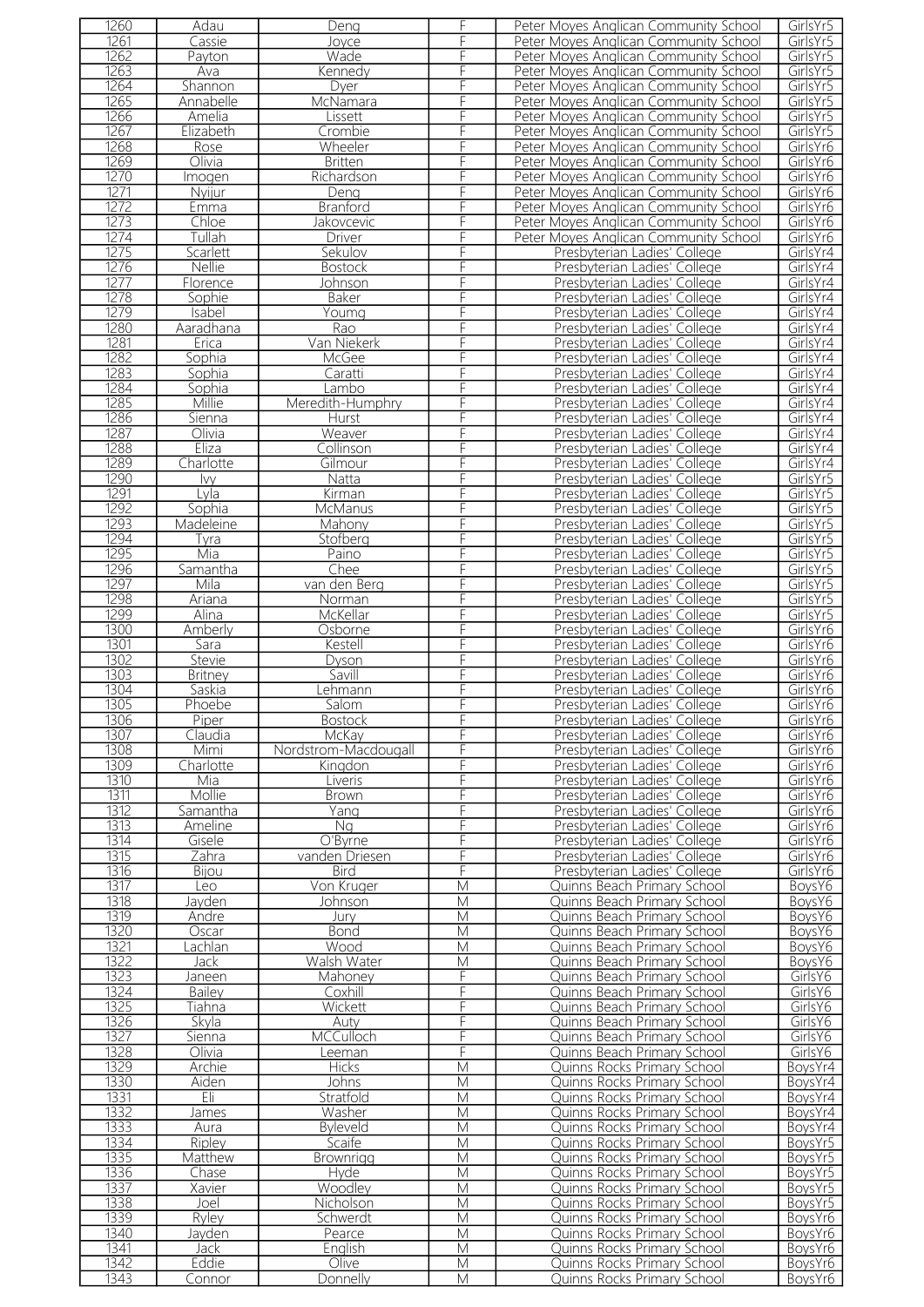| 1344         | Evie              | Smith              | F                       | Quinns Rocks Primary School                      | GirlsYr4             |
|--------------|-------------------|--------------------|-------------------------|--------------------------------------------------|----------------------|
| 1345         | Macie             | Dale               | F                       | Quinns Rocks Primary School                      | GirlsYr4             |
| 1346         | Evelyn            | Walters            | F                       | Quinns Rocks Primary School                      | GirlsYr4             |
|              |                   |                    |                         |                                                  |                      |
| 1347         | Teya              | White              | F                       | Quinns Rocks Primary School                      | GirlsYr4             |
| 1348         | MaKenzie          | <b>Kirwen</b>      | F                       | Quinns Rocks Primary School                      | GirlsYr4             |
| 1349         | Scarlett          | Bell               |                         | Quinns Rocks Primary School                      | GirlsYr5             |
| 1350         | Leila             | Skilton            | F                       | Quinns Rocks Primary School                      | GirlsYr5             |
| 1351         | April             | Sutton             | F                       | Quinns Rocks Primary School                      | GirlsYr5             |
| 1352         | Bella             | Bennett            | F                       | Quinns Rocks Primary School                      | GirlsYr5             |
|              |                   |                    |                         |                                                  |                      |
| 1353         | Charli            | Fuller             | F                       | Quinns Rocks Primary School                      | GirlsYr5             |
| 1354         | Amelia            | Templeton          | F                       | Quinns Rocks Primary School                      | GirlsYr6             |
| 1355         | Annie             | <b>Hicks</b>       | F                       | Quinns Rocks Primary School                      | GirlsYr6             |
| 1356         | Jasmin            | <b>Smith</b>       | F                       | Quinns Rocks Primary School                      | GirlsYr6             |
| 1357         | Darci             | Harwood            | F                       | Quinns Rocks Primary School                      | GirlsYr6             |
| 1358         | Jayla             | Gardner            | F                       | Quinns Rocks Primary School                      | GirlsYr6             |
|              |                   |                    |                         |                                                  |                      |
| 1359         | Tully             | Gaspar             | $\overline{\mathsf{M}}$ | Richmond Primary School                          | BoysYr3              |
| 1360         | George            | Stanwix            | M                       | <b>Richmond Primary School</b>                   | BoysYr3              |
| 1361         | Rafael            | Zoiti              | M                       | Richmond Primary School                          | BoysYr3              |
| 1362         | Cillian           | eonard             | M                       | <b>Richmond Primary School</b>                   | BoysYr4              |
| 1363         | William           | Pix                | M                       | <b>Richmond Primary School</b>                   | BoysYr4              |
| 1364         | Darcy             | Weall              | M                       | Richmond Primary School                          | BoysYr4              |
|              |                   |                    |                         |                                                  |                      |
| 1365         | Massimo           | Estrano            | M                       | <b>Richmond Primary School</b>                   | BoysYr5              |
| 1366         | Jaxon             | Olsen              | M                       | Richmond Primary School                          | BoysYr5              |
| 1367         | Sam               | Sumner             | $\overline{\mathsf{M}}$ | Richmond Primary School                          | BoysYr5              |
| 1368         | Matthew           | <b>Boulton</b>     | $\overline{\mathsf{M}}$ | Richmond Primary School                          | BoysYr6              |
| 1369         | Carter            | King               | M                       | Richmond Primary School                          | BoysYr6              |
| 1370         | Jakob             |                    | M                       | <b>Richmond Primary School</b>                   | BoysYr6              |
|              |                   | Matuszyk           |                         |                                                  |                      |
| 1371         | Ben               | Ross               | M                       | Richmond Primary School                          | BoysYr6              |
| 1372         | Cruz              | Sowden             | M                       | Richmond Primary School                          | BoysYr6              |
| 1373         | Millie            | Cuthbert           | F                       | Richmond Primary School                          | GirlsYr3             |
| 1374         | Summer            | Greenacre          | F                       | <b>Richmond Primary School</b>                   | GirlsYr3             |
| 1375         | Annika            | Haque              | F                       | Richmond Primary School                          | GirlsYr3             |
| 1376         | Holly             | Appel              | F                       | <b>Richmond Primary School</b>                   | GirlsYr4             |
|              |                   |                    |                         |                                                  |                      |
| 1377         | Gabriella         | Chapman            | F                       | Richmond Primary School                          | GirlsYr4             |
| 1378         | Martha            | Davies             | F                       | <b>Richmond Primary School</b>                   | GirlsYr4             |
| 1379         | Paige             | Gilmour            | F                       | Richmond Primary School                          | GirlsYr4             |
| 1380         | Cara              | <b>Healy</b>       | F                       | Richmond Primary School                          | GirlsYr4             |
| 1381         | Isabelle          | <b>Wilkins</b>     | F                       | Richmond Primary School                          | GirlsYr4             |
|              |                   |                    |                         |                                                  |                      |
| 1382         | Maya              | Calder             | F                       | Richmond Primary School                          | GirlsYr5             |
| 1383         | Stella            | Cuthbert           | F                       | Richmond Primary School                          | GirlsYr5             |
| 1384         | Asha              | Ekin               | F                       | Richmond Primary School                          | GirlsYr5             |
| 1385         | Amberlie          | <b>Ross</b>        | F                       | Richmond Primary School                          | GirlsYr5             |
| 1386         | Serena            | Healy              | F                       | <b>Richmond Primary School</b>                   | GirlsYr6             |
| 1387         | Ruby              | Kerruish           | F                       | Richmond Primary School                          | GirlsYr6             |
| 1388         |                   |                    | F                       |                                                  | GirlsYr6             |
|              | Saibh             | Leonard            |                         | Richmond Primary School                          |                      |
| 1389         | Maddison          | Mann               |                         | Richmond Primary School                          | GirlsYr6             |
| 1390         | Sunny             | McManus            | F.                      | Richmond Primary School                          | GirlsYr6             |
| 1391         | Lilv              | Whitehurst         | F                       | Richmond Primary School                          | GirlsYr6             |
| 1392         | Alfie             | Miller-Macdonald   | M                       | Rosalie Primary School                           | BoysYr3              |
| 1393         | Griffin           | Pienaar            | M                       | Rosalie Primary School                           | BoysYr3              |
| 1394         | Jeremy            | Wates              | M                       | Rosalie Primary School                           | BoysYr3              |
|              |                   |                    |                         |                                                  |                      |
| 1395         | Elliot            | <b>Babcock</b>     | M                       | Rosalie Primary School                           | BoysYr3              |
| 1396         | Jeremiah          | Clausee            | M                       | Rosalie Primary School                           | BoysYr3              |
| 1397         | Henry             | Porter             | M                       | Rosalie Primary School                           | BoysYr3              |
| 1398         | Felix             | Matzelle           | М                       | Rosalie Primary School                           | BoysYr3              |
| 1399         | Max               | Wijns              | M                       | Rosalie Primary School                           | BoysYr4              |
| 1400         | Max               | Murchison          | M                       | Rosalie Primary School                           | BovsYr4              |
|              |                   |                    |                         |                                                  |                      |
| 1401         | Hugo              | Charpentier        | M                       | Rosalie Primary School                           | BoysYr4              |
| 1402         | <b>Bailey</b>     | Smith              | M                       | Rosalie Primary School                           | BoysYr4              |
| 1403         | Benji             | Tran               | M                       | Rosalie Primary School                           | BoysYr4              |
| 1404         | Humphrey          | Miller-Macdonald   | M                       | Rosalie Primary School                           | BoysYr5              |
| 1405         | Taj               | Dwyer              | M                       | Rosalie Primary School                           | BoysYr5              |
| 1406         | Max               | Pienaar            | М                       | Rosalie Primary School                           | BoysYr5              |
| 1407         | Saloman           | Benetiz            | M                       | Rosalie Primary School                           | BoysYr5              |
|              |                   |                    |                         |                                                  |                      |
| 1408         | Alex              | Teishert           | M                       | Rosalie Primary School                           | BoysYr5              |
| 1409         | Charlie           | Newman             | M                       | Rosalie Primary School                           | BoysYr5              |
| 1410         | James             | <b>Hopps</b>       | M                       | Rosalie Primary School                           | BoysYr5              |
| 1411         | Addison           | Worland            | M                       | Rosalie Primary School                           | BoysYr5              |
| 1412         | Max               | O'Donnell          | M                       | Rosalie Primary School                           | BoysYr6              |
| 1413         | Jacob             | Kee                | M                       | Rosalie Primary School                           | BoysYr6              |
| 1414         | Henry             | Osbon              | M                       | Rosalie Primary School                           | BoysYr6              |
|              |                   |                    |                         |                                                  |                      |
| 1415         | Charlie           | Williams           | M                       | Rosalie Primary School                           | BoysYr6              |
| 1416         | Matthew           | Winn               | M                       | Rosalie Primary School                           | BoysYr6              |
| 1417         | Chloe             | Turnbull           | F                       | Rosalie Primary School                           | GirlsYr3             |
| 1418         | Lisa              | <b>Willis</b>      | F                       | Rosalie Primary School                           | GirlsYr3             |
| 1419         | Anais             | Seaby              | F                       | Rosalie Primary School                           | GirlsYr3             |
| 1420         | Josephine         | White              | F                       | Rosalie Primary School                           | GirlsYr3             |
|              |                   |                    |                         |                                                  |                      |
|              |                   |                    |                         |                                                  |                      |
| 1421         | Mabel             | Surrey             | F                       | Rosalie Primary School                           | GirlsYr3             |
| 1422         | Ava               | Hams               | F                       | Rosalie Primary School                           | GirlsYr3             |
| 1423         | Imogen            | <b>Phillips</b>    | F                       | Rosalie Primary School                           | GirlsYr4             |
| 1424         | Isabelle          | Hams               | F                       | Rosalie Primary School                           | GirlsYr4             |
|              | <b>Stella</b>     |                    |                         |                                                  | GirlsYr4             |
| 1425         |                   | O'Neill            | F                       | Rosalie Primary School                           |                      |
| 1426<br>1427 | Scarlett<br>Poppy | Chambers<br>Carter | F<br>F                  | Rosalie Primary School<br>Rosalie Primary School | GirlsYr4<br>GirlsYr4 |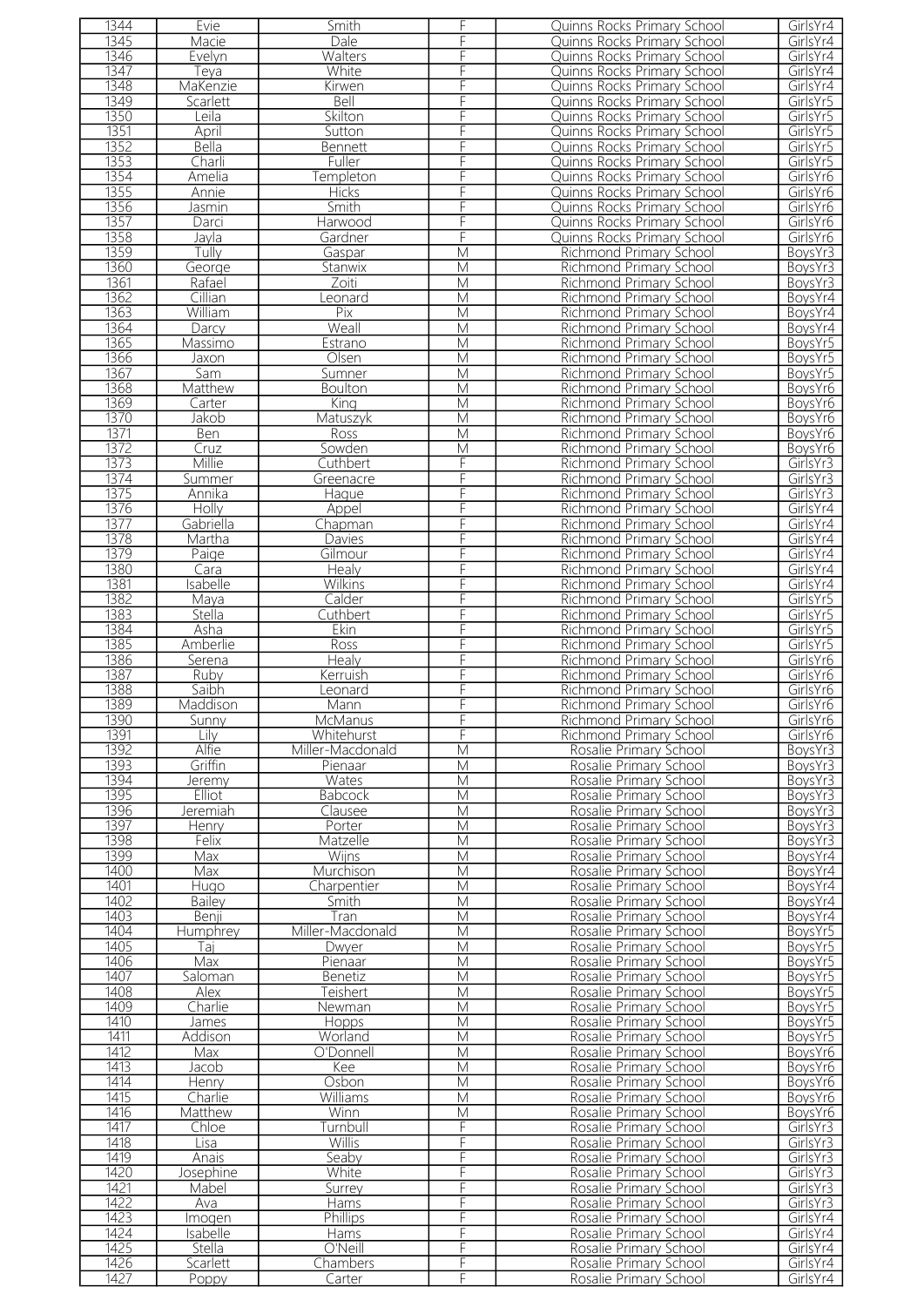| 1428 | Claire         | Winby                | F | Rosalie Primary School    | GirlsYr4  |
|------|----------------|----------------------|---|---------------------------|-----------|
| 1429 | Sophie         | Kenward              | F | Rosalie Primary School    | GirlsYr4  |
| 1430 | Maya           | Harman               | F | Rosalie Primary School    | GirlsYr4  |
| 1431 | Eva            | Seaby                | F | Rosalie Primary School    | GirlsYr5  |
| 1432 | Eve            | <b>Burns</b>         | F | Rosalie Primary School    | GirlsYr5  |
| 1433 | Ailani         | Wijay                |   | Rosalie Primary School    | GirlsYr5  |
| 1434 |                |                      | F |                           | GirlsYr5  |
|      | Abigail        | Dudley               |   | Rosalie Primary School    |           |
| 1435 | Amelia         | Wates                | F | Rosalie Primary School    | GirlsYr5  |
| 1436 | Sofia          | Newman               | F | Rosalie Primary School    | GirlsYr5  |
| 1437 | Louisa         | Kahaqalla            | F | Rosalie Primary School    | GirlsYr5  |
| 1438 | Vera           | <b>Bruce</b>         | F | Rosalie Primary School    | GirlsYr5  |
| 1439 | Audrey         | Ptolemy              | F | Rosalie Primary School    | GirlsYr6  |
| 1440 | <b>Bridget</b> | Moore                | F | Rosalie Primary School    | GirlsYr6  |
| 1441 | Lucy           | O'Donnell            | F | Rosalie Primary School    | GirlsYr6  |
| 1442 | Willow         | Chisholm             | F | Rosalie Primary School    | GirlsYr6  |
| 1443 | Zella          | Barrett-Lennard-Woss | F | Rosalie Primary School    | GirlsYr6  |
| 1444 |                |                      |   |                           |           |
|      | Bethany        | Jurkans              |   | Santa Maria College       | GirlsYr5  |
| 1445 | Lolani         | Hatch                | F | Santa Maria College       | GirlsYr5  |
| 1446 | Sophia         | Da Costa             | F | Santa Maria College       | GirlsYr5  |
| 1447 | Willow         | Marshall             | F | Santa Maria College       | GirlsYr5  |
| 1448 | Abbie          | Wilcox               | F | Santa Maria College       | GirlsYr5  |
| 1449 | Rosalina       | Edwards              | F | Santa Maria College       | GirlsYr5  |
| 1450 | Lavla          | Macleod              | F | Santa Maria College       | GirlsYr5  |
| 1451 | Sophia         | Radica               | F | Santa Maria College       | GirlsYr5  |
| 1452 | Bella          | <b>Brady</b>         | F | Santa Maria College       | GirlsYr5  |
| 1453 | Olivia         | Woodhead             | F | Santa Maria College       | GirlsYr5  |
|      |                |                      |   |                           |           |
| 1454 | Nayeali        | Srinivas             | F | Santa Maria College       | GirlsYr5  |
| 1455 | <b>Bonnie</b>  | Nelson               | F | Santa Maria College       | GirlsYr5  |
| 1456 | Zosha          | Stelmach             | F | Santa Maria College       | GirlsYr5  |
| 1457 | Amelie         | Zafer                | F | Santa Maria College       | GirlsYr5  |
| 1458 | Maddie         | Neville              | F | Santa Maria College       | GirlsYr5  |
| 1459 | Milla          | Cicerello            | F | Santa Maria College       | GirlsYr5  |
| 1460 | Gia            | Smart                | F | Santa Maria College       | GirlsYr5  |
| 1461 | Giselle        | Millen               | F | Santa Maria College       | GirlsYr5  |
| 1462 | Isabella       | Whitcher             | F |                           | GirlsYr5  |
|      |                |                      |   | Santa Maria College       |           |
| 1463 | Katy           | Prior                | F | Santa Maria College       | GirlsYr5  |
| 1464 | auren          | Miller               | F | Santa Maria College       | GirlsYr5  |
| 1465 | Javde          | Veverka              | F | Santa Maria College       | GirlsYr6  |
| 1466 | Siobhan        | Hanbidge             | F | Santa Maria College       | GirlsYr6  |
| 1467 | Melina         | Gotsis               | F | Santa Maria College       | GirlsYr6  |
| 1468 | Caitlin        | Mapstone             | F | Santa Maria College       | GirlsYr6  |
| 1469 | Annabelle      | Thomson              | F | Santa Maria College       | GirlsYr6  |
| 1470 | Gabriella      | Silvester            | F | Santa Maria College       | GirlsYr6  |
| 1471 | Mila           | Vlahov               | F | Santa Maria College       | GirlsYr6  |
| 1472 | Bethany        | Hall                 | F | Santa Maria College       | GirlsYr6  |
|      |                |                      |   |                           |           |
| 1473 | Charli         | Orme                 |   | Santa Maria College       | GirlsYr6  |
| 1474 | Therese        | Robertson            | F | Santa Maria College       | GirlsYr6  |
| 1475 | Sarah          | Stopforth            | F | Santa Maria College       | GirlsYr6  |
| 1476 | Lucv           | Middleton            | F | Santa Maria College       | GirlsYr6  |
| 1477 | Lyla           | Deeks                | F | Santa Maria College       | GirlsYr6  |
| 1478 | Ava            | <b>Bates</b>         | F | Santa Maria College       | GirlsYr6  |
| 1479 | Anwen          | Davies               | F | Santa Maria College       | GirlsYr6  |
| 1480 | Olivia         | O'Neill              | F | Santa Maria College       | GirlsYr6  |
| 1481 | Isabel         | Taranto              | F | Santa Maria College       | GirlsYr6  |
|      |                |                      |   |                           |           |
| 1482 | Madelvn        | Smith                | F | Santa Maria College       | GirlsYr6  |
| 1483 | Caitlyn        | Drury                | F | Santa Maria College       | GirlsYr6  |
| 1484 | Amber          | Farrell              | F | Santa Maria College       | GirlsYr6  |
| 1485 | Emily          | Johnstone            | F | Santa Maria College       | GirlsYr6  |
| 1486 | Eva            | Matthews             | F | Santa Maria College       | GirlsYr6  |
| 1487 | Dylan          | Crompton             | M | Serpentine Primary School | Boys Yr 3 |
| 1488 | Taj            | <b>Dickinson</b>     | M | Serpentine Primary School | Boys Yr 3 |
| 1489 | Elliott        | Horridge-French      | M | Serpentine Primary School | Boys Yr 3 |
| 1490 | Cooper         | Imhof                | М | Serpentine Primary School | Boys Yr 4 |
| 1491 | Jason          | Soe                  | M | Serpentine Primary School | Boys Yr 4 |
|      |                |                      |   |                           |           |
| 1492 | Kaiden         | Kutia                | M | Serpentine Primary School | Boys Yr 6 |
| 1493 | Zac            | McDonald             | M | Serpentine Primary School | Boys Yr 6 |
| 1494 | Ashton         | Pedersen             | M | Serpentine Primary School | Boys Yr5  |
| 1495 | Lincoln        | Narkle               | M | Serpentine Primary School | Boys Yr5  |
| 1496 | Chance         | Dowsen               | M | Serpentine Primary School | BoysYr3   |
| 1497 | Nate           | Klanjscek            | M | Serpentine Primary School | BoysYr3   |
| 1498 | Sam            | Scott                | M | Serpentine Primary School | BoysYr3   |
| 1499 | Troy           | Vynuchal             | M | Serpentine Primary School | BoysYr3   |
| 1500 | Harley         | Skinner              | M | Serpentine Primary School | BoysYr3   |
| 1501 | Max            |                      | M |                           |           |
|      |                | Scott                |   | Serpentine Primary School | BoysYr3   |
| 1502 | Ryley          | Baldacchino          | M | Serpentine Primary School | BoysYr4   |
| 1503 | Callum         | Tilburn              | M | Serpentine Primary School | BoysYr4   |
| 1504 | Zayne          | Whittle              | M | Serpentine Primary School | BoysYr4   |
| 1505 | Dexter         | Barrett              | M | Serpentine Primary School | BoysYr4   |
| 1506 | Jav            | Evans                | M | Serpentine Primary School | BoysYr5   |
| 1507 | Lachlan        | Head                 | M | Serpentine Primary School | BoysYr5   |
| 1508 | Jack           | Scott                | M | Serpentine Primary School | BoysYr5   |
| 1509 | Kayne          | Stone                | M | Serpentine Primary School | BoysYr5   |
| 1510 | Simon          |                      |   | Serpentine Primary School |           |
|      |                | Magorwa              | M |                           | BoysYr5   |
| 1511 | Cooper         | Norris               | M | Serpentine Primary School | BoysYr5   |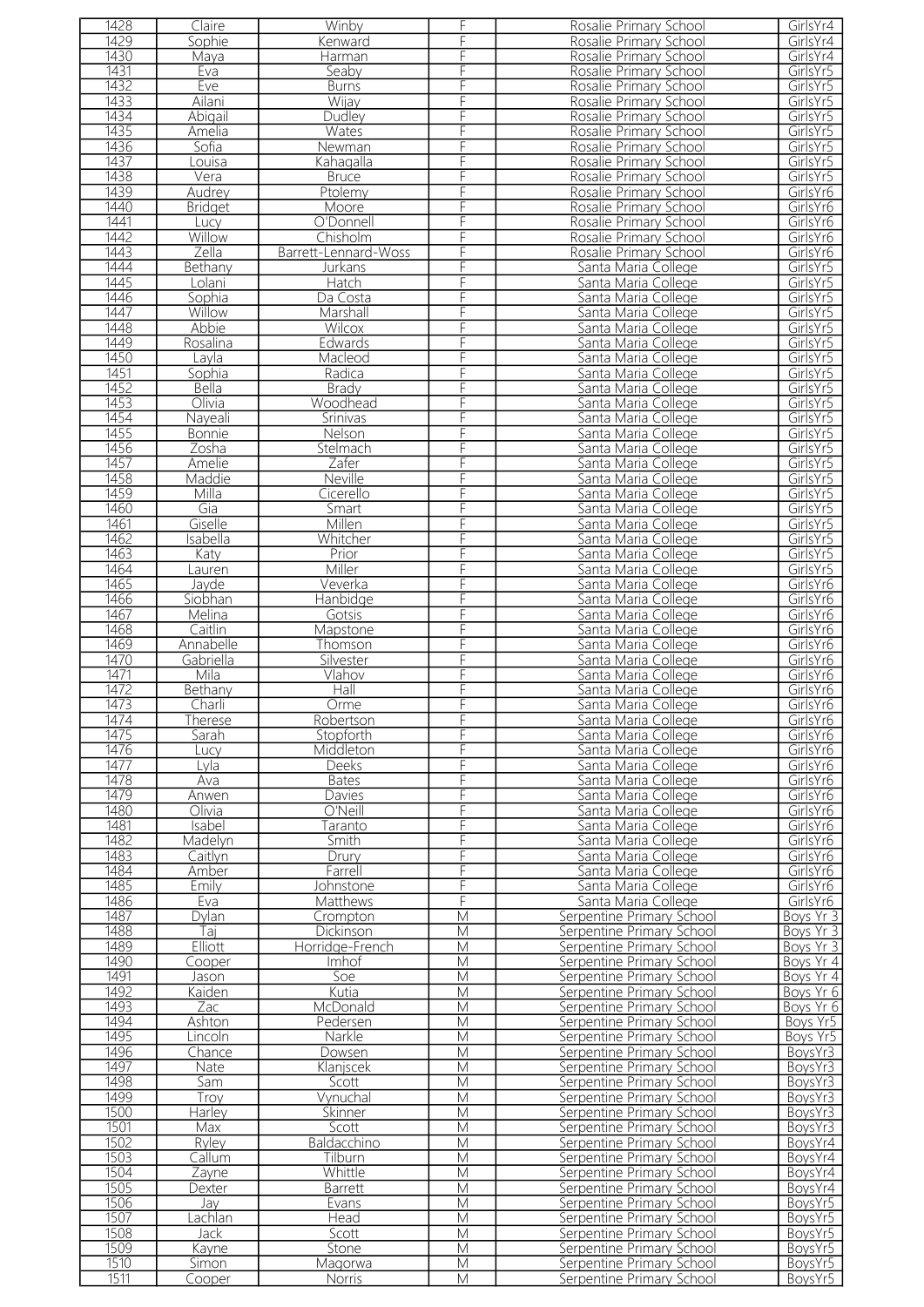| 1512         | Kahn          | <b>Brotherton</b> | M                       | Serpentine Primary School                  | BoysYr6            |
|--------------|---------------|-------------------|-------------------------|--------------------------------------------|--------------------|
| 1513         | Tyson         | <b>Jarrett</b>    | M                       | Serpentine Primary School                  | BoysYr6            |
| 1514         | Tyrelle       | Sein Cho          | M                       | Serpentine Primary School                  | BoysYr6            |
|              |               |                   |                         |                                            |                    |
| 1515         | Lavla         | McCarthy          | F                       | Serpentine Primary School                  | Girls Yr 3         |
| 1516         | Julia         | Soe               | F                       | Serpentine Primary School                  | Girls Yr 3         |
| 1517         | Felicity      | Moyes             | F                       | Serpentine Primary School                  | Girls Yr 4         |
| 1518         | Allyson       | edbury            | F                       | Serpentine Primary School                  | Girls Yr 4         |
| 1519         | Ecko          | Moyes             | F                       | Serpentine Primary School                  | Girls Yr 5         |
| 1520         | Indiana       | Kazimierczak      | F                       | Serpentine Primary School                  | Girls Yr 5         |
| 1521         | Halleigh      | Imhof             | F                       | Serpentine Primary School                  | Girls Yr 6         |
| 1522         |               |                   | F                       |                                            |                    |
|              | Kiara         | <b>Dickinson</b>  |                         | Serpentine Primary School                  | Girls Yr 6         |
| 1523         | Ava           | Di Lena           | F                       | Serpentine Primary School                  | GirlsYr3           |
| 1524         | Stephanie     | Evans             | F                       | Serpentine Primary School                  | GirlsYr3           |
| 1525         | Peyton        | Fern              | F                       | Serpentine Primary School                  | GirlsYr3           |
| 1526         | Sophie        | Wilson            | F                       | Serpentine Primary School                  | GirlsYr3           |
| 1527         | <b>Bethel</b> | Coka              | F                       | Serpentine Primary School                  | GirlsYr3           |
| 1528         | Sophie        | Hogan             | F                       | Serpentine Primary School                  | GirlsYr3           |
| 1529         | Laila         | Fern              | F                       | Serpentine Primary School                  | GirlsYr4           |
| 1530         |               |                   | F                       |                                            |                    |
|              | Sophie        | Hatton            |                         | Serpentine Primary School                  | GirlsYr4           |
| 1531         | Azzaria       | <b>Philipps</b>   | F                       | Serpentine Primary School                  | GirlsYr4           |
| 1532         | <b>Mylie</b>  | <b>Brotherton</b> | F                       | Serpentine Primary School                  | GirlsYr5           |
| 1533         | ernura        | Mora-Balaguera    |                         | Serpentine Primary School                  | GirlsYr5           |
| 1534         | Aine          | Dooley            | F                       | Serpentine Primary School                  | GirlsYr5           |
| 1535         | Hadlee        | Baldacchino       | F                       | Serpentine Primary School                  | GirlsYr6           |
| 1536         | Tessa         | Winmar            | F                       | Serpentine Primary School                  | GirlsYr6           |
| 1537         | Maria         | Kahaki            | F                       | Serpentine Primary School                  | GirlsYr6           |
| 1538         | Lilv          |                   | F                       |                                            |                    |
|              |               | Enright           |                         | Serpentine Primary School                  | GirlsYr6           |
| 1539         | Tareeq        | Lambat            | M                       | Settlers Primary                           | BoysYr3            |
| 1540         | Trov          | Lang              | M                       | Settlers Primary                           | BoysYr3            |
| 1541         | Leo           | Raithel-Connelly  | $\overline{\mathsf{M}}$ | Settlers Primary                           | BoysYr3            |
| 1542         | Jobe          | <b>Brown</b>      | M                       | Settlers Primary                           | BoysYr3            |
| 1543         | Callum        | Van Houwelingen   | M                       | Settlers Primary                           | BoysYr4            |
| 1544         | Ethan         | Kok               | M                       | Settlers Primary                           | BoysYr4            |
| 1545         | Jordi         | Jackson           | M                       | Settlers Primary                           | BoysYr5            |
| 1546         | Ethan         | Cooke             | M                       | Settlers Primary                           | BoysYr5            |
| 1547         | Jay           | Bennett           | M                       | Settlers Primary                           |                    |
|              |               |                   |                         |                                            | BoysYr5            |
| 1548         | Olivia        | Kina              | F                       | Settlers Primary                           | GirlsYr3           |
| 1549         | Matilda       | Tily-Laurie       | F                       | Settlers Primary                           | GirlsYr3           |
| 1550         | Rebecca       | Neumayr           | F                       | Settlers Primary                           | GirlsYr4           |
| 1551         | Vegas         | Cox               | F                       | Settlers Primary                           | GirlsYr5           |
| 1552         | Cassie        | lalacci           | F                       | Settlers Primary                           | GirlsYr5           |
| 1553         | Holly         | Mearns            | F                       | Settlers Primary                           | GirlsYr5           |
| 1554         | Evy           | Lang              | F                       | Settlers Primary                           | GirlsYr6           |
|              |               |                   |                         |                                            |                    |
|              |               |                   | F                       |                                            |                    |
| 1555         | Annabelle     | Van Sprengel      |                         | Settlers Primary                           | GirlsYr6           |
| 1556         | Kaycee        | Ibbotson          | F                       | Settlers Primary                           | GirlsYr6           |
| 1557         | Lucas         | Loncarevic        | M                       | Sheoak Grove Primary School                | BoysYr3            |
| 1558         | Azaan         | Mahmood           | M                       | Sheoak Grove Primary School                | BoysYr3            |
| 1559         | Blake         | McGow             | M                       | Sheoak Grove Primary School                | BoysYr3            |
| 1560         | Ezra          | Burkala           | M                       | Sheoak Grove Primary School                | BoysYr4            |
| 1561         | Jaryn         | Hobbs             | М                       | Sheoak Grove Primary School                | BoysYr4            |
| 1562         | Justin        | Randall           | M                       | Sheoak Grove Primary School                | BoysYr4            |
| 1563         | Max           | Rasulov           | M                       | Sheoak Grove Primary School                | BoysYr4            |
| 1564         | Koby          | <b>Briggs</b>     | M                       | Sheoak Grove Primary School                |                    |
|              |               |                   | M                       |                                            | BoysYr5            |
| 1565         | Oliver        | Cargill           |                         | Sheoak Grove Primary School                | BoysYr5            |
| 1566         | Hamish        | Wright            | M                       | Sheoak Grove Primary School                | BoysYr5            |
| 1567         | Jackson       | Clifford          | M                       | Sheoak Grove Primary School                | BoysYr5            |
| 1568         | Kaelee        | <b>Brown</b>      | F                       | Sheoak Grove Primary School                | GirlsYr3           |
| 1569         | Lily          | <b>Burke</b>      | F                       | Sheoak Grove Primary School                | GirlsYr3           |
| 1570         | Keeli         | <b>Burkala</b>    | F                       | Sheoak Grove Primary School                | GirlsYr3           |
| 1571         | Ivory         | Richardson        | F                       | Sheoak Grove Primary School                | GirlsYr3           |
| 1572         | Willow        | Cargill           | F                       | Sheoak Grove Primary School                | GirlsYr4           |
| 1573         | April         | Stokes            | F                       | Sheoak Grove Primary School                | GirlsYr4           |
| 1574         | Auriyahna     | Muao              | F                       | Sheoak Grove Primary School                | GirlsYr4           |
| 1575         |               | Gleeson           | F                       |                                            | GirlsYr5           |
|              | Ariena        |                   | F                       | Sheoak Grove Primary School                |                    |
| 1576         | Bianca        | Pribicevich       |                         | Sheoak Grove Primary School                | GirlsYr5           |
| 1577         | Ruari         | Day               | M                       | South Perth Primary                        | BoysYr3            |
| 1578         | Jake          | Bollingbroke      | M                       | South Perth Primary                        | BoysYr3            |
| 1579         | Oday          | <b>Idrees</b>     | M                       | South Perth Primary                        | BoysYr3            |
| 1580         | <b>Harry</b>  | <b>Burn</b>       | M                       | South Perth Primary                        | BoysYr3            |
| 1581         | Jed           | <b>Budd</b>       | M                       | South Perth Primary                        | BoysYr3            |
| 1582         | Xavier        | Fare              | M                       | South Perth Primary                        | BoysYr3            |
| 1583         | Carter        | <b>Barnes</b>     | M                       | South Perth Primary                        | BoysYr4            |
| 1584         | Dylan         | Close             | M                       | South Perth Primary                        | BoysYr4            |
| 1585         | Thomas        | Richardson        | M                       | South Perth Primary                        | BoysYr4            |
| 1586         | Harrison      | Faulkner          | M                       | South Perth Primary                        | BoysYr4            |
| 1587         | Lachlan       | McCarthy          | M                       | South Perth Primary                        | BoysYr4            |
|              |               |                   |                         |                                            |                    |
| 1588         | Jeremi        | Fredericks        | M                       | South Perth Primary                        | BoysYr4            |
| 1589         | Lincoln       | Lau               | M                       | South Perth Primary                        | BoysYr5            |
| 1590         | Isaac         | Blake             | М                       | South Perth Primary                        | BoysYr5            |
| 1591         | Alec          | Farrell           | M                       | South Perth Primary                        | BoysYr5            |
| 1592         | Dylan         | Haigh             | M                       | South Perth Primary                        | BoysYr5            |
| 1593         | Aniket        | Ah Fong           | M                       | South Perth Primary                        | BoysYr5            |
| 1594<br>1595 | Luca<br>Ethan | Tuffs<br>Hardley  | M<br>M                  | South Perth Primary<br>South Perth Primary | BoysYr5<br>BoysYr6 |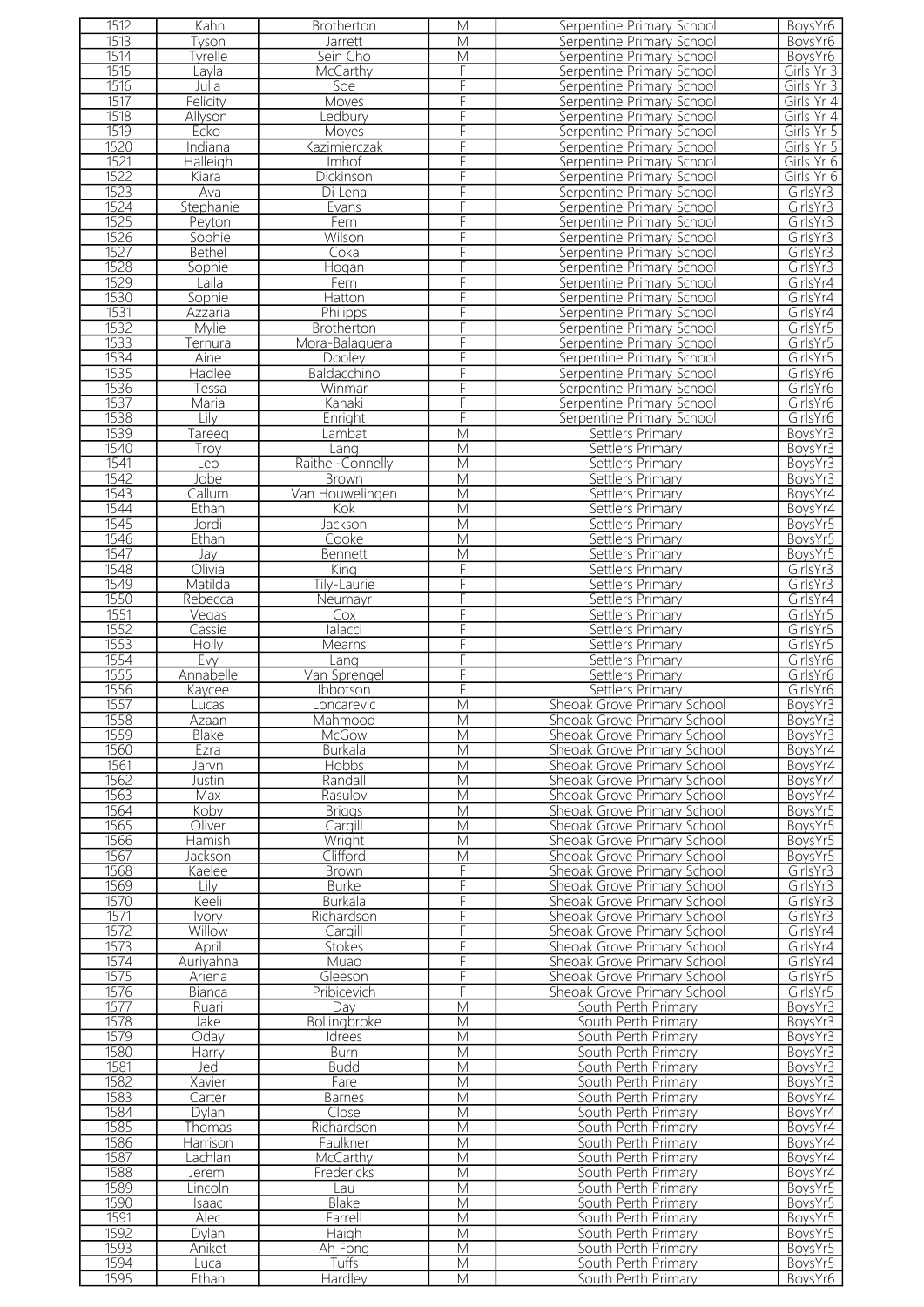| 1596 | Noah            | Austen             | M | South Perth Primary                  | BoysYr6             |
|------|-----------------|--------------------|---|--------------------------------------|---------------------|
| 1597 | Leon            | Gonzalez           | М | South Perth Primary                  | BoysYr6             |
|      |                 |                    |   |                                      |                     |
| 1598 | <b>Nicholas</b> | Marron             | M | South Perth Primary                  | BoysYr6             |
| 1599 | Orsen           | El Sayed           | M | South Perth Primary                  | BoysYr6             |
| 1600 | Max             | Hrico              | M | South Perth Primary                  | BoysYr6             |
| 1601 | Genevieve       | Rivalland          | F | South Perth Primary                  | GirlsYr3            |
| 1602 |                 |                    | F |                                      |                     |
|      | Saorise         | Delaney            |   | South Perth Primary                  | GirlsYr3            |
| 1603 | Simona          | Costine            | F | South Perth Primary                  | GirlsYr3            |
| 1604 | Australia       | Karlsson           | F | South Perth Primary                  | GirlsYr3            |
| 1605 | Vienna          | Torres             | F | South Perth Primary                  | GirlsYr3            |
|      |                 |                    |   |                                      |                     |
| 1606 | Rehanshi        | <b>Bose</b>        | F | South Perth Primary                  | GirlsYr3            |
| 1607 | Fieke           | Potter             | F | South Perth Primary                  | GirlsYr4            |
| 1608 | Isabella        | Lander             | F | South Perth Primary                  | GirlsYr4            |
| 1609 | Luna            | azarevski          | F | South Perth Primary                  | GirlsYr4            |
|      |                 |                    |   |                                      |                     |
| 1610 | Anastasia       | Liona              | F | South Perth Primary                  | GirlsYr4            |
| 1611 | Mina            | Kim                | F | South Perth Primary                  | GirlsYr4            |
| 1612 | Mana            | Kano               | F | South Perth Primary                  | GirlsYr4            |
| 1613 | Anjika          | Karthick           | F | South Perth Primary                  | GirlsYr5            |
| 1614 | Sophia          |                    | F | South Perth Primary                  |                     |
|      |                 | Smith              |   |                                      | GirlsYr5            |
| 1615 | <b>Skye</b>     | Orosi              | F | South Perth Primary                  | GirlsYr5            |
| 1616 | Sophie          | Chapman            | F | South Perth Primary                  | GirlsYr5            |
| 1617 | Madison         | Dearlove           | F | South Perth Primary                  | GirlsYr5            |
| 1618 |                 |                    |   |                                      |                     |
|      | Aisha           | Lam                | F | South Perth Primary                  | GirlsYr5            |
| 1619 | Harper          | Sim                | F | South Perth Primary                  | GirlsYr6            |
| 1620 | Heidi           | _owden             | F | South Perth Primary                  | GirlsYr6            |
| 1621 | Mikavla         | Winchcomb          | F | South Perth Primary                  | GirlsYr6            |
| 1622 |                 | Alexander          | F | South Perth Primary                  |                     |
|      | Lucy            |                    |   |                                      | GirlsYr6            |
| 1623 | Sava            | Udagawa            | F | South Perth Primary                  | GirlsYr6            |
| 1624 | Emma            | McCawley           | F | South Perth Primary                  | GirlsYr6            |
| 1625 | Riley           | Henderson          | M | Spring Hill Primary School           | BoysYr3             |
|      |                 |                    |   |                                      |                     |
| 1626 | Dominic         | Moore              | M | Spring Hill Primary School           | BoysYr3             |
| 1627 | Zachary         | Page               | M | Spring Hill Primary School           | BoysYr3             |
| 1628 | Jonah           | <b>Sims</b>        | M | Spring Hill Primary School           | BoysYr3             |
| 1629 | _orenzo         | Snow               | М | Spring Hill Primary School           | BoysYr3             |
|      |                 |                    |   |                                      |                     |
| 1630 | Jude            | Allcock            | M | Spring Hill Primary School           | BoysYr4             |
| 1631 | Nate            | Melvin             | M | Spring Hill Primary School           | BoysYr4             |
| 1632 | Jayden          | Berry              | M | Spring Hill Primary School           | BoysYr4             |
| 1633 | Ryder           | <b>Bolland</b>     | M | Spring Hill Primary School           | BoysYr4             |
| 1634 | Hamish          | Shand              | M | Spring Hill Primary School           | BoysYr4             |
|      |                 |                    |   |                                      |                     |
| 1635 | Noah            | Graham             | M | Spring Hill Primary School           | BoysYr5             |
| 1636 | Tv              | Greatbanks         | M | Spring Hill Primary School           | BoysYr <sub>5</sub> |
| 1637 | Jack            | Pugh               | M | Spring Hill Primary School           | BoysYr5             |
| 1638 | Max             | Smith              | M | Spring Hill Primary School           | BoysYr5             |
|      |                 |                    |   |                                      |                     |
| 1639 | Koby            | Berry              | M | Spring Hill Primary School           | BoysYr6             |
| 1640 | Benjamin        | Coleman            | M | Spring Hill Primary School           | BoysYr6             |
| 1641 | Teddie          | Curran             | M | Spring Hill Primary School           | BoysYr6             |
| 1642 | Dylan           | Edworthy           | M | Spring Hill Primary School           | BoysYr6             |
|      |                 |                    |   |                                      |                     |
| 1643 | Lilv            | <b>Allcock</b>     | F | Spring Hill Primary School           | GirlsYr3            |
| 1644 | Alira           | Antram             | F | Spring Hill Primary School           | GirlsYr3            |
| 1645 | Dilan           | Martinovich        | F | Spring Hill Primary School           | GirlsYr3            |
| 1646 | Ava             | Sheperson          | F | Spring Hill Primary School           | GirlsYr3            |
| 1647 | Poppy           | Wood               | F | Spring Hill Primary School           | GirlsYr3            |
|      |                 |                    |   |                                      |                     |
| 1648 | Anais           | Clark              | F | Spring Hill Primary School           | GirlsYr4            |
| 1649 | Sienna          | Christensen        | F | Spring Hill Primary School           | GirlsYr4            |
| 1650 | Ava             | Page               | F | Spring Hill Primary School           | GirlsYr4            |
| 1651 | Zoe             | Thompson           | F | Spring Hill Primary School           | GirlsYr4            |
|      |                 |                    | F |                                      |                     |
| 1652 | Aria            | Veaney             |   | Spring Hill Primary School           | GirlsYr4            |
| 1653 | Amber           | Foster             | F | Spring Hill Primary School           | GirlsYr5            |
| 1654 | Evie            | Spratt             | F | Spring Hill Primary School           | GirlsYr5            |
| 1655 | Eryn            | <b>Fapscott</b>    | F | Spring Hill Primary School           | GirlsYr5            |
| 1656 | Alisha          | Moore              | F | Spring Hill Primary School           | GirlsYr5            |
|      |                 |                    |   |                                      |                     |
| 1657 | Zenniah         | Albonetti          | F | Spring Hill Primary School           | GirlsYr6            |
| 1658 | <b>Ella</b>     | Sutton-Smith       | F | Spring Hill Primary School           | GirlsYr6            |
| 1659 | Charlie         | <b>Ellis</b>       | M | St Damiens Catholic Primary School   | BoysYr4             |
| 1660 | Alex            | Merks              | M | St Damiens Catholic Primary School   | BoysYr4             |
|      |                 |                    |   |                                      |                     |
| 1661 | Daniel          | Field              | M | St Damiens Catholic Primary School   | BoysYr5             |
| 1662 | Connor          | Carey              | M | St Damiens Catholic Primary School   | BoysYr6             |
| 1663 | Alice           | Mather             | F | St Damiens Catholic Primary School   | GirlsYr4            |
| 1664 | Isla            | Wroth              | F | St Damiens Catholic Primary School   | GirlsYr5            |
| 1665 | Indiana         | Chalwell           | F | St Damiens Catholic Primary School   | GirlsYr5            |
|      |                 |                    |   |                                      |                     |
| 1666 | Lucinda         | Parke              | F | St Damiens Catholic Primary School   | GirlsYr6            |
| 1667 | Olivia          | Carmichael         | F | St Hilda's Anglican School for Girls | GirlsYr3            |
| 1668 | Lucy            | Phillips           | F | St Hilda's Anglican School for Girls | GirlsYr3            |
| 1669 | Audrey          | Bull               | F | St Hilda's Anglican School for Girls | GirlsYr3            |
| 1670 | Estella         | Herron             | F |                                      | GirlsYr3            |
|      |                 |                    |   | St Hilda's Anglican School for Girls |                     |
| 1671 | Audrey          | Di Latte           | F | St Hilda's Anglican School for Girls | GirlsYr3            |
| 1672 | Annie           | Thomas             | F | St Hilda's Anglican School for Girls | GirlsYr3            |
| 1673 | Ella            | <b>Elliot</b>      | F | St Hilda's Anglican School for Girls | GirlsYr3            |
| 1674 | Emmy            | Unmack             | F | St Hilda's Anglican School for Girls | GirlsYr3            |
|      |                 |                    |   |                                      |                     |
| 1675 | Vera            | <b>Byfield</b>     | F | St Hilda's Anglican School for Girls | GirlsYr3            |
| 1676 | Stella          | Lillingston-Tolich | F | St Hilda's Anglican School for Girls | GirlsYr3            |
| 1677 | Violet          | Milevski           | F | St Hilda's Anglican School for Girls | GirlsYr3            |
| 1678 | Mary            | Caccetta           | F | St Hilda's Anglican School for Girls | GirlsYr3            |
| 1679 | <b>Issy</b>     | Poland             | F | St Hilda's Anglican School for Girls | GirlsYr3            |
|      |                 |                    |   |                                      |                     |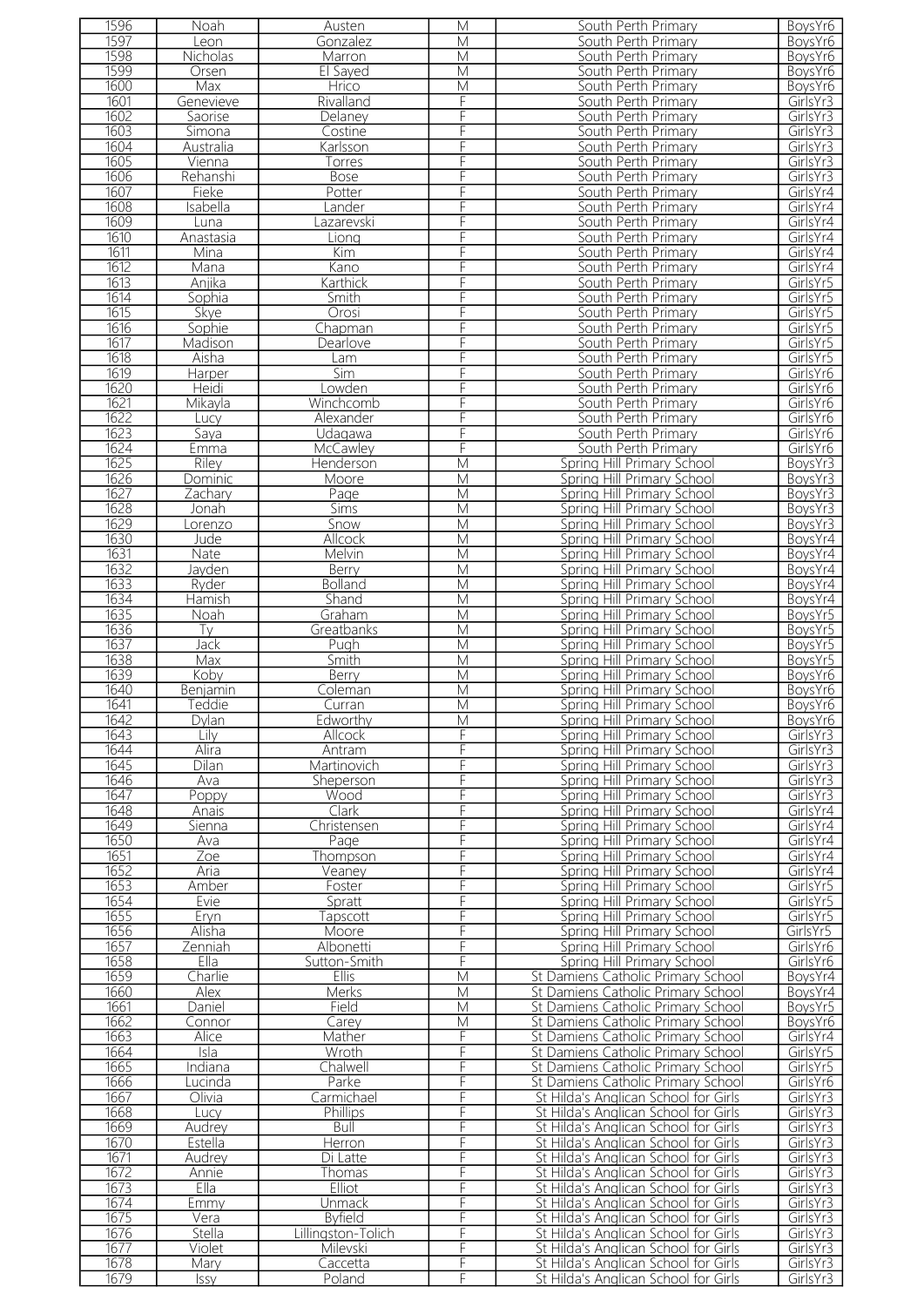| 1680         | Ananda         | Drayton         | F  | St Hilda's Anglican School for Girls | GirlsYr3             |
|--------------|----------------|-----------------|----|--------------------------------------|----------------------|
| 1681         | Sierra         | Galati          | F  | St Hilda's Anglican School for Girls | GirlsYr3             |
| 1682         | Talia          | Keihani         | F  | St Hilda's Anglican School for Girls | GirlsYr3             |
| 1683         | Stella         | Lai             | F  | St Hilda's Anglican School for Girls | GirlsYr3             |
| 1684         | Emma           | Roost           | F  | St Hilda's Anglican School for Girls | GirlsYr3             |
| 1685         | Lilv           |                 |    | St Hilda's Anglican School for Girls | GirlsYr3             |
|              |                | <b>Brown</b>    |    |                                      |                      |
| 1686         | <b>Indiana</b> | Couzens         |    | St Hilda's Anglican School for Girls | GirlsYr3             |
| 1687         | Nyila          | <b>Ballal</b>   | F  | St Hilda's Anglican School for Girls | GirlsYr4             |
| 1688         | Alissia        | Acharya         | F  | St Hilda's Anglican School for Girls | GirlsYr4             |
| 1689         | Clementine     | Goder           | F  | St Hilda's Anglican School for Girls | GirlsYr4             |
| 1690         | Lexi           | Caldwell        | F  | St Hilda's Anglican School for Girls | GirlsYr4             |
| 1691         |                | Vijayasekaran   | F  | St Hilda's Anglican School for Girls | GirlsYr4             |
|              | Sahana         |                 |    |                                      |                      |
| 1692         | Astrid         | Sadleir         | F  | St Hilda's Anglican School for Girls | GirlsYr4             |
| 1693         | Gabby          | Wu              | F  | St Hilda's Anglican School for Girls | GirlsYr4             |
| 1694         | Eliza          | Hawkins         | F  | St Hilda's Anglican School for Girls | GirlsYr4             |
| 1695         | Allegra        | Pozzi           | F  | St Hilda's Anglican School for Girls | GirlsYr4             |
| 1696         | Annaliese      | Salter          | F  | St Hilda's Anglican School for Girls | GirlsYr4             |
| 1697         | Violet         | Gibb            | F  | St Hilda's Anglican School for Girls | GirlsYr4             |
|              |                |                 |    |                                      |                      |
| 1698         | Matilda        | Newall          | F  | St Hilda's Anglican School for Girls | GirlsYr4             |
| 1699         | Elise          | Moonen          | F  | St Hilda's Anglican School for Girls | GirlsYr4             |
| 1700         | Sophia         | Russo           | F  | St Hilda's Anglican School for Girls | GirlsYr4             |
| 1701         | Mayley         | enyszyn         | F  | St Hilda's Anglican School for Girls | GirlsYr4             |
| 1702         | Hannah         | Khong           | F  | St Hilda's Anglican School for Girls | GirlsYr4             |
| 1703         | Lydia          | Ying            | F  | St Hilda's Anglican School for Girls | GirlsYr4             |
|              |                |                 |    |                                      |                      |
| 1704         | Scarlett       | Blake-Graham    | F  | St Hilda's Anglican School for Girls | GirlsYr4             |
| 1705         | Charlotte      | <b>Black</b>    | F  | St Hilda's Anglican School for Girls | GirlsYr4             |
| 1706         | Agnes          | Lai             | F  | St Hilda's Anglican School for Girls | GirlsYr4             |
| 1707         | Evie           | Colgan          | F  | St Hilda's Anglican School for Girls | GirlsYr5             |
| 1708         | Alannah        | Hamilton        | F  | St Hilda's Anglican School for Girls | GirlsYr5             |
| 1709         | Amiya          | Acharya         | F  | St Hilda's Anglican School for Girls | GirlsYr5             |
|              |                |                 |    |                                      |                      |
| 1710         | Georgie        | Curnow          | F  | St Hilda's Anglican School for Girls | GirlsYr5             |
| 1711         | Matilda        | Elliott         | F  | St Hilda's Anglican School for Girls | GirlsYr5             |
| 1712         | Imogen         | Whyte           | F  | St Hilda's Anglican School for Girls | GirlsYr5             |
| 1713         | Chenxi         | Wang            | F  | St Hilda's Anglican School for Girls | GirlsYr5             |
| 1714         | Jemima         | McGuigan        |    | St Hilda's Anglican School for Girls | GirlsYr5             |
| 1715         | Emily          | Rankine-Wilson  |    | St Hilda's Anglican School for Girls | GirlsYr5             |
|              |                |                 |    |                                      |                      |
| 1716         | Chloe          | <b>Harris</b>   | F  | St Hilda's Anglican School for Girls | GirlsYr5             |
| 1717         | Alexia         | Spartalis       |    | St Hilda's Anglican School for Girls | GirlsYr5             |
| 1718         | Kayla          | Lim             | F  | St Hilda's Anglican School for Girls | GirlsYr5             |
| 1719         | <u>Nafeesa</u> | <b>Ballal</b>   | F  | St Hilda's Anglican School for Girls | GirlsYr5             |
| 1720         | Rosie          | Merrick         | F  | St Hilda's Anglican School for Girls | GirlsYr5             |
| 1721         | Ava            | Zempilas        | F  | St Hilda's Anglican School for Girls | GirlsYr5             |
| 1722         | Jessie         | Somoff          | F  | St Hilda's Anglican School for Girls | GirlsYr5             |
|              |                |                 |    |                                      |                      |
| 1723         | Sophie         | Crage           | F  | St Hilda's Anglican School for Girls | GirlsYr5             |
| 1724         | Ava            | McLeod          | F  | St Hilda's Anglican School for Girls | GirlsYr5             |
| 1725         | Sabine         | Church          |    | St Hilda's Anglican School for Girls | GirlsYr5             |
| 1726         | Angela         | Shen            | F. | St Hilda's Anglican School for Girls | GirlsYr5             |
| 1727         | Sari           | <b>Brockman</b> | F  | St Hilda's Anglican School for Girls | GirlsYr5             |
| 1728         | Mille          | Honnens         | F  | St Hilda's Anglican School for Girls | GirlsYr6             |
|              |                |                 |    |                                      |                      |
| 1729         | Kavindri       | Abeysuriya      | F  | St Hilda's Anglican School for Girls | GirlsYr6             |
| 1730         | Phoebe         | Curnow          | F  | St Hilda's Anglican School for Girls | GirlsYr6             |
| 1731         | essa           | <b>Hewitt</b>   | F  | St Hilda's Anglican School for Girls | GirlsYr6             |
| 1732         | Devyn          | Edmiston        | F  | St Hilda's Anglican School for Girls | GirlsYr6             |
| 1733         | Evie           | Macgregor       | F  | St Hilda's Anglican School for Girls | GirlsYr6             |
| 1734         |                | Cinanni         | F  | St Hilda's Anglican School for Girls | GirlsYr6             |
| 1735         | Genevieve      |                 | F  | St Hilda's Anglican School for Girls | GirlsYr6             |
|              | Tallis         | Lloyd           |    |                                      |                      |
| 1736         | Elizabeth      | Townsley        | F  | St Hilda's Anglican School for Girls | GirlsYr6             |
| 1737         | Holly          | Harris          | F  | St Hilda's Anglican School for Girls | GirlsYr6             |
| 1738         | Kaitlyn        | Sega            | F  | St Hilda's Anglican School for Girls | GirlsYr6             |
| 1739         | Mimi           | Knuckev         | F  | St Hilda's Anglican School for Girls | GirlsYr6             |
| 1740         | <b>Ohara</b>   | <b>Barton</b>   | F  | St Hilda's Anglican School for Girls | GirlsYr6             |
| 1741         | Tabitha        | Havas           | F  | St Hilda's Anglican School for Girls | GirlsYr6             |
|              |                |                 |    |                                      |                      |
| 1742         | Scarlett       | Ebert           | F  | St Hilda's Anglican School for Girls | GirlsYr6             |
| 1743         | Chloe          | Hatharasingha   | F  | St Hilda's Anglican School for Girls | GirlsYr6             |
| 1744         | Ella           | Vines           | F  | St Hilda's Anglican School for Girls | GirlsYr6             |
| 1745         | Siena          | Robertson       | F  | St Hilda's Anglican School for Girls | GirlsYr6             |
| 1746         | Lyla           | Moonen          | F  | St Hilda's Anglican School for Girls | GirlsYr6             |
| 1747         | Alex           | Kuiper          | M  | St James' Anglican School            | BoysYr4              |
| 1748         | Ryder          | Dawson          | M  | St James' Anglican School            | BoysYr4              |
|              |                |                 |    |                                      |                      |
| 1749         | Freddie        | Smith           | M  | St James' Anglican School            | BoysYr5              |
| 1750         | Deagan         | <b>Hopkins</b>  | M  | St James' Anglican School            | BoysYr6              |
| 1751         | Evelyn         | Bastow          | F  | St James' Anglican School            | GirlsYr3             |
| 1752         | Imogen         | Gilhome         | F  | St James' Anglican School            | GirlsYr3             |
| 1753         | Heyden         | MacDonald       | F  | St James' Anglican School            | GirlsYr4             |
| 1754         | Harmony        | Pollard         | F  | St James' Anglican School            | GirlsYr5             |
|              |                |                 | F  |                                      |                      |
| 1755         | Grace          | Tomazin         |    | St James' Anglican School            | GirlsYr6             |
| 1756         | Tommy          | Castledine      | M  | St John's Primary School             | Boys Yr <sub>3</sub> |
| 1757         | Damon          | Rio Torto       | M  | St John's Primary School             | Boys Yr <sub>3</sub> |
| 1758         | Archie         | Edwards         | M  | St John's Primary School             | Boys Yr3             |
| 1759         | Oscur          | Templeton       | M  | St John's Primary School             | Boys Yr4             |
| 1760         | Ciaran         | Harney          | M  | St John's Primary School             | Boys Yr4             |
|              |                |                 |    | St John's Primary School             |                      |
| 1761         | Jett           | <b>Masiello</b> | M  |                                      | Boys Yr5             |
| 1762<br>1763 | Ella           | Masiello        | F  | St John's Primary School             | Girls Yr3            |
|              | Eva            | Mavromatis      | F  | St John's Primary School             | Girls Yr3            |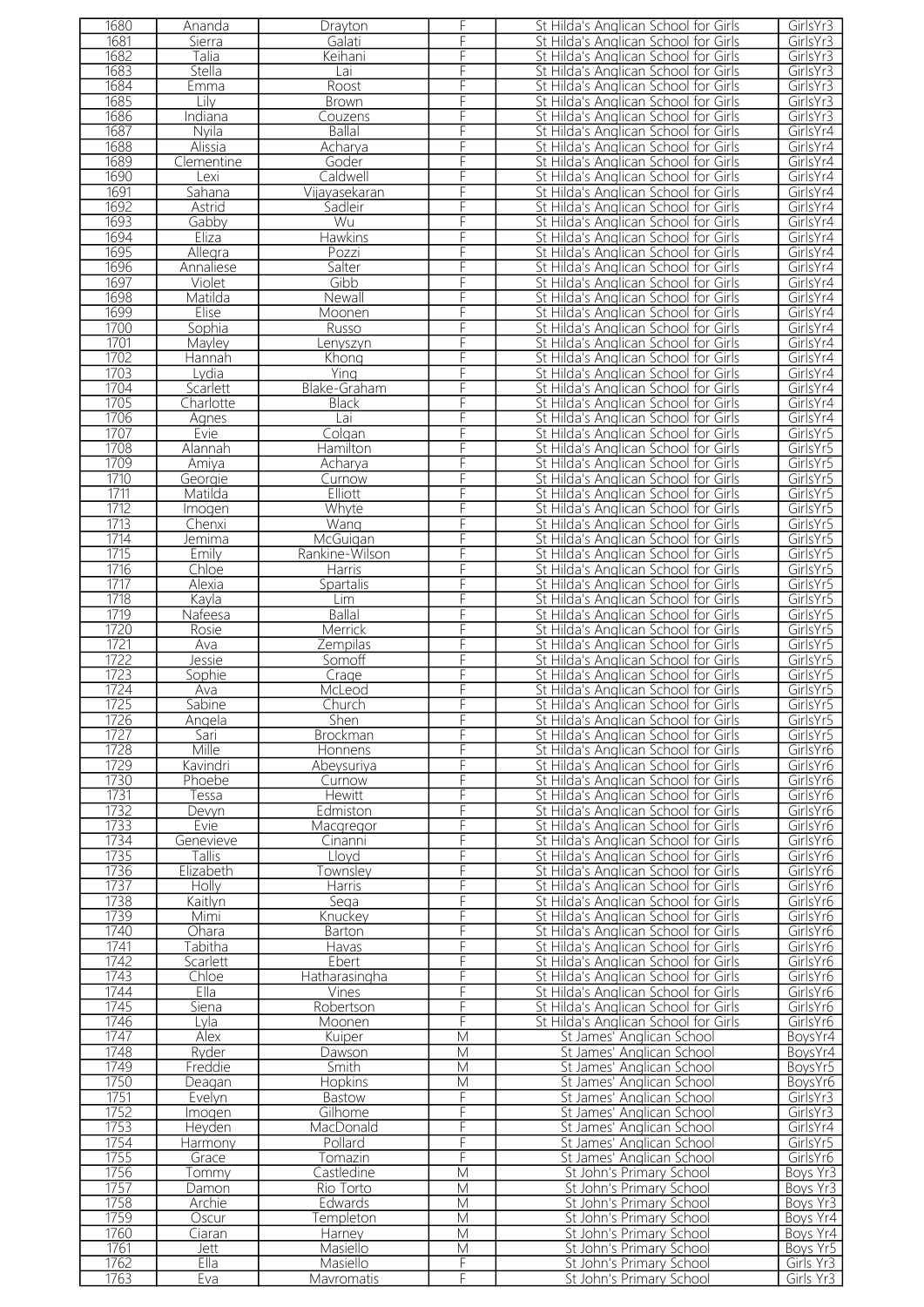| 1764         | Jessica         | Hutchinson          | F      | St John's Primary School                                                   | Girls Yr5          |
|--------------|-----------------|---------------------|--------|----------------------------------------------------------------------------|--------------------|
| 1765         | <b>Bronte</b>   | Edwards             | F      | St John's Primary School                                                   | Girls Yr5          |
| 1766         | Ella            | Harney              | F      | St John's Primary School                                                   | Girls Yr6          |
| 1767         | Claudia         | Willcock            | F      | St John's Primary School                                                   | Girls Yr6          |
| 1768         | Krhaige         | Ninyette            | M      | St Joseph's Catholic Primary School                                        | BoysYr4            |
| 1769         | James           | Iseppi              | M      | St Joseph's Catholic Primary School                                        | BoysYr5            |
| 1770         | Mitchell        | Hey                 | M      | St Joseph's Catholic Primary School                                        | BoysYr5            |
| 1771         | Mason           | Rhodes-McMillan     | M      | St Joseph's Catholic Primary School                                        | BoysYr5            |
| 1772         |                 |                     |        |                                                                            |                    |
|              | Xavier          | Vojkovic            | M      | St Joseph's Catholic Primary School                                        | BoysYr5            |
| 1773         | Oliver          | <b>Brown</b>        | M      | St Joseph's Catholic Primary School                                        | BoysYr6            |
| 1774         | Chace           | McShane             | M      | St Joseph's Catholic Primary School                                        | BoysYr6            |
| 1775         | Ultan           | Venn                | M      | St Joseph's Catholic Primary School                                        | BoysYr6            |
| 1776         | Betty           | Oliver              | F      | St Joseph's Catholic Primary School                                        | GirlsYr4           |
| 1777         | Peyton          | Sakadakis           | F      | St Joseph's Catholic Primary School                                        | GirlsYr4           |
| 1778         | Addison         | Trainor             | F      | St Joseph's Catholic Primary School                                        | GirlsYr5           |
| 1779         | Lila            | Scally              | F      | St Joseph's Catholic Primary School                                        | GirlsYr5           |
| 1780         | Olivia          | Paki                | F      | St Joseph's Catholic Primary School                                        | GirlsYr6           |
| 1781         | Ava             | Hughes              | F      | St Joseph's Catholic Primary School                                        | GirlsYr6           |
| 1782         | Kalyna          |                     | F      |                                                                            | GirlsYr6           |
|              |                 | Tippet              |        | St Joseph's Catholic Primary School                                        |                    |
| 1783         | Samuel          | Gunner              | M      | St Luke's Catholic Primary School                                          | BoysYr3            |
| 1784         | <b>James</b>    | Mratovich           | M      | St Luke's Catholic Primary School                                          | BoysYr3            |
| 1785         | Jake            | Uezzell             | M      | St Luke's Catholic Primary School                                          | BoysYr3            |
| 1786         | <b>Bryce</b>    | Proud               | M      | St Luke's Catholic Primary School                                          | BoysYr3            |
| 1787         | Chris           | Manzone             | M      | St Luke's Catholic Primary School                                          | BoysYr3            |
| 1788         | Angus           | Pearsall            | M      | St Luke's Catholic Primary School                                          | BoysYr3            |
| 1789         | Alex            | Dale                | M      | St Luke's Catholic Primary School                                          | BoysYr4            |
| 1790         | <b>Nathan</b>   | Wilkie              | M      | St Luke's Catholic Primary School                                          | BoysYr4            |
| 1791         | Jake            | <b>Briggs</b>       | M      | St Luke's Catholic Primary School                                          | BoysYr4            |
| 1792         |                 | <b>Herbert</b>      |        |                                                                            |                    |
|              | Jett            |                     | М      | St Luke's Catholic Primary School                                          | BoysYr4            |
| 1793         | Noah            | Chau                | M      | St Luke's Catholic Primary School                                          | BoysYr4            |
| 1794         | Leo             | Drodz               | M      | St Luke's Catholic Primary School                                          | BoysYr4            |
| 1795         | harrison        | Richardson          | M      | St Luke's Catholic Primary School                                          | BoysYr4            |
| 1796         | Ryder           | Carlino             | M      | St Luke's Catholic Primary School                                          | BoysYr5            |
| 1797         | Jack            | Spencer             | M      | St Luke's Catholic Primary School                                          | BoysYr5            |
| 1798         | Tom             | Harris              | M      | St Luke's Catholic Primary School                                          | BoysYr5            |
| 1799         | evi             | Francis             | M      | St Luke's Catholic Primary School                                          | BoysYr5            |
| 1800         | Orley           | Green               | M      | St Luke's Catholic Primary School                                          | BoysYr5            |
| 1801         | Toby            | Kimber              | M      | St Luke's Catholic Primary School                                          | BoysYr5            |
| 1802         |                 |                     |        | St Luke's Catholic Primary School                                          |                    |
|              | Harrison        | Hall                | M      |                                                                            | BoysYr5            |
| 1803         | Daniel          | <b>Bird</b>         | M      | St Luke's Catholic Primary School                                          | BoysYr6            |
| 1804         | Havden          | Francis             | M      | St Luke's Catholic Primary School                                          | BoysYr6            |
| 1805         | Liam            | Joyce               | M      | St Luke's Catholic Primary School                                          | BoysYr6            |
| 1806         | Sebastian       | Melo                | M      | St Luke's Catholic Primary School                                          | BoysYr6            |
|              |                 |                     |        |                                                                            |                    |
| 1807         | Nicolas         | Acosta              | M      | St Luke's Catholic Primary School                                          | BoysYr6            |
| 1838         | Joshua          | Proud               | M      | St Luke's Catholic Primary School                                          | BoysYr6            |
|              |                 | Uuismaki            | F      |                                                                            |                    |
| 1839         | Mia             |                     |        | St Luke's Catholic Primary School                                          | GirlsYr3           |
| 1840         | Olivia          | Spitriri            |        | St Luke's Catholic Primary School                                          | GirlsYr3           |
| 1841         | Holly           | Spencer             | F      | St Luke's Catholic Primary School                                          | GirlsYr3           |
| 1842         | Madison         | Ivanov              | F      | St Luke's Catholic Primary School                                          | GirlsYr3           |
| 1843         | Svdnev          | Boyer               | F      | St Luke's Catholic Primary School                                          | GirlsYr3           |
| 1844         | Stella          | Martino             | F      | St Luke's Catholic Primary School                                          | GirlsYr3           |
| 1845         | Olivia          | Morgan              | F      | St Luke's Catholic Primary School                                          | GirlsYr4           |
| 1846         | Isla            | Cartner             | F      | St Luke's Catholic Primary School                                          | GirlsYr4           |
| 1847         | Alyssa          | Spiteri             | F      | St Luke's Catholic Primary School                                          | GirlsYr4           |
| 1848         | Katie           | Firth               | F      | St Luke's Catholic Primary School                                          | GirlsYr4           |
| 1849         | <u>Amelia</u>   | <b>Coutts</b>       | F      | St Luke's Catholic Primary School                                          | GirlsYr4           |
| 1850         | Giselle         | Vivarelli           | F      | St Luke's Catholic Primary School                                          | GirlsYr4           |
|              | Asha            | Merton              | F      |                                                                            | GirlsYr4           |
| 1851         |                 |                     | F      | St Luke's Catholic Primary School                                          | GirlsYr5           |
| 1852         | Aoife           | Dunne               |        | St Luke's Catholic Primary School                                          |                    |
| 1853         | Addison         | Bidwell             | F      | St Luke's Catholic Primary School                                          | GirlsYr5           |
| 1854         | Florence        | Roach               | F      | St Luke's Catholic Primary School                                          | GirlsYr5           |
| 1855         | Lara            | oqan                | F      | St Luke's Catholic Primary School                                          | GirlsYr5           |
| 1856         | Grace           | Melo                | F      | St Luke's Catholic Primary School                                          | GirlsYr5           |
| 1857         | Isla            | Tribble             | F      | St Luke's Catholic Primary School                                          | GirlsYr5           |
| 1858         | Isabelle        | Drodz               | F      | St Luke's Catholic Primary School                                          | GirlsYr6           |
| 1859         | Josie           | <b>Firth</b>        | F      | St Luke's Catholic Primary School                                          | GirlsYr6           |
| 1860         | Nadjia          | Stojkovski          | F      | St Luke's Catholic Primary School                                          | GirlsYr6           |
| 1861         | <b>Mercedes</b> | Pearce              | F      | St Luke's Catholic Primary School                                          | GirlsYr6           |
|              |                 |                     |        |                                                                            | GirlsYr6           |
| 1862         | Paige           | <b>Bartlett</b>     | F      | St Luke's Catholic Primary School                                          |                    |
| 1863         | EIIa            | Merton              | F      | St Luke's Catholic Primary School                                          | GirlsYr6           |
| 1864         | Lucas           | Baron               | M      | St Mark's Anglican Community School                                        | BoysYr4            |
| 1865         | Robert          | Whittingham         | M      | St Mark's Anglican Community School                                        | BoysYr4            |
| 1866         | Zac             | Willsher            | M      | St Mark's Anglican Community School                                        | BoysYr4            |
| 1867         | Michael         | Job                 | M      | St Mark's Anglican Community School                                        | BoysYr4            |
| 1868         | Austin          | Courtney            | М      | St Mark's Anglican Community School                                        | BoysYr4            |
| 1869         | Charlie         | Killoh              | M      | St Mark's Anglican Community School                                        | BoysYr5            |
| 1870         | Daniel          | File                | M      | St Mark's Anglican Community School                                        | BoysYr5            |
| 1871         | Isaac           | Rome                | M      | St Mark's Anglican Community School                                        | BoysYr5            |
| 1872         |                 | Grocock             | М      | St Mark's Anglican Community School                                        | BoysYr5            |
|              | <b>Harry</b>    | Nelson              |        |                                                                            |                    |
| 1873         | Liam            |                     | M      | St Mark's Anglican Community School                                        | BoysYr5            |
| 1874         | Isaac           | Kay                 | M      | St Mark's Anglican Community School                                        | BoysYr6            |
| 1875         | Kane            | <b>Byers</b>        | M      | St Mark's Anglican Community School                                        | BoysYr6            |
| 1876<br>1877 | Marcel<br>Jesse | Spallone<br>Minetto | M<br>M | St Mark's Anglican Community School<br>St Mark's Anglican Community School | BoysYr6<br>BoysYr6 |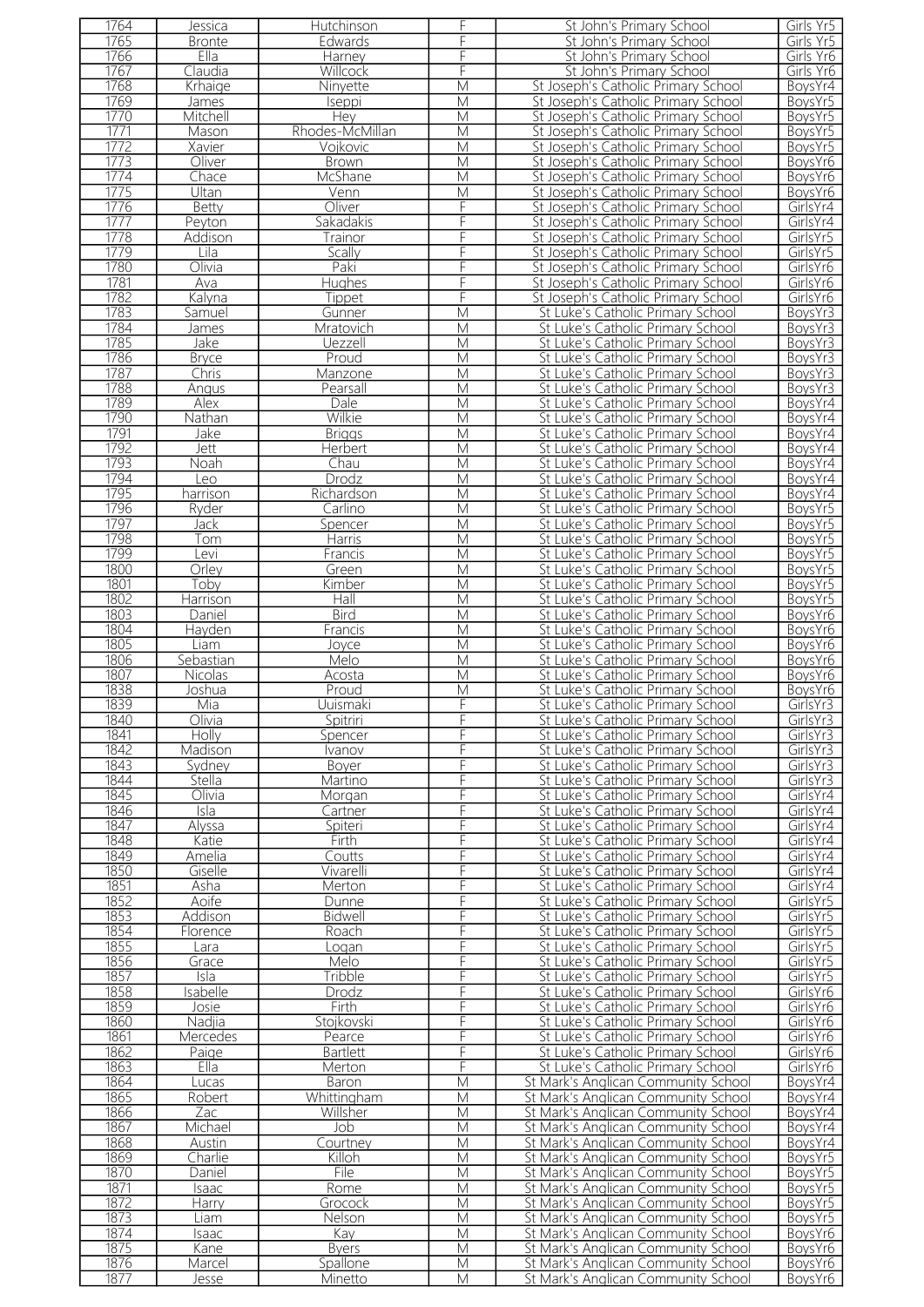| 1878 | Chase        | Allbon         | M                       | St Mark's Anglican Community School | BoysYr6  |
|------|--------------|----------------|-------------------------|-------------------------------------|----------|
| 1879 | Emmalyn      | Lovell         | F                       | St Mark's Anglican Community School | GirlsYr4 |
|      |              |                |                         |                                     |          |
| 1880 | Grace        | <b>Bennie</b>  | F                       | St Mark's Anglican Community School | GirlsYr4 |
| 1881 | Grace        | Maucher        | F                       | St Mark's Anglican Community School | GirlsYr4 |
| 1882 | Kiara        | Upstone        | F                       | St Mark's Anglican Community School | GirlsYr4 |
|      |              |                |                         |                                     |          |
| 1883 | Alela        | Langley        | F                       | St Mark's Anglican Community School | GirlsYr4 |
| 1884 | Jasmin       | Farrant        | F                       | St Mark's Anglican Community School | GirlsYr5 |
| 1885 | Lua          | Wilson         | F                       | St Mark's Anglican Community School | GirlsYr5 |
|      |              |                |                         |                                     |          |
| 1886 | Sophie       | Lind           | F                       | St Mark's Anglican Community School | GirlsYr5 |
| 1887 | Phoebe       | Bierma         | F                       | St Mark's Anglican Community School | GirlsYr5 |
| 1888 | Scarlett     | Callaghan      | F                       | St Mark's Anglican Community School | GirlsYr5 |
|      |              |                |                         |                                     |          |
| 1889 | Mackenzie    | Hedges         | F                       | St Mark's Anglican Community School | GirlsYr6 |
| 1890 | Gracie       | Donne          | F                       | St Mark's Anglican Community School | GirlsYr6 |
| 1891 |              |                | F                       |                                     |          |
|      | Ashlyn       | Stanford       |                         | St Mark's Anglican Community School | GirlsYr6 |
| 1892 | Aysha        | Corley         | F                       | St Mark's Anglican Community School | GirlsYr6 |
| 1893 | <b>Belle</b> | Cox            | F                       | St Mark's Anglican Community School | GirlsYr6 |
|      |              |                |                         |                                     |          |
| 1894 | Sunny        | Needs          | $\overline{\mathsf{M}}$ | St Peter's Primary School           | BoysYr3  |
| 1895 | Mason        | Aleksoski      | M                       | St Peter's Primary School           | BoysYr3  |
| 1896 | Cohen        | James          | M                       | St Peter's Primary School           | BoysYr3  |
|      |              |                |                         |                                     |          |
| 1897 | Leo          | Arcus          | M                       | St Peter's Primary School           | BoysYr3  |
| 1898 | Drew         | Warner         | M                       | St Peter's Primary School           | BoysYr3  |
| 1899 | Zac          | Glover         | M                       | St Peter's Primary School           | BoysYr3  |
|      |              |                |                         |                                     |          |
| 1900 | Darcy        | Radford        | M                       | St Peter's Primary School           | BoysYr4  |
| 1901 | Mitchell     | <b>Akhurst</b> | M                       | St Peter's Primary School           | BoysYr4  |
| 1902 | Fletcher     | Webb           | M                       | St Peter's Primary School           | BoysYr4  |
|      |              |                |                         |                                     |          |
| 1903 | Mack         | Fiumano        | M                       | St Peter's Primary School           | BoysYr4  |
| 1904 | <b>James</b> | Davis          | $\overline{\mathsf{M}}$ | St Peter's Primary School           | BoysYr4  |
| 1905 | Samuel       | Rybarczyk      | M                       | St Peter's Primary School           | BoysYr4  |
|      |              |                |                         |                                     |          |
| 1906 | achlan       | Skinner        | $\overline{\mathsf{M}}$ | St Peter's Primary School           | BoysYr5  |
| 1907 | Dion         | Aleksoski      | M                       | St Peter's Primary School           | BoysYr5  |
| 1908 | Henry        | Weir-Smith     | M                       | St Peter's Primary School           | BoysYr5  |
|      |              |                |                         |                                     |          |
| 1909 | Ethan        | Jasper         | M                       | St Peter's Primary School           | BoysYr5  |
| 1910 | Finn         | Jackson        | M                       | St Peter's Primary School           | BoysYr5  |
| 1911 |              |                |                         |                                     |          |
|      | Jasper       | Farley         | M                       | St Peter's Primary School           | BoysYr5  |
| 1912 | Nathan       | Costarella     | $\overline{M}$          | St Peter's Primary School           | BoysYr6  |
| 1913 | Hunter       | McCombie       | M                       | St Peter's Primary School           | BoysYr6  |
|      |              |                |                         |                                     |          |
| 1914 | Blake        | Robinson       | M                       | St Peter's Primary School           | BoysYr6  |
| 1915 | Lawson       | Webb           | $\overline{\mathsf{M}}$ | St Peter's Primary School           | BoysYr6  |
| 1916 | Joshua       | Olszewski      | M                       | St Peter's Primary School           | BoysYr6  |
|      |              |                |                         |                                     |          |
| 1917 | Ethan        | Carter         | M                       | St Peter's Primary School           | BoysYr6  |
| 1918 | Isabella     | Dalton         | F                       | St Peter's Primary School           | GirlsYr3 |
| 1919 | Kasia        | Hooper         | F                       | St Peter's Primary School           | GirlsYr3 |
|      |              |                |                         |                                     |          |
| 1920 | Amanda       | Penaloza       | F                       | St Peter's Primary School           | GirlsYr3 |
| 1921 | Sienna       | Colli          | F                       | St Peter's Primary School           | GirlsYr3 |
| 1922 | Mia          | Camilleri      | F                       | St Peter's Primary School           | GirlsYr3 |
|      |              |                |                         |                                     |          |
| 1923 | Lucy         | <b>Ellis</b>   | F                       | St Peter's Primary School           | GirlsYr3 |
| 1924 | Matilda      | Miller         | F                       | St Peter's Primary School           | GirlsYr4 |
| 1925 | Selena       | Costarella     | F                       | St Peter's Primary School           | GirlsYr4 |
|      |              |                |                         |                                     |          |
| 1926 | Victoria     | <b>McGrath</b> | F                       | St Peter's Primary School           | GirlsYr4 |
| 1927 | Zahlie       | Bennett        | F                       | St Peter's Primary School           | GirlsYr4 |
| 1928 | Anika        | Epton          | F                       | St Peter's Primary School           | GirlsYr4 |
|      |              |                |                         |                                     |          |
| 1929 | Isabella     | Tolley         | F                       | St Peter's Primary School           | GirlsYr4 |
| 1930 | Isabella     | Darcey         | F                       | St Peter's Primary School           | GirlsYr5 |
| 1931 | Lilv -       | Sunderland     | F                       |                                     |          |
|      |              |                |                         | St Peter's Primary School           | GirlsYr5 |
| 1932 | Zoe          | Elliott        | F                       | St Peter's Primary School           | GirlsYr5 |
| 1933 | Giuliette    | Vecchio        | F                       | St Peter's Primary School           | GirlsYr5 |
|      |              |                | F                       | St Peter's Primary School           | GirlsYr5 |
| 1934 | Fleur        | Andrews        |                         |                                     |          |
| 1935 | Ava          | Daniel         | F                       | St Peter's Primary School           | GirlsYr5 |
| 1936 | Zoe          | Radford        | F                       | St Peter's Primary School           | GirlsYr6 |
| 1937 | Grace        | Davis          | F                       | St Peter's Primary School           | GirlsYr6 |
|      |              |                |                         |                                     |          |
| 1938 | Charli       | Needs          | F                       | St Peter's Primary School           | GirlsYr6 |
| 1939 | Olivia       | Favas          | F                       | St Peter's Primary School           | GirlsYr6 |
| 1940 | Isabella     | Italiano       | F                       | St Peter's Primary School           | GirlsYr6 |
|      |              |                |                         |                                     |          |
| 1941 | Chloe        | Greener        | F                       | St Peter's Primary School           | GirlsYr6 |
| 1942 | Callum       | Hoggart        | M                       | St Stephen's School Carramar        | BoysYr3  |
| 1943 | Konrad       | <b>Bartels</b> | M                       | St Stephen's School Carramar        | BoysYr3  |
|      |              |                |                         |                                     |          |
| 1944 | Ryan         | van Reenen     | M                       | St Stephen's School Carramar        | BoysYr3  |
| 1945 | Levi         | Harris         | M                       | St Stephen's School Carramar        | BoysYr3  |
|      |              |                | M                       |                                     |          |
| 1946 | Shay         | Shah           |                         | St Stephen's School Carramar        | BoysYr3  |
| 1947 | Evan         | Hutchison      | M                       | St Stephen's School Carramar        | BoysYr4  |
| 1948 | Zac          | Timms          | M                       | St Stephen's School Carramar        | BoysYr4  |
| 1949 | Tobias       |                | M                       | St Stephen's School Carramar        | BoysYr4  |
|      |              | Morson         |                         |                                     |          |
| 1950 | Tyler        | Allen          | M                       | St Stephen's School Carramar        | BoysYr4  |
| 1951 | Rodmehr      | Jangani        | M                       | St Stephen's School Carramar        | BoysYr4  |
| 1952 |              |                |                         |                                     |          |
|      | Logan        | Mennie         | М                       | St Stephen's School Carramar        | BoysYr5  |
| 1953 | Lucas        | Unitt          | M                       | St Stephen's School Carramar        | BoysYr5  |
| 1954 | Kayne        | Horan          | M                       | St Stephen's School Carramar        | BoysYr5  |
|      |              |                |                         |                                     |          |
| 1955 | Kane         | Marshall       | M                       | St Stephen's School Carramar        | BoysYr5  |
| 1956 | Chase        | Allen          | M                       | St Stephen's School Carramar        | BoysYr5  |
| 1957 | Ezekiel      | Jones          | M                       | St Stephen's School Carramar        | BoysYr5  |
|      |              |                |                         |                                     |          |
| 1958 | Connor       | Hoggart        | M                       | St Stephen's School Carramar        | BoysYr6  |
| 1959 | Nate         | Richardson     | M                       | St Stephen's School Carramar        | BoysYr6  |
| 1960 | Asher        |                | M                       | St Stephen's School Carramar        | BoysYr6  |
|      |              | Munjodzi       |                         |                                     |          |
| 1961 | Raphael      | Sarkis         | M                       | St Stephen's School Carramar        | BoysYr6  |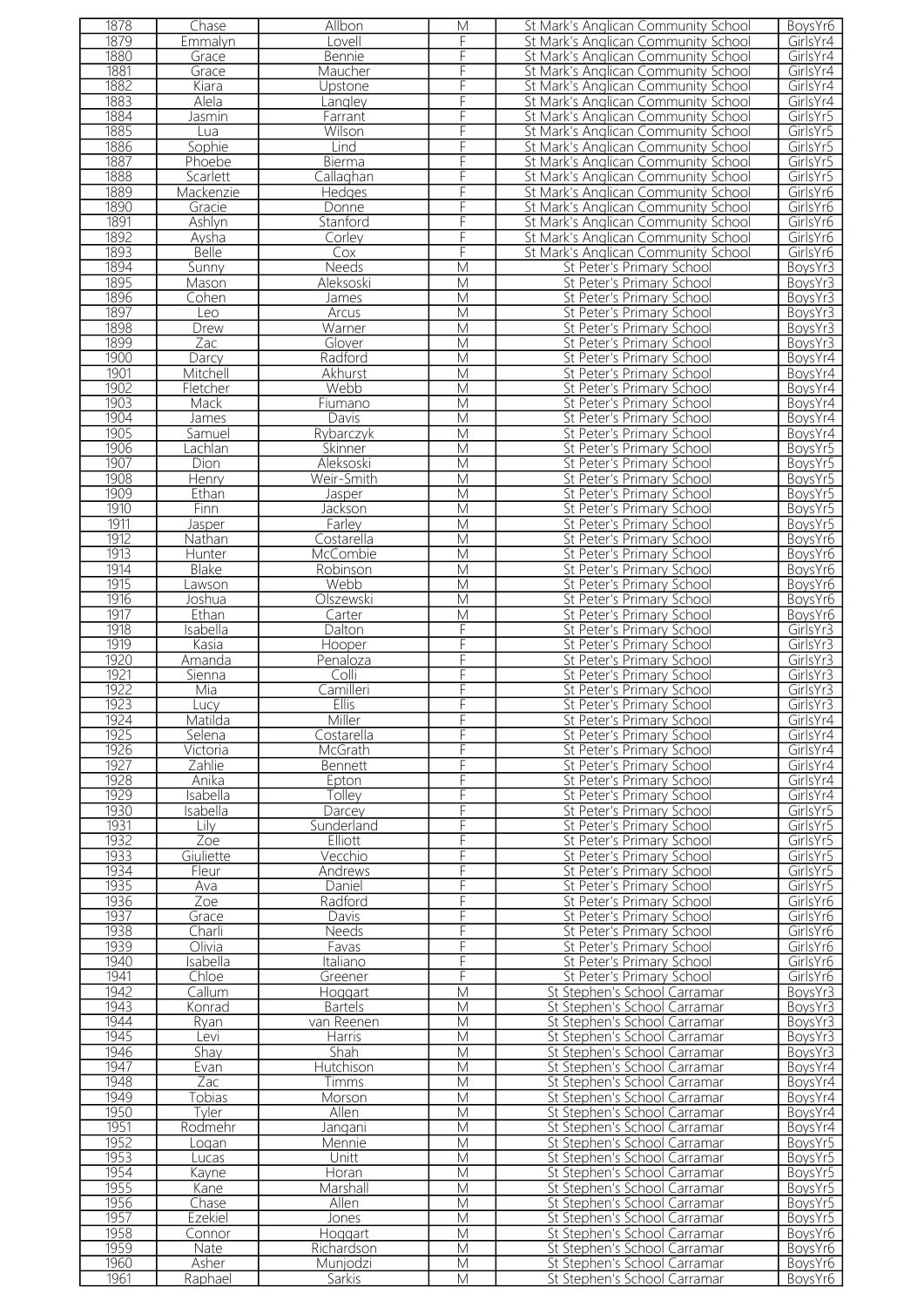| 1962 | Nathaniel    | <b>Harris</b>     | M                       | St Stephen's School Carramar     | BoysYr6  |
|------|--------------|-------------------|-------------------------|----------------------------------|----------|
| 1963 | Matipa       | Munjodzi          | F                       | St Stephen's School Carramar     | GirlsYr3 |
| 1964 | Maita        | Munjodzi          | F                       | St Stephen's School Carramar     | GirlsYr3 |
| 1965 | Dakota       |                   | F                       |                                  |          |
|      |              | Clay              |                         | St Stephen's School Carramar     | GirlsYr3 |
| 1966 | Kireth       | Sandhu            | F                       | St Stephen's School Carramar     | GirlsYr3 |
| 1967 | Siyana       | Kotecha           |                         | St Stephen's School Carramar     | GirlsYr3 |
| 1968 | Tessamariya  | Joby              |                         | St Stephen's School Carramar     | GirlsYr4 |
| 1969 | Eugenie      | Snyman            | F                       | St Stephen's School Carramar     | GirlsYr4 |
| 1970 | Sophia       | Zeng              | F                       | St Stephen's School Carramar     | GirlsYr4 |
| 1971 | Nahla        | Hirani            | F                       | St Stephen's School Carramar     | GirlsYr4 |
|      |              |                   |                         |                                  |          |
| 1972 | Addison      | Cooper            | F                       | St Stephen's School Carramar     | GirlsYr4 |
| 1973 | Ruhi         | Patel             | F                       | St Stephen's School Carramar     | GirlsYr5 |
| 1974 | Esha         | Jabbal            | F                       | St Stephen's School Carramar     | GirlsYr5 |
| 1975 | Valentina    | Van Loenhout      | F                       | St Stephen's School Carramar     | GirlsYr5 |
| 1976 | Madison      | Thiel             | F                       | St Stephen's School Carramar     | GirlsYr5 |
| 1977 | Ilyah        | Otieno            | F                       | St Stephen's School Carramar     | GirlsYr5 |
| 1978 | Annamary     | Joby              | F                       | St Stephen's School Carramar     | GirlsYr6 |
| 1979 | Libby        |                   | F                       |                                  | GirlsYr6 |
|      |              | Snyman            |                         | St Stephen's School Carramar     |          |
| 1980 | Courtney     | Waldock           | F                       | St Stephen's School Carramar     | GirlsYr6 |
| 1981 | Shona        | Cross             | F                       | St Stephen's School Carramar     | GirlsYr6 |
| 1982 | Amelia       | Lewkowski         | F                       | St Stephen's School Carramar     | GirlsYr6 |
| 1983 | Donovan      | Allen             | $\overline{M}$          | Swanbourne Primary School        | BoysYr3  |
| 1984 | Lennox       | Lav               | M                       | Swanbourne Primary School        | BoysYr3  |
| 1985 | Paxton       | Krueger           | $\overline{\mathsf{M}}$ | Swanbourne Primary School        | BoysYr3  |
| 1986 | Van          | Emblev            | $\overline{\mathsf{M}}$ | Swanbourne Primary School        |          |
|      |              |                   |                         |                                  | BoysYr3  |
| 1987 | Charlie      | Dove              | M                       | Swanbourne Primary School        | BoysYr3  |
| 1988 | Lachlan      | Harry             | M                       | Swanbourne Primary School        | BoysYr3  |
| 1989 | Garrett      | <b>Babon</b>      | M                       | Swanbourne Primary School        | BoysYr4  |
| 1990 | Jack         | Harris            | M                       | Swanbourne Primary School        | BoysYr4  |
| 1991 | Edward       | Atkins            | M                       | Swanbourne Primary School        | BoysYr4  |
| 1992 | Edward       | Wallis            | M                       | Swanbourne Primary School        | BoysYr4  |
| 1993 |              | Galvin            | M                       | Swanbourne Primary School        |          |
|      | Hamish       |                   |                         |                                  | BoysYr4  |
| 1994 | Luke         | Bye               | M                       | Swanbourne Primary School        | BoysYr4  |
| 1995 | ouis         | Gale              | M                       | Swanbourne Primary School        | BoysYr5  |
| 1996 | Max          | Aitken            | M                       | Swanbourne Primary School        | BoysYr5  |
| 1997 | William      | $O'$ Hara         | M                       | Swanbourne Primary School        | BoysYr5  |
| 1998 | Jacob        | Keegan            | M                       | Swanbourne Primary School        | BoysYr5  |
| 1999 | George       | Oakeley           | M                       | Swanbourne Primary School        | BoysYr5  |
| 2000 |              |                   |                         |                                  |          |
|      | Jack         | Couanis           | M                       | Swanbourne Primary School        | BoysYr6  |
| 2001 | Charles      | Walshe            | M                       | Swanbourne Primary School        | BoysYr6  |
| 2002 | Jack         | Nageon de Lestang | M                       | Swanbourne Primary School        | BoysYr6  |
| 2003 | Oliver       | Dailly            | M                       | Swanbourne Primary School        | BoysYr6  |
| 2004 | <u>Jacob</u> | Scott             | $\overline{\mathsf{M}}$ | Swanbourne Primary School        | BoysYr6  |
| 2005 | <u>Ben</u>   | Scott             | M                       | Swanbourne Primary School        | BoysYr6  |
| 2006 | Emily        | Harry             | F                       | Swanbourne Primary School        | GirlsYr3 |
| 2007 | Tyde         | Robb              | F                       | Swanbourne Primary School        | GirlsYr3 |
|      |              |                   |                         |                                  |          |
| 2008 | Clancy       | <b>Barnett</b>    | F.                      | Swanbourne Primary School        | GirlsYr3 |
| 2009 | .ettiesha    | Lee               | F                       | Swanbourne Primary School        | GirlsYr3 |
| 2010 | Stella       | <b>Styles</b>     | F                       | Swanbourne Primary School        | GirlsYr3 |
| 2011 | Jessica      | Dailly            | F                       | Swanbourne Primary School        | GirlsYr3 |
| 2012 | Iris         | Mairs             | F                       | Swanbourne Primary School        | GirlsYr4 |
| 2013 | Ruby         | Carlson           | F                       | Swanbourne Primary School        | GirlsYr4 |
| 2014 | Grace        | <b>Brans</b>      | F                       | Swanbourne Primary School        | GirlsYr4 |
| 2015 |              | Zadow             | F                       |                                  |          |
|      | Ava          |                   |                         | Swanbourne Primary School        | GirlsYr4 |
| 2016 | Poppy        | Grainger          | F                       | Swanbourne Primary School        | GirlsYr4 |
| 2017 | Mia          | Munckton          | F                       |                                  |          |
| 2018 | Isabella     |                   |                         | Swanbourne Primary School        | GirlsYr4 |
| 2019 |              | Nageon de Lestang | F                       | <b>Swanbourne Primary School</b> | GirlsYr5 |
|      | Indiana      | Slocombe          | F                       | Swanbourne Primary School        | GirlsYr5 |
| 2020 | Ava          | Oxlev             |                         | Swanbourne Primary School        | GirlsYr5 |
|      |              |                   |                         |                                  |          |
| 2021 | Grace        | <b>Styles</b>     | F                       | Swanbourne Primary School        | GirlsYr5 |
| 2022 | Willow       | <b>Banfield</b>   | F                       | Swanbourne Primary School        | GirlsYr5 |
| 2023 | Hannah       | Randklev          | F                       | Swanbourne Primary School        | GirlsYr5 |
| 2024 | Isabel-Mary  | Allen             | F                       | Swanbourne Primary School        | GirlsYr5 |
| 2025 | Amelia       | Grant             | F                       | Swanbourne Primary School        | GirlsYr5 |
| 2026 | Malana       | Woodham           | F                       | Swanbourne Primary School        | GirlsYr6 |
| 2027 | Rosabelle    | Taylor            | F                       | Swanbourne Primary School        | GirlsYr6 |
| 2028 | Molly        | Grainger          | F                       | Swanbourne Primary School        | GirlsYr6 |
|      | Olivia       | Newcombe          |                         | Swanbourne Primary School        |          |
| 2029 |              |                   | F                       |                                  | GirlsYr6 |
| 2030 | Luisa        | Shave             | F                       | Swanbourne Primary School        | GirlsYr6 |
| 2031 | Daisy        | Costello          | F                       | Swanbourne Primary School        | GirlsYr6 |
| 2032 | Harley       | Hobson            | M                       | Tapping Primary School           | BoysYr3  |
| 2033 | <b>Brody</b> | McStravick        | M                       | Tapping Primary School           | BoysYr3  |
| 2034 | Patrick      | Smith             | M                       | <b>Tapping Primary School</b>    | BoysYr3  |
| 2035 | Chase        | <b>Britton</b>    | M                       | Tapping Primary School           | BoysYr4  |
| 2036 | Trent        | Cadby             | M                       | <b>Tapping Primary School</b>    | BoysYr4  |
|      | Ryder        | Holland           | M                       |                                  |          |
| 2037 |              |                   |                         | <b>Tapping Primary School</b>    | BoysYr4  |
| 2038 | Edwin        | Saju              | M                       | <b>Tapping Primary School</b>    | BoysYr4  |
| 2039 | Liam         | Webb              | M                       | Tapping Primary School           | BoysYr4  |
| 2040 | Lea          | Smith             | F                       | Tapping Primary School           | BoysYr5  |
| 2041 | Ashton       | Baker             | M                       | <b>Tapping Primary School</b>    | BoysYr5  |
| 2042 | Louie        | Drew              | M                       | Tapping Primary School           | BoysYr5  |
| 2043 | Travis       | <b>Hook</b>       | M                       | <b>Tapping Primary School</b>    | BoysYr5  |
| 2044 | Ethan        | Jack              | M                       | Tapping Primary School           | BoysYr5  |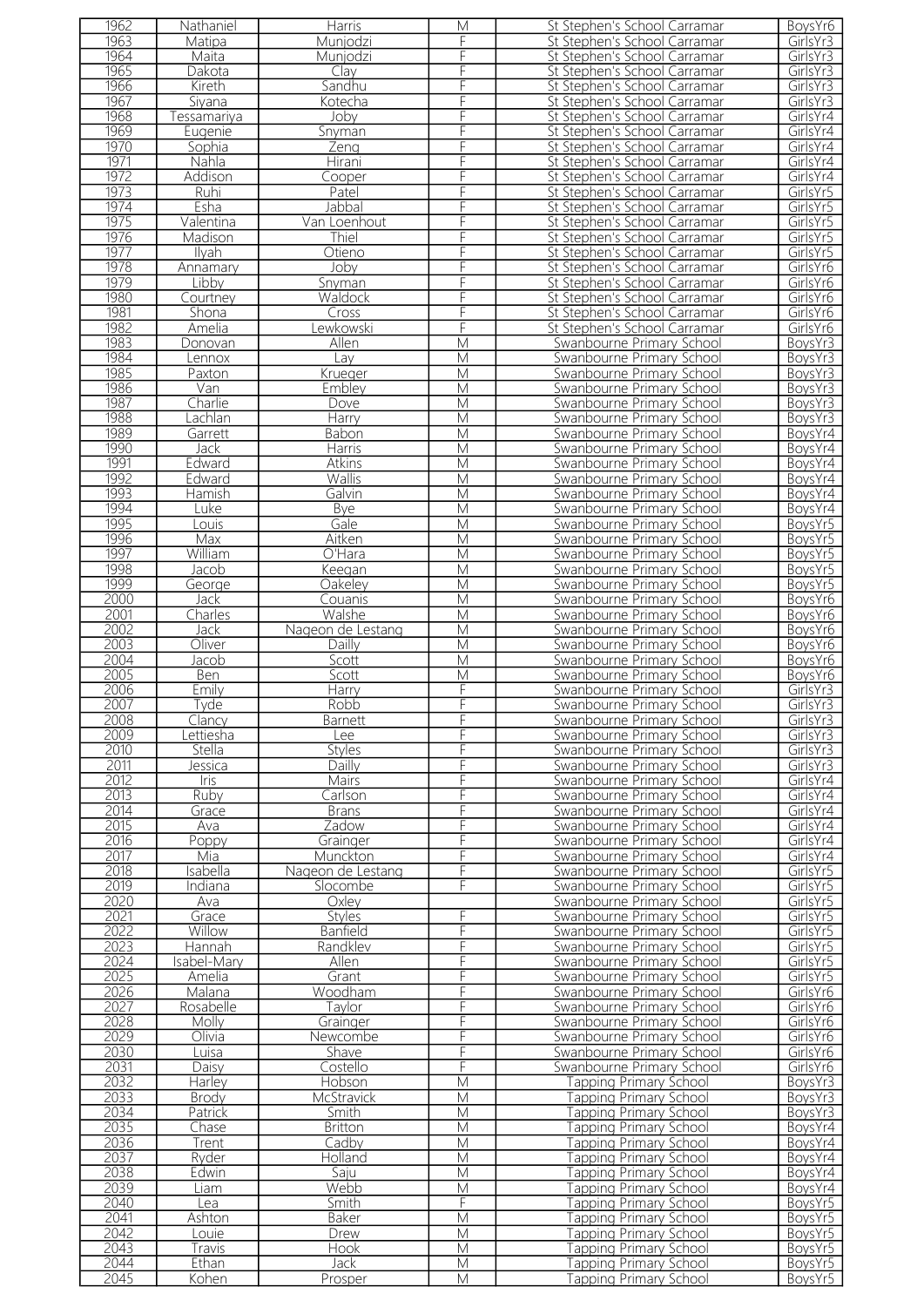| 2046 | Aaron          | Currion         | M                       | Tapping Primary School         | BoysYr6  |
|------|----------------|-----------------|-------------------------|--------------------------------|----------|
| 2047 | Sam            | McCulloch       | М                       | apping Primary School          | BoysYr6  |
| 2048 |                |                 |                         |                                |          |
|      | Owen           | McGrath         | M                       | <b>Tapping Primary School</b>  | BoysYr6  |
| 2049 | Breyten        | Mulder          | M                       | <b>Tapping Primary School</b>  | BoysYr6  |
| 2050 | Ethan          | Murray          | M                       | <b>Tapping Primary School</b>  | BoysYr6  |
| 2051 | Benjamin       | Strachan        | M                       | apping Primary School          | BoysYr6  |
| 2052 | Sofia          |                 | F                       |                                |          |
|      |                | <b>Higgs</b>    |                         | <b>Fapping Primary School</b>  | GirlsYr3 |
| 2053 | Chloe          | Lenihan         | F                       | <b>Tapping Primary School</b>  | GirlsYr3 |
| 2054 | Emily          | Rabbett         | F                       | Tapping Primary School         | GirlsYr3 |
| 2055 | Rosie          | Davey           | F                       | <b>Tapping Primary School</b>  | GirlsYr4 |
| 2056 | Lilly          | <b>Higgs</b>    | F                       | <b>Tapping Primary School</b>  | GirlsYr4 |
|      |                |                 |                         |                                |          |
| 2057 | Holly          | Chewter-Cavell  | F                       | <b>Tapping Primary School</b>  | GirlsYr5 |
| 2058 | Isla           | Currion         | F                       | Tapping Primary School         | GirlsYr5 |
| 2059 | Lily           | Dowthwaite      | F                       | Tapping Primary School         | GirlsYr5 |
| 2060 | Maisie         | Findlay         | F                       | <b>Fapping Primary School</b>  | GirlsYr5 |
| 2061 | Ella           |                 | F                       |                                | GirlsYr6 |
|      |                | Darbyshire      |                         | <b>Tapping Primary School</b>  |          |
| 2062 | Annika         | Kitching        | F                       | Tapping Primary School         | GirlsYr6 |
| 2063 | Sophie         | McCulloch       | F                       | <b>Fapping Primary School</b>  | GirlsYr6 |
| 2064 | Amie           | Rabbett         | F                       | Tapping Primary School         | GirlsYr6 |
| 2065 | Gabriel        | Van Heerwaarden | $\overline{M}$          | Ursula Frayne Catholic College | BoysYr3  |
| 2066 | Jonathan       | Desta           | M                       | Ursula Frayne Catholic College | BoysYr3  |
|      |                |                 |                         |                                |          |
| 2067 | Lachlan        | Cikarela        | M                       | Ursula Frayne Catholic College | BoysYr3  |
| 2068 | James          | Holzhiemer      | M                       | Ursula Frayne Catholic College | BoysYr3  |
| 2069 | Joshua         | Atkinson        | $\overline{\mathsf{M}}$ | Ursula Frayne Catholic College | BoysYr4  |
| 2070 | Ethan          | Vergara         | M                       | Ursula Frayne Catholic College | BoysYr4  |
| 2071 | Tanxsta        | <b>Harris</b>   | M                       | Ursula Frayne Catholic College | BoysYr5  |
|      |                |                 |                         |                                |          |
| 2072 | William        | Holzheimer      | M                       | Ursula Frayne Catholic College | BoysYr5  |
| 2073 | Mateo          | Van Heerwaaden  | M                       | Ursula Frayne Catholic College | BoysYr5  |
| 2074 | Noah           | Freer           | M                       | Ursula Frayne Catholic College | BoysYr5  |
| 2075 | Elijah         | Southwell       | M                       | Ursula Frayne Catholic College | BoysYr5  |
|      |                |                 |                         |                                |          |
| 2076 | Logan          | Nagamany        | M                       | Ursula Frayne Catholic College | BoysYr6  |
| 2077 | Harrison       | <b>Brodie</b>   | M                       | Ursula Frayne Catholic College | BoysYr6  |
| 2078 | Thomas         | Kosovich        | M                       | Ursula Frayne Catholic College | BoysYr6  |
| 2079 | <b>Harry</b>   | Morgan          | М                       | Ursula Frayne Catholic College | BoysYr6  |
| 2080 | Tyler          | Footman         | M                       | Ursula Frayne Catholic College | BoysYr6  |
| 2081 |                |                 | F                       |                                |          |
|      | Rachael        | Deering         |                         | Ursula Frayne Catholic College | GirlsYr3 |
| 2082 | Alexia         | eslie           | F                       | Ursula Frayne Catholic College | GirlsYr3 |
| 2083 | Skye           | <b>Brodie</b>   | F                       | Ursula Frayne Catholic College | GirlsYr3 |
| 2084 | Eloise         | Hill            | F                       | Ursula Frayne Catholic College | GirlsYr3 |
| 2085 | Isabella       | Nagamany        | F                       | Ursula Frayne Catholic College | GirlsYr3 |
|      |                |                 |                         |                                |          |
| 2086 | <u>Jenelia</u> | Moodelly        | F                       | Ursula Frayne Catholic College | GirlsYr4 |
| 2087 | Penelope       | <b>Bollen</b>   | F                       | Ursula Frayne Catholic College | GirlsYr4 |
| 2088 | Lucy           | Openshaw        | F                       | Ursula Frayne Catholic College | GirlsYr4 |
| 2089 | Zoe            | Banfield        | F                       | Ursula Frayne Catholic College | GirlsYr4 |
| 2090 | Ayaana         | <b>Rizvi</b>    | F                       | Ursula Frayne Catholic College | GirlsYr4 |
|      |                |                 |                         |                                |          |
| 2091 | Matilda        | <b>Miles</b>    | F                       | Ursula Frayne Catholic College | GirlsYr4 |
| 2092 | Madison        | Footman         | F.                      | Ursula Frayne Catholic College | GirlsYr4 |
| 2093 | Elisha         | Gabb            | F                       | Ursula Frayne Catholic College | GirlsYr5 |
| 2094 | Orla           | Kellet          | F                       | Ursula Frayne Catholic College | GirlsYr5 |
| 2095 | Roisin         | Drakeford       | F                       | Ursula Frayne Catholic College | GirlsYr5 |
|      |                |                 |                         |                                |          |
| 2096 | Amberley       | Miles           | F                       | Ursula Frayne Catholic College | GirlsYr6 |
| 2097 | Trinity        | <b>Doulis</b>   | F                       | Ursula Frayne Catholic College | GirlsYr6 |
| 2098 | Olivia         | Chambers        | F                       | Ursula Frayne Catholic College | GirlsYr6 |
| 2099 | Lucy           | <b>Bollen</b>   | F                       | Ursula Frayne Catholic College | GirlsYr6 |
| 2100 | Alice          | Lukasik         | F                       | Ursula Frayne Catholic College | GirlsYr6 |
|      |                |                 |                         |                                |          |
| 2101 | Leo            | Vedelago        | M                       | Wembley Primary School         | BoysYr3  |
| 2102 | Hugo           | Finlayson       | M                       | Wembley Primary School         | BoysYr3  |
| 2103 | Blake          | Гаtаm           | M                       | Wembley Primary School         | BoysYr3  |
| 2104 | Flynn          | Laws            | M                       | <b>Wembley Primary School</b>  | BoysYr3  |
| 2105 | Jasper         | Laws            | M                       | <b>Wembley Primary School</b>  | BoysYr3  |
| 2106 | Harrison       | Palmer          | M                       |                                |          |
|      |                |                 |                         | Wembley Primary School         | BoysYr3  |
| 2107 | Josh           | Stone           | M                       | Wembley Primary School         | BoysYr3  |
| 2108 | Felix          | <b>Brady</b>    | М                       | Wembley Primary School         | BoysYr3  |
| 2109 | Sam            | Willson         | M                       | Wembley Primary School         | BoysYr3  |
| 2110 | Leo            | Ribeiro         | M                       | Wembley Primary School         | BoysYr3  |
| 2111 | Raffe          | Hazeldine       | M                       | Wembley Primary School         | BoysYr3  |
|      |                |                 |                         |                                |          |
| 2112 | Ari            | Graham          | M                       | Wembley Primary School         | BoysYr3  |
| 2113 | <b>Ben</b>     | Thompson        | M                       | Wembley Primary School         | BoysYr4  |
| 2114 | Mark           | <b>Black</b>    | M                       | <b>Wembley Primary School</b>  | BoysYr4  |
| 2115 | <u>Tias</u>    | Felekis         | M                       | Wembley Primary School         | BoysYr4  |
| 2116 | Hamish         | Frost           | M                       | Wembley Primary School         | BoysYr4  |
|      |                |                 |                         |                                |          |
| 2117 | _achlan        | Frost           | M                       | Wembley Primary School         | BoysYr4  |
| 2118 | Daniel         | Jiang           | M                       | Wembley Primary School         | BoysYr4  |
| 2119 | Finn           | Mackay          | M                       | Wembley Primary School         | BoysYr4  |
| 2120 | Seif           | Mohamed         | M                       | Wembley Primary School         | BoysYr4  |
| 2121 | Oscar          | Pond            | M                       | Wembley Primary School         | BoysYr4  |
| 2122 | ewis           | Santich         | M                       | <b>Wembley Primary School</b>  | BoysYr4  |
|      |                |                 |                         |                                |          |
| 2123 | Oliver         | Tuohy           | M                       | Wembley Primary School         | BoysYr4  |
| 2124 | James          | Ross            | M                       | Wembley Primary School         | BoysYr4  |
| 2125 | Patrick        | Nelson          | M                       | Wembley Primary School         | BoysYr4  |
| 2126 | Ben            | Cunliffe        | M                       | Wembley Primary School         | BoysYr4  |
| 2127 | Matheson       | Harvey          | M                       | <b>Wembley Primary School</b>  | BoysYr4  |
| 2128 | Michael        |                 |                         |                                |          |
|      |                | Blewitt         | M                       | Wembley Primary School         | BoysYr5  |
| 2129 | George         | Burbury         | M                       | Wembley Primary School         | BoysYr5  |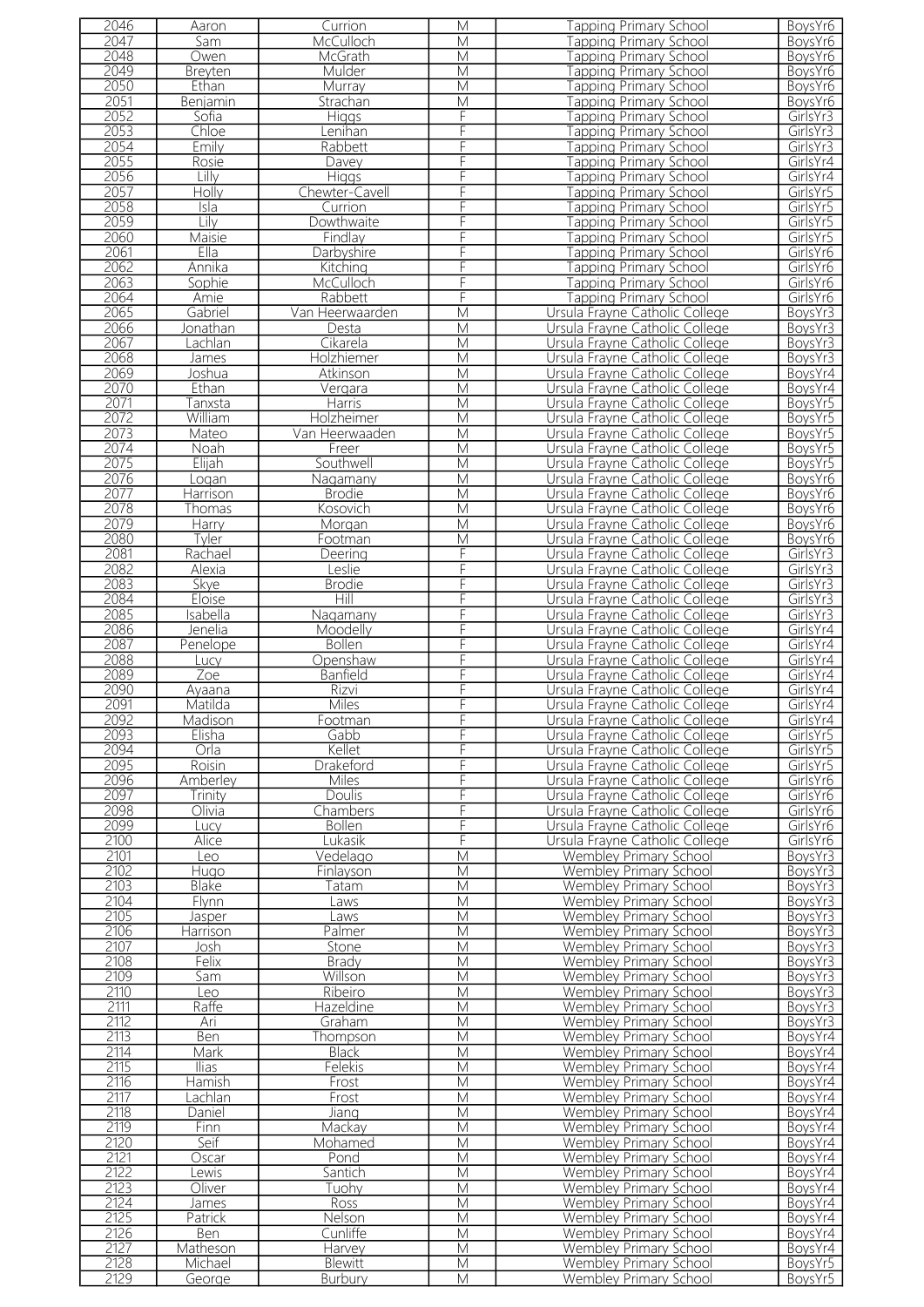| 2130         | John                     | Park                | М                       | Wembley Primary School                                                      | BoysYr5            |
|--------------|--------------------------|---------------------|-------------------------|-----------------------------------------------------------------------------|--------------------|
| 2131         | Noah                     | Tome                | M                       | Wembley Primary School                                                      | BoysYr5            |
| 2132         |                          |                     | M                       | <b>Wembley Primary School</b>                                               |                    |
|              | Mitchell                 | Pearcey             |                         |                                                                             | BoysYr5            |
| 2133         | Seb                      | Hazeldine           | M                       | Wembley Primary School                                                      | BoysYr5            |
| 2134         | Zac                      | Bowen Westphal      | M                       | <b>Wembley Primary School</b>                                               | BoysYr5            |
| 2135         | Leo                      | Pelusey             | M                       | <b>Wembley Primary School</b>                                               | BoysYr5            |
| 2136         | <b>Billy</b>             | Gibson              | M                       | Wembley Primary School                                                      | BoysYr5            |
| 2137         | Stirling                 | Buchanan            | M                       | Wembley Primary School                                                      | BoysYr6            |
|              |                          |                     |                         |                                                                             |                    |
| 2138         | Luke                     | Roberts             | M                       | Wembley Primary School                                                      | BoysYr6            |
| 2139         | Alex                     | Bertoli             | M                       | Wembley Primary School                                                      | BoysYr6            |
| 2140         | Lachy                    | Paton               | M                       | Wembley Primary School                                                      | BoysYr6            |
| 2141         | Nicholas                 | Trotter             | M                       | Wembley Primary School                                                      | BoysYr6            |
|              |                          |                     |                         |                                                                             |                    |
| 2142         | Eliana                   | Bowen Westphal      | F                       | <b>Wembley Primary School</b>                                               | GirlsYr3           |
| 2143         | Lucy                     | Gibson              | F                       | Wembley Primary School                                                      | GirlsYr3           |
| 2144         | Abby                     | Lawer               | F                       | Wembley Primary School                                                      | GirlsYr4           |
| 2145         | Elena                    | Harrison            | F                       | <b>Wembley Primary School</b>                                               | GirlsYr4           |
| 2146         | Olivia                   | Valle               | F                       | Wembley Primary School                                                      | GirlsYr4           |
|              |                          |                     |                         |                                                                             |                    |
| 2147         | Uma                      | Carr                | F                       | Wembley Primary School                                                      | GirlsYr6           |
| 2148         | Georgia                  | Waldon              | F                       | <b>Wembley Primary School</b>                                               | GirlsYr6           |
| 2149         | Pepper                   | Roberts             | F                       | Wembley Primary School                                                      | GirlsYr6           |
| 2150         | Poppy                    | Freeman             | F                       | <b>Wembley Primary School</b>                                               | GirlsYr6           |
| 2151         |                          |                     | F                       |                                                                             |                    |
|              | Clara                    | Cotter              |                         | Wembley Primary School                                                      | GirlsYr6           |
| 2152         | Oliver                   | Cravo Barreto       | M                       | <b>Wesley Colege</b>                                                        | BoysYr3            |
| 2153         | Kye                      | Van Goethem         | M                       | <b>Wesley Colege</b>                                                        | BoysYr3            |
| 2154         | Nathan                   | Chu                 | M                       | Wesley Colege                                                               | BoysYr3            |
| 2155         | Matthew                  | Collins             | M                       | <b>Wesley Colege</b>                                                        | BoysYr3            |
|              |                          |                     |                         |                                                                             |                    |
| 2156         | Tom                      | Swift               | M                       | <b>Wesley Colege</b>                                                        | BoysYr3            |
| 2157         | Jaxon                    | Keil                | M                       | Wesley Colege                                                               | BoysYr3            |
| 2158         | Charlie                  | Purt                | M                       | <b>Wesley Colege</b>                                                        | BoysYr3            |
| 2159         | Finn                     | Jenkins             | M                       | <b>Wesley Colege</b>                                                        | BoysYr3            |
|              |                          |                     |                         |                                                                             |                    |
| 2160         | _achlan                  | Steel               | M                       | <b>Wesley Colege</b>                                                        | BoysYr3            |
| 2161         | Jett                     | Mcdonald            | M                       | <b>Wesley Colege</b>                                                        | BoysYr3            |
| 2162         | Akash                    | <b>Ashok</b>        | M                       | <b>Wesley Colege</b>                                                        | BoysYr3            |
| 2163         | <b>James</b>             | Hewson              | M                       | West Leederville Primary                                                    | BoysYr3            |
| 2164         | Elis                     | Samanta             | M                       | West Leederville Primary                                                    | BoysYr3            |
|              |                          |                     |                         |                                                                             |                    |
| 2165         | Luke                     | Mitchell            | M                       | West Leederville Primary                                                    | BoysYr3            |
| 2166         | Lucas                    | Metcalf             | M                       | West Leederville Primary                                                    | BoysYr4            |
| 2167         | Yassin                   | Megebry             | $\overline{\mathsf{M}}$ | West Leederville Primary                                                    | BoysYr4            |
| 2168         | Harrison                 | Stinton             | M                       | West Leederville Primary                                                    | BoysYr4            |
| 2169         | Alistair                 |                     | M                       | West Leederville Primary                                                    | BoysYr4            |
|              |                          | <b>Bishop</b>       |                         |                                                                             |                    |
| 2170         | Louis                    | Joyce               | M                       | West Leederville Primary                                                    | BoysYr4            |
| 2171         | Spencer                  | Hathrill            | M                       | West Leederville Primary                                                    | BoysYr5            |
| 2172         | Oliver                   | Trilling-Kirkwood   | M                       | West Leederville Primary                                                    | BoysYr5            |
| 2173         | Fynn                     | Watt                | M                       | West Leederville Primary                                                    | BoysYr5            |
| 2174         |                          | Smitherngale        | M                       | West Leederville Primary                                                    |                    |
|              | Harry                    |                     |                         |                                                                             | BoysYr5            |
| 2175         | Einan                    | Healy               | M                       | West Leederville Primary                                                    | BoysYr5            |
| 21/6         | Hudson                   | De Vries            | М                       | West Leederville Primary                                                    | BoysYr6            |
| 2177         | Dylan                    | Clark               | M                       | West Leederville Primary                                                    | BoysYr6            |
| 2178         | Rupert                   | Decent              | M                       | West Leederville Primary                                                    | BoysYr6            |
|              |                          |                     |                         |                                                                             |                    |
| 2179         | Ethan                    | Soh                 | M                       | West Leederville Primary                                                    | BoysYr6            |
| 2180         | William                  | Griffiths           | M                       | West Leederville Primary                                                    | BoysYr6            |
| 2181         | Gabriela                 | Fechner             | F                       | West Leederville Primary                                                    | GirlsYr3           |
| 2182         | Scarlett                 | <b>Brown</b>        | F                       |                                                                             |                    |
| 2183         | Realtin                  |                     |                         |                                                                             |                    |
|              |                          |                     |                         | West Leederville Primary                                                    | GirlsYr4           |
| 2184         |                          | Melia               | F                       | West Leederville Primary                                                    | GirlsYr4           |
|              | Winnie                   | Devitt              | F                       | West Leederville Primary                                                    | GirlsYr4           |
| 2185         | Katelyn                  | Kailis              | F                       | West Leederville Primary                                                    | GirlsYr4           |
|              | Ayana                    | Brandi              | F                       |                                                                             |                    |
| 2186         |                          |                     |                         | West Leederville Primary                                                    | GirlsYr4           |
| 2187         | Josephine                | Constantine         | F                       | West Leederville Primary                                                    | GirlsYr5           |
| 2188         | Francesca                | Anderson            | F                       | West Leederville Primary                                                    | GirlsYr5           |
| 2189         | Lena                     | Pawlowitsch         | F                       | West Leederville Primary                                                    | GirlsYr5           |
| 2190         | Quinn                    | Banderage           | F                       | West Leederville Primary                                                    | GirlsYr5           |
|              |                          |                     |                         |                                                                             |                    |
| 2191         | $\overline{\text{Isla}}$ | Starcevich          | F                       | West Leederville Primary                                                    | GirlsYr5           |
| 2192         | Meabh                    | <b>Dhepnorrarat</b> | F                       | West Leederville Primary                                                    | GirlsYr6           |
| 2193         | Jaime                    | McDonald            | F                       | West Leederville Primary                                                    | GirlsYr6           |
| 2194         | Ruby                     | Eaton               | F                       | West Leederville Primary                                                    | GirlsYr6           |
|              |                          |                     |                         |                                                                             |                    |
| 2195         | Lucia                    | Zanin               | F                       | West Leederville Primary                                                    | GirlsYr6           |
| 2196         | Elena                    | Casas Huelin        | F                       | West Leederville Primary                                                    | GirlsYr6           |
| 2197         | Lucas                    | Slater              | M                       | Whitford Catholic Primary School                                            | BoysYr3            |
| 2198         | Koby                     | Robinson            | M                       | Whitford Catholic Primary School                                            | BoysYr3            |
| 2199         | James                    | Yek                 | M                       | Whitford Catholic Primary School                                            | BoysYr3            |
|              |                          |                     |                         |                                                                             |                    |
| 2200         | Cooper                   | Stanley             | M                       | Whitford Catholic Primary School                                            | BoysYr3            |
| 2201         | Malachy                  | Young               | M                       | Whitford Catholic Primary School                                            | BoysYr3            |
| 2202         | Harry                    | <b>Burns</b>        | М                       | Whitford Catholic Primary School                                            | BoysYr3            |
| 2203         | Evan                     | Taylor              | М                       | Whitford Catholic Primary School                                            | BoysYr3            |
| 2204         | Ryan                     | Headd               | M                       | Whitford Catholic Primary School                                            | BoysYr3            |
|              |                          |                     |                         |                                                                             |                    |
| 2205         | Alexander                | Fry                 | М                       | Whitford Catholic Primary School                                            | BoysYr4            |
| 2206         | Ryan                     | Cavanagh            | M                       | Whitford Catholic Primary School                                            | BoysYr4            |
| 2207         | Mitch                    | Harrison            | M                       | Whitford Catholic Primary School                                            | BoysYr4            |
| 2208         | Codv                     | <b>Binning</b>      | M                       | Whitford Catholic Primary School                                            | BoysYr4            |
|              |                          |                     |                         |                                                                             |                    |
| 2209         | Jed                      | McMichan            | M                       | Whitford Catholic Primary School                                            | BoysYr4            |
| 2210         | Jacob                    | Michael             | М                       | Whitford Catholic Primary School                                            | BoysYr4            |
| 2211         | Spencer                  | Kurmoo              | M                       | <b>Whitford Catholic Primary School</b>                                     | BoysYr4            |
| 2212<br>2213 | Fionnan<br>Patrick       | Fenlon<br>Campbell  | M<br>M                  | <b>Whitford Catholic Primary School</b><br>Whitford Catholic Primary School | BoysYr4<br>BoysYr5 |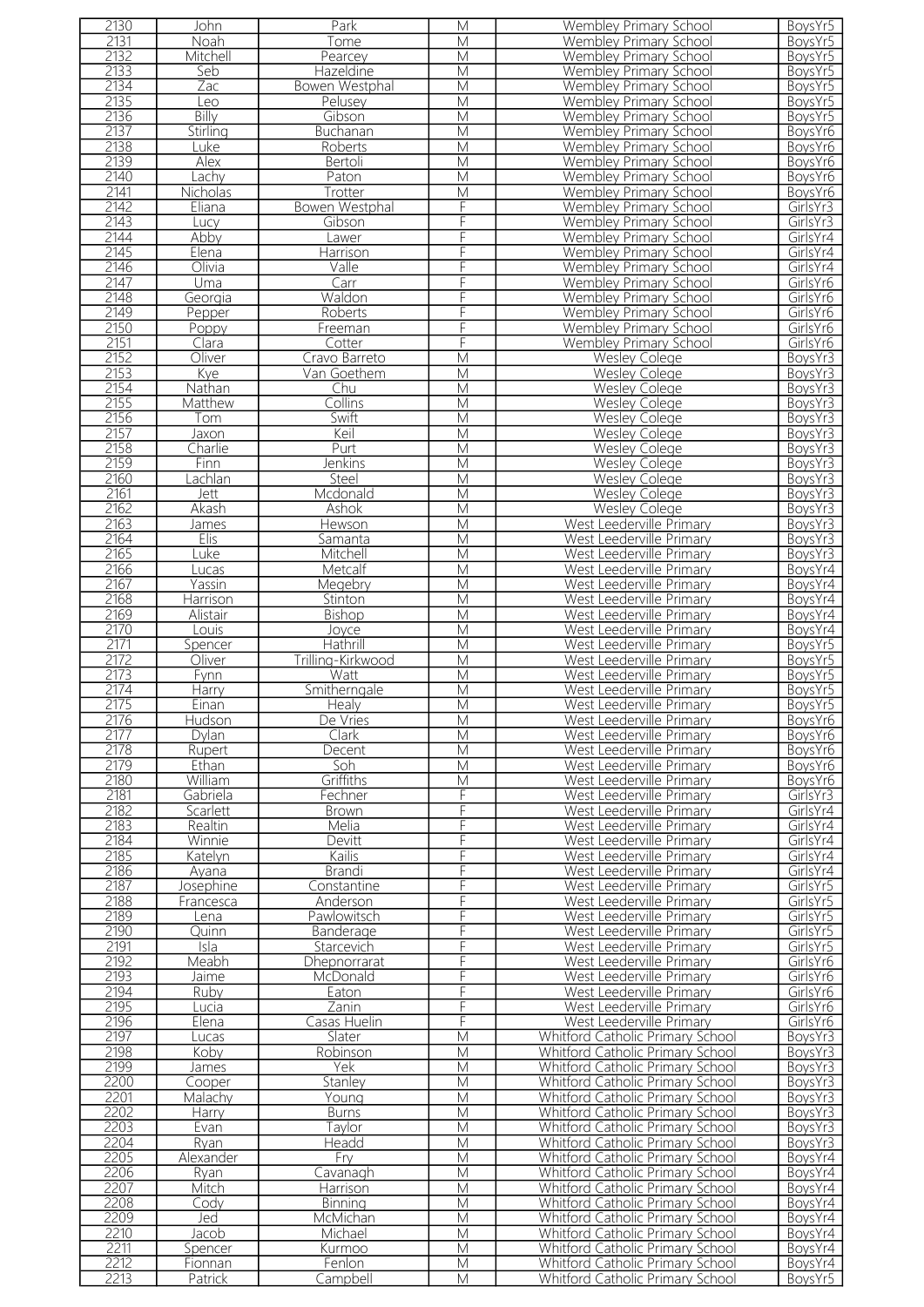|      | Liam          | Barrowclough      | M                       | <b>Whitford Catholic Primary School</b> | BoysYr5  |
|------|---------------|-------------------|-------------------------|-----------------------------------------|----------|
| 2215 | Will          | Nicholls          | M                       | Whitford Catholic Primary School        | BoysYr5  |
| 2216 | Christian     | Pettinicchio      | M                       | Whitford Catholic Primary School        | BoysYr5  |
| 2217 | Peter         | Crock             | M                       | Whitford Catholic Primary School        | BoysYr5  |
| 2218 | Cian          | <b>Briscoe</b>    | M                       | Whitford Catholic Primary School        | BoysYr6  |
| 2219 | Alex          |                   | M                       | Whitford Catholic Primary School        |          |
|      |               | <b>Brown</b>      |                         |                                         | BoysYr6  |
| 2220 | Jamie         | Corcoran          | M                       | Whitford Catholic Primary School        | BoysYr6  |
| 2221 | Rufus         | MacFarland-Brewer | M                       | Whitford Catholic Primary School        | BoysYr6  |
| 2222 | Callum        | McEntaggart       | M                       | Whitford Catholic Primary School        | BoysYr6  |
| 2223 | Charlie       | Lihou             | M                       | Whitford Catholic Primary School        | BoysYr6  |
| 2224 | Grace         | Hannahford        | F                       | Whitford Catholic Primary School        | GirlsYr3 |
| 2225 | Ana-Sofia     | McAlpine          | F                       | Whitford Catholic Primary School        | GirlsYr3 |
| 2226 | Sarai         | Camilleri         | F                       | Whitford Catholic Primary School        | GirlsYr3 |
| 2227 |               |                   | F                       | Whitford Catholic Primary School        |          |
|      | Lottie        | Day               |                         |                                         | GirlsYr3 |
| 2228 | Milana        | Rowe              | F                       | Whitford Catholic Primary School        | GirlsYr3 |
| 2229 | Marina        | Sgarlata          | F                       | Whitford Catholic Primary School        | GirlsYr3 |
| 2230 | Sophie        | Ferguson          | F                       | <b>Whitford Catholic Primary School</b> | GirlsYr4 |
| 2231 | Abby          | Robinson          | F                       | Whitford Catholic Primary School        | GirlsYr4 |
| 2232 | Keira         | Headd             | F                       | Whitford Catholic Primary School        | GirlsYr4 |
| 2233 | Eve           | Patterson         | F                       | Whitford Catholic Primary School        | GirlsYr4 |
| 2234 | Carma         | Aliny             | F                       | Whitford Catholic Primary School        | GirlsYr4 |
| 2235 | Mackenzie     |                   | F                       | Whitford Catholic Primary School        |          |
|      |               | Ottaway           |                         |                                         | GirlsYr4 |
| 2236 | Marie         | Fenlon            | F                       | Whitford Catholic Primary School        | GirlsYr4 |
| 2237 | Aisling       | Fernandez         | F                       | Whitford Catholic Primary School        | GirlsYr4 |
| 2238 | Abby          | Izstein           | F                       | Whitford Catholic Primary School        | GirlsYr4 |
| 2239 | <b>Xanthe</b> | Tavlor            | F                       | Whitford Catholic Primary School        | GirlsYr5 |
| 2240 | Kijana        | <b>Hurd</b>       | F                       | Whitford Catholic Primary School        | GirlsYr5 |
| 2241 | Ashlyn        | Hurd              | F                       | Whitford Catholic Primary School        | GirlsYr5 |
|      |               |                   |                         |                                         |          |
| 2242 | Ruth.         | Pilkington        | F                       | Whitford Catholic Primary School        | GirlsYr5 |
| 2243 | Sienna        | Cole              | F                       | <b>Whitford Catholic Primary School</b> | GirlsYr5 |
| 2244 | Elle          | McDonald          | F                       | Whitford Catholic Primary School        | GirlsYr5 |
| 2245 | Ava           | Esqulant          | F                       | Whitford Catholic Primary School        | GirlsYr5 |
| 2246 | Neve          | O'Sullivan        | F                       | Whitford Catholic Primary School        | GirlsYr5 |
| 2247 | Sienna        | Rowe              | F                       | Whitford Catholic Primary School        | GirlsYr5 |
| 2248 | Jordan        | Anderson          | F                       | Whitford Catholic Primary School        | GirlsYr5 |
|      |               |                   |                         |                                         |          |
| 2249 | Ruby          | Zuchetti          | F                       | Whitford Catholic Primary School        | GirlsYr6 |
| 2250 | Grace         | Shier             | F                       | Whitford Catholic Primary School        | GirlsYr6 |
| 2251 | Estelle       | Annand            |                         | Whitford Catholic Primary School        | GirlsYr6 |
| 2252 | Macey         | Tavlor            | F                       | Whitford Catholic Primary School        | GirlsYr6 |
| 2253 | Karina        | Slade             | F                       | Whitford Catholic Primary School        | GirlsYr6 |
| 2254 | Molly         | Gourman           | F                       | Whitford Catholic Primary School        | GirlsYr6 |
| 2255 | Emma          | $F_{\text{IV}}$   | F                       | Whitford Catholic Primary School        | GirlsYr6 |
|      |               |                   |                         |                                         |          |
| 2256 | Lauren        | Metham            | F                       | Whitford Catholic Primary School        | GirlsYr6 |
| 2257 | Liam          | Perry             | $\overline{\mathsf{M}}$ | Yale Primary School                     | BoysYr3  |
| 2258 | Ashton        | Quartermaine      | M                       | Yale Primary School                     | BoysYr3  |
| 2259 | Manveer       | Singh             | $\overline{\mathsf{M}}$ | Yale Primary School                     | BoysYr3  |
| 2260 | eejay         | Cunnold           | M                       | <b>Yale Primary School</b>              | BoysYr4  |
| 2261 | Yihan         | Shao              | $\overline{M}$          | Yale Primary School                     | BoysYr4  |
| 2262 | Malikye       | Sodhi             | M                       | Yale Primary School                     | BoysYr4  |
|      | Kai           | <b>Staples</b>    | M                       | Yale Primary School                     |          |
|      |               |                   |                         |                                         |          |
| 2263 |               |                   |                         |                                         | BoysYr4  |
| 2264 | aurence       | Yape              | $\overline{\mathsf{M}}$ | Yale Primary School                     | BoysYr4  |
| 2265 | Raphael       | D'unienville      | $\overline{\mathsf{M}}$ | Yale Primary School                     | BoysYr5  |
| 2266 | Maximus       | Mah               | M                       | Yale Primary School                     | BoysYr5  |
|      |               |                   |                         |                                         |          |
| 2267 | Jacob         | Margraf           | $\overline{M}$          | Yale Primary School                     | BoysYr5  |
| 2268 | Blake         | Mitchell          | M                       | Yale Primary School                     | BoysYr5  |
| 2269 | Eason         | Ganda-Razali      | $\overline{\mathsf{M}}$ | Yale Primary School                     | BoysYr6  |
| 2270 | Rehan         | Holkoree          | M                       | Yale Primary School                     | BoysYr6  |
| 2271 | Coby          | Ryan              | M                       | Yale Primary School                     | BoysYr6  |
| 2272 | Traison       | Wesley            | M                       | Yale Primary School                     | BoysYr6  |
| 2273 | Phillip       | Xiong             | $\overline{\mathsf{M}}$ | Yale Primary School                     | BoysYr6  |
| 2274 | Matilda       | Blackall          | F                       | Yale Primary School                     | GirlsYr3 |
|      |               |                   | F                       |                                         |          |
| 2275 | Shaylyn       | <b>Boboko</b>     |                         | Yale Primary School                     | GirlsYr3 |
| 2276 | Erica         | Quartermaine      | F                       | Yale Primary School                     | GirlsYr3 |
| 2277 | Ruby          | Glossop           | F                       | Yale Primary School                     | GirlsYr4 |
| 2278 | Anna          | Lu-               | F                       | Yale Primary School                     | GirlsYr4 |
| 2279 | Wen           | Ma                | F                       | Yale Primary School                     | GirlsYr4 |
| 2280 | Amaya         | Marinello         | F                       | Yale Primary School                     | GirlsYr4 |
| 2281 | Hana          | Turner            | F                       | Yale Primary School                     | GirlsYr4 |
|      |               |                   |                         |                                         |          |
| 2282 | Harmony       | Chan              | F                       | Yale Primary School                     | GirlsYr5 |
| 2283 | Clarise       | Kabuyaya          | F                       | Yale Primary School                     | GirlsYr5 |
| 2284 | Eboney        | Quartermaine      | F                       | Yale Primary School                     | GirlsYr5 |
| 2285 | Kayla         | Sinclair          | F                       | Yale Primary School                     | GirlsYr5 |
| 2286 | Caitlyn       | Blackall          | F                       | Yale Primary School                     | GirlsYr6 |
| 2287 | Naheda        | Koshan            | F                       | Yale Primary School                     | GirlsYr6 |
| 2288 | Kaisey        | Leavy             | F                       | Yale Primary School                     | GirlsYr6 |
|      |               |                   |                         | <b>INDIVIDUALS</b>                      |          |
|      |               |                   | M                       |                                         |          |
| 2289 | Callan        | McKinney          |                         | Ashdale Primary School                  | BoysYr3  |
| 2290 | Joshua        | Abbondanza        | M                       | Subiaco Primary School                  | BoysYr3  |
| 2291 | $a$ chlan     | Alder             | M                       | Scotch College                          | BoysYr3  |
| 2292 | Oliver        | Ball              | M                       | Dale Christian School                   | BoysYr3  |
| 2293 | Tiernan       | <b>Beattie</b>    | M                       | Woodvale Primary School                 | BoysYr3  |
| 2294 | Sebastian     | Cox               | M                       | Aveley Primary School                   | BoysYr3  |
| 2295 | Lucas         | Davies            | M                       | Georgiana Mollov Anglican School        | BoysYr3  |
| 2296 | Jett          | Devereux          | M                       | Our Lady of the Cape                    | BoysYr3  |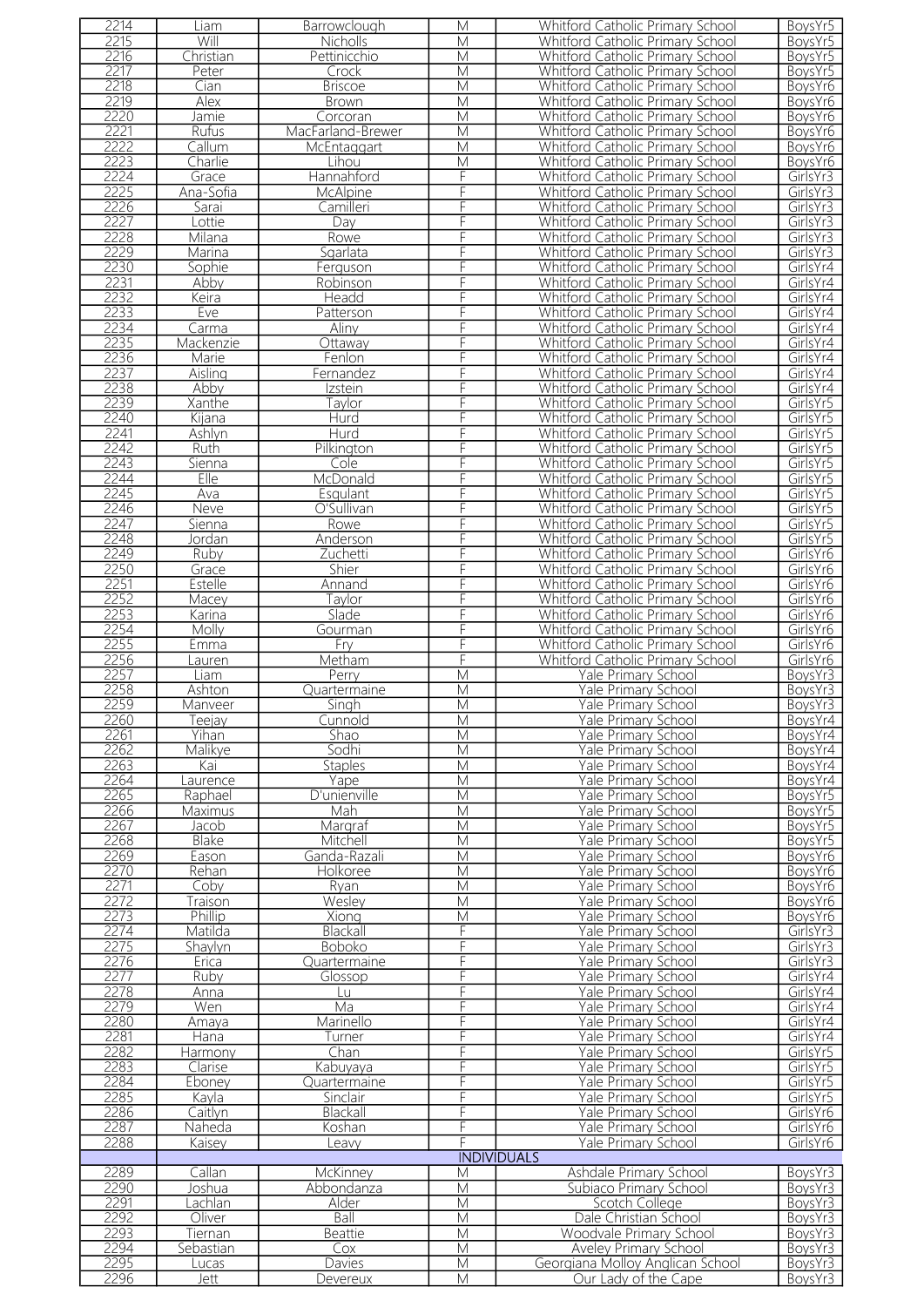| 2297 | Archer           | Dickson         | M                       | Hillarys Primary School                   | BoysYr3 |
|------|------------------|-----------------|-------------------------|-------------------------------------------|---------|
| 2298 | Nate             | Gartrell        | $\overline{\mathsf{M}}$ | Hillarys Primary School                   | BoysYr3 |
| 2299 | Jared            | Griffiths       | M                       | Success Primary School                    | BoysYr3 |
| 2300 | Ashton           | Gunn            | M                       | <b>Bunbury Primary School</b>             | BoysYr3 |
| 2301 | Lucas            | Gunn            | M                       | <b>Bunbury Primary School</b>             | BoysYr3 |
| 2302 | Matthew          | Hill            | M                       | Yangebup Primary School                   | BoysYr3 |
| 2303 | Makai            | Holmes          | M                       | Samson Primary School                     | BoysYr3 |
| 2304 | $\overline{Jax}$ | Johnson         | M                       | Calista Primary School                    | BoysYr3 |
| 2305 | Jordan           | Laing           | M                       | Dale Christian School                     | BoysYr3 |
| 2306 | Mason            | Leef            | M                       | Calista Primary School                    | BoysYr3 |
| 2307 | Kaleb            | Macpherson      | M                       | Georgiana Molloy Anglican School          | BoysYr3 |
| 2308 | Cody             | <b>Matthews</b> | M                       | Comet Bay Primary School                  | BoysYr3 |
| 2309 | Lincoln          | Mckeown         | M                       | City Beach Primary School                 | BoysYr3 |
| 2310 | Joel             | Medlen          | M                       | Williams Primary School                   | BoysYr3 |
| 2311 | <b>Blake</b>     | Melis           | М                       | Floreat Park Primary School               | BoysYr3 |
| 2312 | Harry            | Mills           | M                       | <b>Hillarys Primary School</b>            | BoysYr3 |
| 2313 | Felix            | Molokhov        | M                       | Subiaco Primary School                    | BoysYr3 |
| 2314 | Riley            | Nugent          | M                       | <b>Inglewood Primary School</b>           | BoysYr3 |
| 2315 | Logan            | Oakes           | M                       | St Simon Peter Catholic Primary School    | BoysYr3 |
| 2316 | Rhys             | Owen            | М                       | Comet Bay Primary School                  | BoysYr3 |
| 2317 | Kyan             | Pescod          | M                       | Peter Carnley Anglican Community School   | BoysYr3 |
| 2318 | Mason            | Reef            | M                       | Calista Primary School                    | BoysYr3 |
| 2319 | Jaxon            | Renton          | M                       | Meadow Springs Primary School             | BoysYr3 |
| 2320 | Amon             | Stancombe       | M                       | West Greenwood Primary School             | BoysYr3 |
| 2321 | Henley           | Thomas          | M                       | St Mary MacKillop college                 | BoysYr3 |
| 2322 | Alex             | Vlasic          | $\overline{\mathsf{M}}$ | Yangebup Primary School                   | BoysYr3 |
| 2323 | Hector           | Wilkinson       | M                       | Sorrento Primary School                   | BoysYr3 |
| 2324 | Hudson           | Winfield        | M                       | Mater Christi Catholic Primary School     | BoysYr3 |
| 2325 | Declan           | Allen           | M                       | Mullaloo Beach Primary School             | BoysYr4 |
| 2326 | Tristan          | Alvarez         | M                       | Meadow Springs Primary School             | BoysYr4 |
| 2327 | Aiden            | Angus           | M                       | Hillarys Primary School                   | BoysYr4 |
| 2328 | Julian           | Archer          | M                       | <b>Bunbury Primary School</b>             | BoysYr4 |
| 2329 | Ewan             | Bailey          | M                       | Samson Primary School                     | BoysYr4 |
| 2330 | Christopher      | <b>Baines</b>   | M                       | Bethel Christian School                   | BoysYr4 |
| 2331 | Jesse            | Barzegari       | M                       | Home School                               | BoysYr4 |
| 2332 | Joseph           | <b>Boyle</b>    | М                       | York District High School                 | BoysYr4 |
| 2333 | Cathal           | Cafferkey       | M                       | Francis Jordan Catholic School            | BoysYr4 |
| 2334 | evi              | Cartwright      | M                       | <b>Assumption Catholic Primary School</b> | BoysYr4 |
| 2335 | Taj              | Chapman         | M                       | Hillarys Primary School                   | BoysYr4 |
| 2336 | Xavier           | Coelho          | M                       | St Vincent's School                       | BoysYr4 |
| 2337 | Charlie          | Dunn            | M                       | St Thomas Primary School                  | BoysYr4 |
| 2338 | Zane             | Dunphy          | M                       | Dalyellup Primary School                  | BoysYr4 |
| 2339 | Xavier           | <b>Fawcett</b>  | M                       | Samson Primary School                     | BoysYr4 |
| 2340 | Hugh             | Fowler          | М                       | <b>Williams Primary School</b>            | BoysYr4 |
| 2341 | Xavier           | <b>Furness</b>  | M                       | Mullaloo Beach Primary School             | BoysYr4 |
| 2342 | Alex             | Gauder          | M                       | Dalyellup Primary School                  | BoysYr4 |
| 2343 | Matthew          | George          | M                       | St Matthew's Primary School               | BoysYr4 |
| 2344 | Finn.            | Hewson          | M                       | Mullaloo Beach Primary School             | BoysYr4 |
| 2345 | Jack             | Jones           | М                       | Comet Bay Primary School                  | BoysYr4 |
| 2346 | Louis            | Jouana          | M                       | Sorrento Primary School                   | BoysYr4 |
| 2347 | Nathaniel        | Khaira          | M                       | Carey Baptist College                     | BoysYr4 |
| 2348 | Archie           | Knight          | M                       | St Simon Peter Catholic Primary School    | BoysYr4 |
| 2349 | Eli              | Kriedemann      | M                       | Kriedemann Homeschool                     | BoysYr4 |
| 2350 | Kade             | McDonald        | M                       | Samson Primary School                     | BoysYr4 |
| 2351 | Tych             | <b>McSwain</b>  | M                       | Carey Baptist College                     | BoysYr4 |
| 2352 | Mack             | <b>Mills</b>    | M                       | Maida Vale Primary School                 | BoysYr4 |
| 2353 | Henry            | Monger          | M                       | York District High School                 | BoysYr4 |
| 2354 | Elliot           | Muir            | M                       | Home School                               | BoysYr4 |
| 2355 | Marcus           | Nichols         | М                       | Wembley Downs Primary School              | BoysYr4 |
| 2356 | Ardie            | Oldfield        | M                       | Mullaloo Beach Primary School             | BoysYr4 |
| 2357 | Benjamin         | Oosthuizen      | M                       | Home School                               | BoysYr4 |
| 2358 | Floyd            | Pasco           | M                       | Cornerstone Christian Scool               | BoysYr4 |
| 2359 | Shane            | Phelan          | M                       | Francis Jordan Catholic School            | BoysYr4 |
| 2360 | Xander           | Scholes         | M                       | Quinns Baptist College                    | BoysYr4 |
| 2361 | Joshua           | Steyn           | М                       | Quinns Baptist College                    | BoysYr4 |
| 2362 | Riley            | Wade            | M                       | Karrinyup Primary School                  | BoysYr4 |
| 2363 | Jack             | Walsh           | M                       | Dalyellup Primary School                  | BoysYr4 |
| 2364 | Luke             | Weber           | M                       | Coolbinia Primary School                  | BoysYr4 |
| 2365 | Mitchell         | Whiting         | М                       | Manning Primary School                    | BoysYr4 |
| 2366 | Ryan             | Wynne           | M                       | St Andrews Catholic Primary School        | BoysYr4 |
| 2367 | Abdul            | Abdelrhaim      | M                       | Beaconsfield Primary School               | BoysYr5 |
| 2368 | Fraser           | Allen           | M                       | Subiaco Primary School                    | BoysYr5 |
| 2369 | Jonah            | Ball            | М                       | Dale Christian School                     | BoysYr5 |
| 2370 | Kai              | Bennett         | M                       | Wembley Downs Primary School              | BoysYr5 |
| 2371 | Jindv            | <b>Boyle</b>    | М                       | Little Grove Primary School               | BoysYr5 |
| 2372 | Gabriel          | Castro          | M                       | St Vincent's School                       | BoysYr5 |
| 2373 | Zachary          | Cox             | M                       | <b>Aveley Primary School</b>              | BoysYr5 |
| 2374 | Lucas            | Cox             | М                       | Aveley Primary School                     | BoysYr5 |
| 2375 | <b>Brodie</b>    | Croome          | M                       | Sorrento Primary School                   | BoysYr5 |
| 2376 | Thomas           | Dennis          | M                       | Broomehill Primary School                 | BoysYr5 |
| 2377 | Fernando         | <b>Ellis</b>    | M                       | Subiaco Primary School                    | BoysYr5 |
| 2378 | Samuel           | Fleming         | M                       | St Benedict's Primary School              | BoysYr5 |
| 2379 | Cooper           | Ford            | M                       | Williams Primary School                   | BoysYr5 |
| 2380 | <b>James</b>     | Franey          | $\overline{\mathsf{M}}$ | Francis Jordan Catholic School            | BoysYr5 |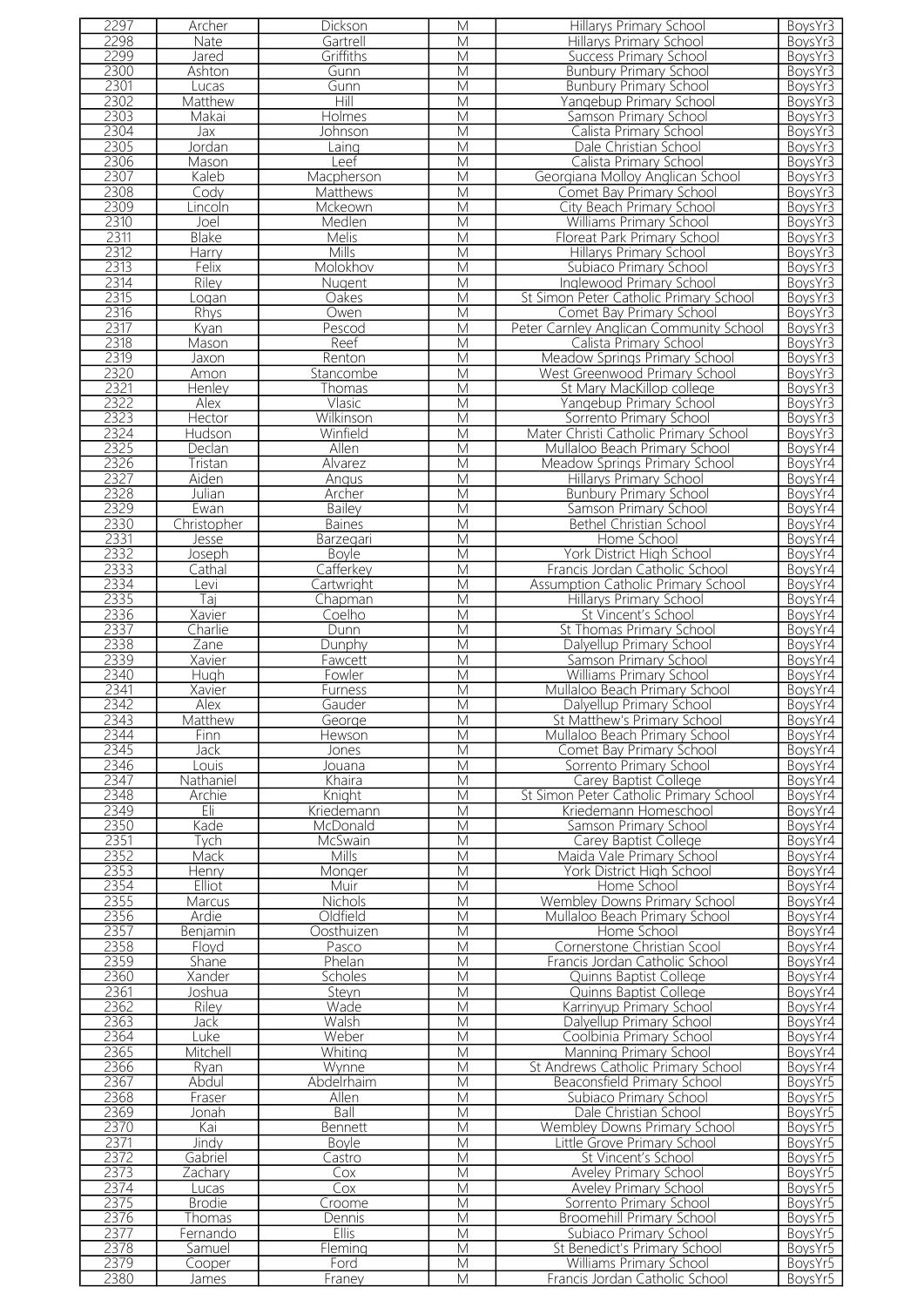| 2381         | Aidan           | George                 | М                       | Hillarys Primary School                                     | BoysYr5              |
|--------------|-----------------|------------------------|-------------------------|-------------------------------------------------------------|----------------------|
| 2382         | Jake            | Griffiths              | M                       | Comet Bay Primary School                                    | BoysYr5              |
| 2383         | Jonas           | Gvozdin                | M                       | Our Lady of Mount Carmel                                    | BoysYr5              |
| 2384         | Zane            | Hayes                  | M                       | Comet Bay Primary School                                    | BoysYr5              |
|              |                 |                        |                         |                                                             |                      |
| 2385         | Muhamad         | Imran                  | M                       | Subiaco Primary School                                      | BoysYr5              |
| 2386         | Jaison          | Jaschinsky             | M                       | St Andrews Catholic Primary School                          | BoysYr5              |
| 2387         | Thomas          | Kelly                  | М                       | St Vincent's School                                         | BoysYr5              |
| 2388         | Deshaun         | Khaira                 | M                       | Carey Baptist College                                       | BoysYr5              |
| 2389         | Oliver          | efroy                  | M                       | St Joseph's Primary School                                  | BoysYr5              |
| 2390         | Michael         | Lloyd                  | M                       | Our Lady of Good Counsel                                    | BoysYr5              |
| 2391         | Sam             | O'Sullivan             | M                       | <b>Glengarry Primary School</b>                             | BoysYr5              |
| 2392         | Witahana        | Pakau                  | M                       | East Butler Primary School                                  | BoysYr5              |
|              |                 |                        |                         |                                                             |                      |
| 2393         | Beau            | Parker                 | M                       | Dalyellup Primary School                                    | BoysYr5              |
| 2394         | <b>Rhys</b>     | Parker                 | M                       | Mandurah Catholic College                                   | BoysYr5              |
| 2395         | Edward          | Perks                  | M                       | Subiaco Primary School                                      | BoysYr5              |
| 2396         | Zylen           | Pescod                 | M                       | Peter Carnley Anglican Community School                     | BoysYr5              |
| 2397         | Raj             | Preet Sing Brar        | M                       | Denmark Primary School                                      | BoysYr5              |
| 2398         | Kostya          | Rogoysky               | M                       | <b>Hillarys Primary School</b>                              | BoysYr5              |
| 2399         | Isaac           | Slater                 | M                       | Our Lady of Good Counsel                                    | BoysYr5              |
| 2400         | Keiran          | Smith                  | M                       | Our Lady of Mount Carmel                                    | BoysYr5              |
| 2401         | Eamon           | Smith                  | M                       | West Leeming Primary School                                 | BoysYr5              |
|              |                 |                        |                         |                                                             |                      |
| 2402         | Hudson          | Stanger                | M                       | Gidgegannup Primary School                                  | BoysYr5              |
| 2403         | Harry           | Thomas                 | M                       | City Beach Primary School                                   | BoysYr5              |
| 2404         | Tighe           | Wynne                  | M                       | St Andrews Catholic Primary School                          | BoysYr5              |
| 2405         | Max             | Andrews                | M                       | Comet Bay Primary School                                    | BoysYr6              |
| 2406         | Lucas           | Andrews                | M                       | Harrisdale Primary School                                   | BoysYr6              |
| 2407         | Toby            | Arnold                 | M                       | Comet Bay Primary School                                    | BoysYr6              |
| 2408         | Andrew          | Aubrey                 | M                       | St Stephens School - Duncraig                               | BoysYr6              |
| 2409         | Leonard         | <b>Bailey</b>          | M                       | Heathridge Primary School                                   | BoysYr6              |
| 2410         | Keaton          | <b>Bailey</b>          | M                       | Woodvale Primary School                                     | BoysYr6              |
| 2411         | Joseph          | Bridgman               | M                       | St Stephen's School - Duncraig                              | BoysYr6              |
| 2412         | Grayson         | Brydon                 | M                       | Two Rocks Primary School                                    | BoysYr6              |
| 2413         | Dylan           | Chadwick               | M                       | Williams Primary School                                     | BoysYr6              |
| 2414         |                 |                        | M                       |                                                             |                      |
|              | Thomas          | Davey                  |                         | Kalamunda Primary School                                    | BoysYr6              |
| 2415         | Kelly           | Drake                  | M                       | Manjimup Primary School                                     | BoysYr6              |
| 2416         | Jordan          | Fayers                 | M                       | St Vincent's School                                         | BoysYr6              |
| 2417         | <b>Bennett</b>  | Gerspacher             | M                       | International School of Western Australia                   | BoysYr6              |
| 2418         | Isaia           | Halalilo-McLean        | M                       | Riverside Primary School                                    | BoysYr6              |
| 2419         | Jay             | <b>Hayes</b>           | M                       | Narrogin Primary School                                     | BoysYr6              |
| 2420         | Fletcher        | Hildebrandt            | M                       | Meadow Springs Primary School                               | BoysYr6              |
| 2421         | Cooper          | Hornblow               | M                       | Huntingdale Primary School                                  | BoysYr6              |
| 2422         | Archer          | <u>Jouana</u>          | $\overline{\mathsf{M}}$ | Sorrento Primary School                                     | BoysYr6              |
| 2423         | <b>Taksheel</b> | Kadri                  | M                       | Churchlands Primary School                                  | BoysYr6              |
| 2424         | Arthur          | Kennedy                | M                       | Subiaco Primary School                                      | BoysYr6              |
| 2425         | Zac             | Kriedemann             | M                       | Kriedemann Home School                                      | BoysYr6              |
| 2426         | Oliver          | Liddle                 | M                       | Hillarys Primary School                                     | BoysYr6              |
| 2427         | <i>I</i> homas  | Lishman                | M                       | Maylands Peninsula Primary School                           | BoysYr6              |
| 2428         | <b>Blake</b>    | Macpherson             | М                       | Georgiana Molloy Anglican School                            | BoysYr6              |
| 2429         | Jaiden          | Morrison               | М                       | Meadow Springs Primary School                               | BoysYr6              |
| 2430         |                 |                        | M                       |                                                             |                      |
|              | Sebastian       | Murray                 |                         | Kingston Primary School                                     | BoysYr6              |
| 2431         | Matthew         | Oosthuizen             | M                       | Home School                                                 | BoysYr6              |
| 2432         | Johan           | Oosthuizen             | М                       | Quinns Baptist College                                      | BoysYr6              |
| 2433         | Harrison        | Parnaby                | M                       | Hillarys Primary School                                     |                      |
| 2434         | Ethan           | Potter                 |                         |                                                             | BoysYr6              |
| 2435         | Lincoln         |                        | M                       | Subiaco Primary School                                      | BoysYr6              |
| 2436         |                 | Reeve                  | M                       | Manjimup Primary School                                     | BoysYr6              |
|              |                 |                        | M                       |                                                             |                      |
|              | Kayden          | Rossi                  | M                       | <b>Hillarys Primary School</b>                              | BoysYr6              |
| 2437         | Alex            | Scotland               |                         | West Leeming Primary School                                 | BoysYr6              |
| 2438         | Jacob           | Seymour                | M                       | Miling Primary School                                       | BoysYr6              |
| 2439         | Kieran          | Smith                  | M                       | Woodvale Primary School                                     | BoysYr6              |
| 2440         | Levi            | Stancombe              | М                       | St Stephen's School - Duncraig                              | BoysYr6              |
| 2441         | Dylan           | Steyn                  | M                       | Quinns Baptist College                                      | BoysYr6              |
| 2442         | PG              | Van Wyk                | M                       | Bethel Christian School                                     | BoysYr6              |
| 2443         | Benjamin        | Wallbank               | M                       | Subiaco Primary School                                      | BoysYr6              |
| 2444         | Fletcher        | Whiting                | M                       | Manning Primary School                                      | BoysYr6              |
| 2445         | Kavy            | Bhangu                 | F                       | Ashdale Primary School                                      | GirlsYr3             |
| 2446         | Sienna          | <b>Black</b>           | F                       | St Jerome's Primary School                                  | GirlsYr3             |
| 2447         | Sofia           | <b>Brown</b>           | F                       | Sorrento Primary School                                     | GirlsYr3             |
| 2448         | Evie            | Commons                | F                       | Peter Carnley Anglican Community School                     | GirlsYr3             |
| 2449         | Dolcie          | Dennis                 | F                       | Hillarys Primary School                                     | GirlsYr3             |
| 2450         | Chloe           | Eckermann              | F                       | Carey Baptist College                                       | GirlsYr3             |
| 2451         | Joria           | Edmonds                | F                       | Campbell Primary School                                     | GirlsYr3             |
| 2452         | Naomi           | Gau                    | F                       | Meadow Springs Primary School                               | GirlsYr3             |
| 2453         | Skye            | <b>Hulse</b>           | F                       | Darkan Primary School                                       | GirlsYr3             |
| 2454         |                 |                        | F                       |                                                             |                      |
|              | Tayla           | Johnson                | F                       | Quinns Beach Primary School                                 | GirlsYr3             |
| 2455         | Fiona           | Krasnoff               |                         | <b>Embleton Primary School</b>                              | GirlsYr3             |
| 2456         | Eve             | Lefrov                 | F<br>F                  | St Joseph's Primary School                                  | GirlsYr3             |
| 2457         | Eva             | Nevitt                 |                         | Hillarys Primary School                                     | GirlsYr3             |
| 2458         | <b>Shyla</b>    | Paterson               | F                       | <b>Bethel Christian School</b>                              | GirlsYr3             |
| 2459         | Grace           | Rayner                 | F                       | St Marys Anglican School for Girls                          | GirlsYr3             |
| 2460         | Grace           | Remisz                 | F                       | <b>Success Primary School</b>                               | GirlsYr3             |
| 2461         | Méline          | Roby                   | F                       | Subiaco Primary School                                      | GirlsYr3             |
| 2462         | Lucv            | Stanger                | F                       | Gidgegannup Primary School                                  | GirlsYr3             |
| 2463<br>2464 | Lucy<br>lvy.    | Steer<br><u>Thomas</u> | F<br>F                  | <b>Bunbury Baptist College</b><br>City Beach Primary School | GirlsYr3<br>GirlsYr3 |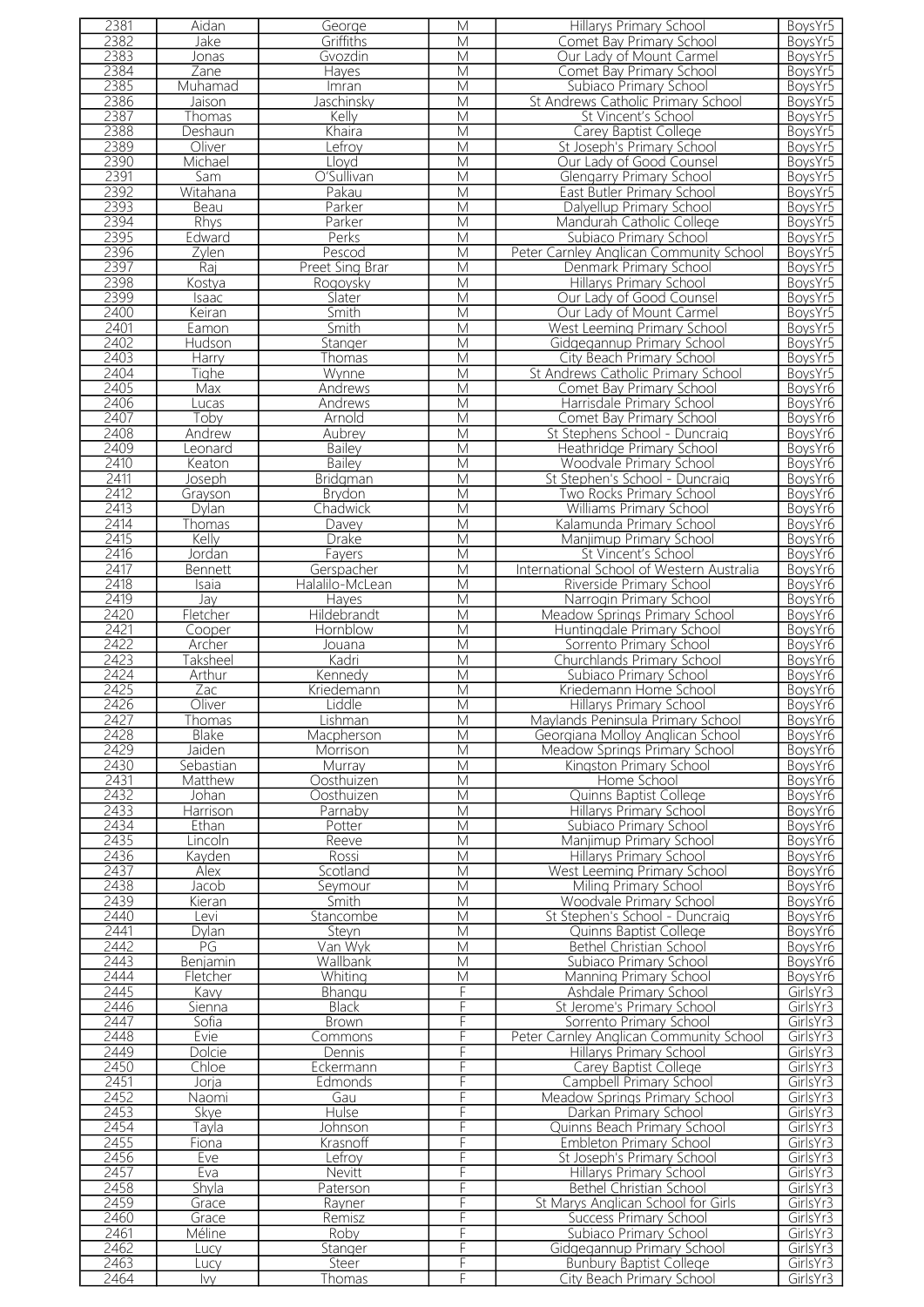| 2465         | Elisha           | Towie                 | F      | North Beach Primary School                                        | GirlsYr3             |
|--------------|------------------|-----------------------|--------|-------------------------------------------------------------------|----------------------|
| 2466         | Georgina         | Anderson              | F      | Darlington Primary School                                         | GirlsYr4             |
| 2467         | Zoe              | Andrews               | F      | Comet Bay Primary School                                          | GirlsYr4             |
| 2468         |                  |                       | F      |                                                                   |                      |
|              | Zenva            | <b>Basile</b>         |        | Kingston Primary School                                           | GirlsYr4             |
| 2469         | Emmee            | Bevan                 | F      | Hillarys Primary School                                           | GirlsYr4             |
| 2470         | Jade             | Bouchier              | F      | Mandurah Catholic College                                         | GirlsYr4             |
| 2471         | Ella             | Boyne                 | F      | Subiaco Primary School                                            | GirlsYr4             |
| 2472         | ⊺eal             | <b>Butler</b>         | F      | St Vincent's School                                               | GirlsYr4             |
| 2473         | Tara             | Coles                 | F      | North Mandurah Primary school                                     | GirlsYr4             |
| 2474         | Sophie           | Correia               | F      | Mater Christi Catholic Primary School                             | GirlsYr4             |
| 2475         |                  |                       | F      |                                                                   | GirlsYr4             |
|              | Tory             | D'Alessio             |        | Saint Augustine Primary School                                    |                      |
| 2476         | Jade             | Davies                | F      | Narrogin Primary School                                           | GirlsYr4             |
| 2477         | Amelia           | Dlugi                 | F      | <b>Success Primary School</b>                                     | GirlsYr4             |
| 2478         | Sailor           | Douglas               | F      | Cottesloe Primary School                                          | GirlsYr4             |
| 2479         | Sophie           | Evans                 | F      | Banksia Park Primary School                                       | GirlsYr4             |
| 2480         | Amelia           | Fish                  | F      | Cranbrook Primary school                                          | GirlsYr4             |
| 2481         | Ashleigh         | Fox                   | F      | <b>Two Rocks Primary School</b>                                   | GirlsYr4             |
| 2482         | Autumn           | Good                  | F      | Darlington Primary School                                         | GirlsYr4             |
|              |                  |                       | F      |                                                                   |                      |
| 2483         | Lily             | Henry                 |        | <b>Success Primary School</b>                                     | GirlsYr4             |
| 2484         | Emma             | Hill                  | Ē      | Ashdale Primary School                                            | GirlsYr4             |
| 2485         | Sophie           | Kavanagh              | F      | Dalyellup Primary School                                          | GirlsYr4             |
| 2486         | Mvla             | lestsr                |        | Port Hedland Primary School                                       | GirlsYr4             |
| 2487         | Georgie          | McPherson             | F      | St Joseph's Primary School                                        | GirlsYr4             |
| 2488         | Amberley         | Musson                | F      | <b>Beldon Primary School</b>                                      | GirlsYr4             |
| 2489         | Harmony          | Narrier               | F      | St Simon Peter Catholic Primary School                            | GirlsYr4             |
|              |                  |                       |        |                                                                   |                      |
| 2490         | Estelle          | Price                 | F      | South Halls Head Primary School                                   | GirlsYr4             |
| 2491         | Sophia           | Sims                  | F      | Northam Primary School                                            | GirlsYr4             |
| 2492         | Isla             | Stade                 | F      | Braeside Primary School                                           | GirlsYr4             |
| 2493         | Gretel           | <b>Tinley</b>         | F      | <b>Williams Primary School</b>                                    | GirlsYr4             |
| 2494         | Eva              | <sup>-</sup> Tomasini | F      | Notre Dame Catholic Primary School                                | GirlsYr4             |
| 2495         | Keela            | <b>Beattie</b>        | F      | <b>Woodvale Primary School</b>                                    | GirlsYr5             |
| 2496         | <b>Lucy</b>      | <b>Brophy</b>         | F      | Capel Primary School                                              | GirlsYr5             |
| 2497         |                  |                       | F      |                                                                   | GirlsYr5             |
|              | Meadbh           | Connolly              |        | Mandurah Catholic College                                         |                      |
| 2498         | Alyssa           | Dermody               | F      | Bannister Creek Primary School                                    | GirlsYr5             |
| 2499         | Mila             | Devereux              | F      | Our Lady of the Cape                                              | GirlsYr5             |
| 2500         | Florence         | Erskine               | F      | Hillarys Primary school                                           | GirlsYr5             |
| 3761         | Arabella         | Everett               | F      | Dalyellup primary school                                          | GirlsYr5             |
| 3762         | Rio              | Foster                | F      | Huntingdale Primary School                                        | GirlsYr5             |
| 3763         | Sofie            | Good                  | F      | Darlington Primary School                                         | GirlsYr5             |
| 3764         | Amelie           |                       | F      | Bertra Romany school                                              | GirlsYr5             |
|              |                  | Gorman                |        |                                                                   |                      |
| 3765         | Sienna           | Herring               | F      | Subiaco Primary School                                            | GirlsYr5             |
| 3766         | Denise           | Hilario               | F      | St Vincent's School                                               | GirlsYr5             |
| 3767         | Ashley           | Hughes                | F      | Carev Baptist College                                             | GirlsYr5             |
| 3768         | Lacey            | Jenkin                | F      | Carine Primary School                                             | GirlsYr5             |
| 3769         | Payton           | Kavanagh              | F      | Heathridge Primary School                                         | GirlsYr5             |
| 3770         | Indi             | Kavanagh              | F      | Heathridge Primary School                                         | GirlsYr5             |
| 3771         | Imogen           | Kitchin               | F      | Frederick Irwin Anglican School                                   | GirlsYr5             |
| 3772         | Malee            |                       | F      | St Vincent's School                                               | GirlsYr5             |
|              |                  | Legg                  |        |                                                                   |                      |
| 3773         | Isla             | McGruddy              | F      | Notre Dame Catholic Primary School                                | GirlsYr5             |
| 3774         | Shy'Kyla         | Narrier               | F      | St Simon Peter Catholic Primary School                            | GirlsYr5             |
| 3775         | Ellie            | Neervoort             | F      | Freshwater Bay Primary School                                     | GirlsYr5             |
| 3776         | Isabella         | Nugent                | F      | Inglewood Primary School                                          | GirlsYr5             |
| 3777         | Lyla             | Reed                  | F      | Comet Bay Primary School                                          | GirlsYr5             |
| 3778         | Sophia           | Sammut                | F      | Success Primary School                                            | GirlsYr5             |
| 3779         | Lilv             | Sands                 | F      | Donnybrook District High School - Primary                         | GirlsYr5             |
| 3780         | Imogen           | Scilipoti             | F      | Newton Primary School                                             | GirlsYr5             |
|              |                  |                       |        |                                                                   |                      |
| 3781         | Eliza            | Sevmour               | F      | Miling Primary School                                             | GirlsYr5             |
| 3782         | Kate             | Shepherd              | F      | St Matthew's Primary School                                       | GirlsYr5             |
| 3783         | Tori             | Stancombe             | F      | West Greenwood Primary School                                     | GirlsYr5             |
| 3784         | Addison          | Tanner                | F      | Kingston Primary School                                           | GirlsYr5             |
| 3785         | Kaydee           | Van Deventer          | F      | Newman College                                                    | GirlsYr5             |
| 3786         | Jaimie           | Vlasic                | F      | Yangebup Primary School                                           | GirlsYr5             |
| 3787         | Lily             | Wallis                | F      | North Mandurah Primary School                                     | GirlsYr5             |
| 3788         | Natasha          | Warner                | F      | Leschenault Catholic Primary                                      | GirlsYr5             |
| 3789         | Ebony            | Westlake              | F      | Newdegate Primary School                                          | GirlsYr5             |
|              |                  |                       |        |                                                                   |                      |
| 3790         | Kitty            | Wilkinson             | F      | Sorrento Primary School                                           | GirlsYr5             |
| 3791         | Abigail          | Yeoh                  | F      | <b>Success Primary School</b>                                     | GirlsYr5             |
| 3792         | Abbey            | Andrews               | F      | St Emilie's Catholic Primary School                               | GirlsYr6             |
| 3793         | Sophie           | Andrews               | F      | St Emilie's Catholic Primary School                               | GirlsYr6             |
| 3794         | Amelie           | Barrett               | F      | Coolbinia Primary School                                          | GirlsYr6             |
| 3795         | Alessandra       | Battaglia             | F      | Subiaco Primary School                                            | GirlsYr6             |
| 3796         | Josephine        | Bobby                 | F      | Bethel Christian School                                           | GirlsYr6             |
| 3797         | <b>Bessie</b>    | <b>Boyle</b>          | F      | York District High School                                         | GirlsYr6             |
|              |                  | <b>Burgess</b>        | F      | Campbell Primary School                                           |                      |
|              |                  |                       |        |                                                                   | GirlsYr6             |
| 3798         | Charlotte        |                       |        |                                                                   |                      |
| 3799         | Heidi            | Cassey                | F      | Floreat Park Primary School                                       | GirlsYr6             |
| 3800         | Metta            | Chua                  | F      | Hollywood Primary School                                          | GirlsYr6             |
| 3801         | Maia             | Collier               | F      | Dale Christian School                                             | GirlsYr6             |
| 3802         | Shea             | Correia               | F      | Mater Christi Catholic Primary School                             | GirlsYr6             |
|              |                  |                       |        |                                                                   |                      |
| 3803         | <b>Milly</b>     | Eames                 | F      | Manjimup Primary School                                           | GirlsYr6             |
| 3804         | Claudia          | Flamimi               | F      | Atlantis Beach Baptist College                                    | GirlsYr6             |
| 3805         | Heidi            | Godwin                | F      | Melville Primary School                                           | GirlsYr6             |
| 3806         | Matilda          | <b>Harris</b>         | F      | Lakelands Primary School                                          | GirlsYr6             |
| 3807<br>3808 | Olivia<br>Yasmin | Hillson<br>Karoui     | F<br>F | <b>Baldivis Gardens Primary School</b><br>Highgate Primary School | GirlsYr6<br>GirlsYr6 |